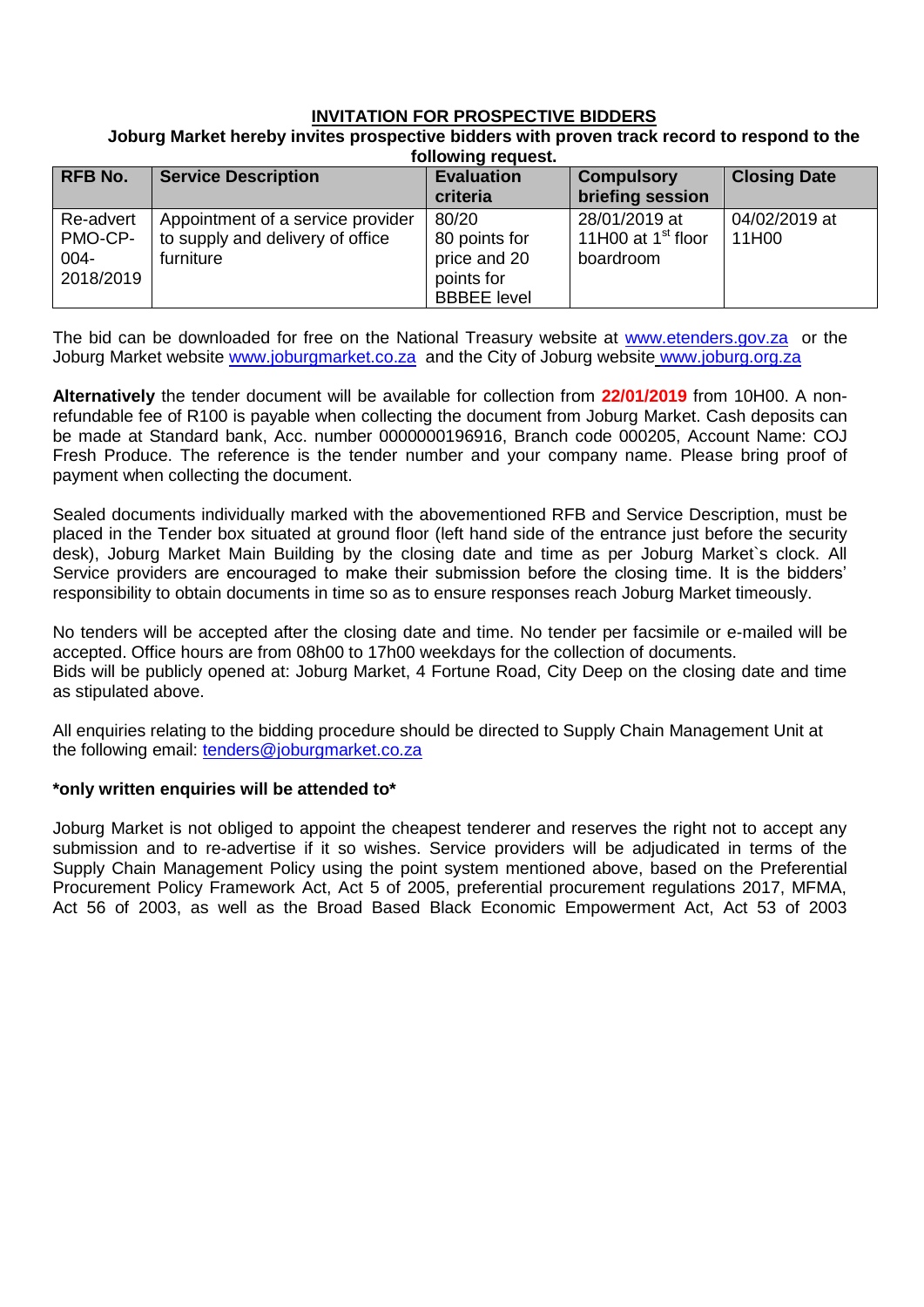## **IMPORTANT NOTICE**

- 1. Bidders are reminded that for any and all alterations in the bid document must be initialled / signed in full by the bidder's authorised signatory and or provide an accompanying letter on the bidder's official letterhead will indicate such alterations.
- 2. This bid, correctly endorsed, is to be addressed to the Supply Chain Management and must be deposited into the tender/ bid box at the Ground Floor: Main Entrance, Joburg Market, 04 Fortune Street, City Deep, at the time and date shown herein. Under no circumstance will late tenders be accepted.
- 3. Failure to attend the compulsory briefing session (if applicable to the bid l) will result in disqualification of the bid.
- 4. Failure to submit samples, if requested will result in disqualification of the bid.
- 5. The bid document is to be completed in ink and in full. It is not to be re-typed at all.
- 6. The bid document is to be submitted in full in the same order as issued, with all the sections attached.
- 7. In bid where Consortiums and Joint Ventures are involved, an agreement endorsed with signatures of all parties involved, must be submitted.
- 8. Micro Exempted Enterprises (EME's) are required to submit a certificate issued by an Auditor Or Accounting Officer on a letter head with a practise number and contact number clearly Specified on the face of the certificate

# **FAILURE TO COMPLY WITH THE ABOVE REQUIREMENTS MAY DISQUALIFY THE BID**

**Bidder /s:………………………………………………………………………………………………**

**Cell : …………………………………………… E-Mail:………………………………………………**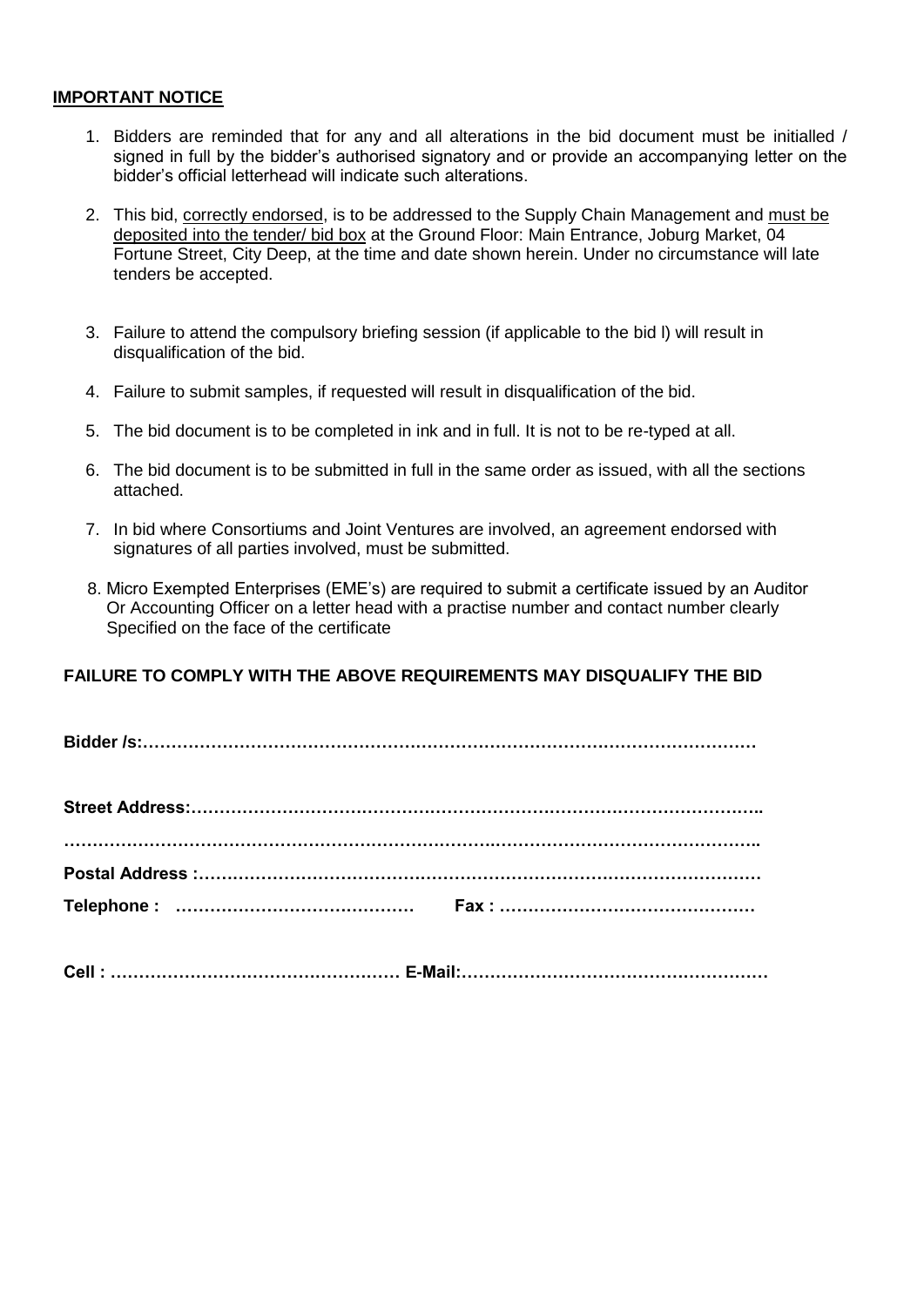# **INDEX**

| No.            | <b>TABLE OF CONTENTS</b>                                                           | <b>SOURCE DOCUMENT</b> |
|----------------|------------------------------------------------------------------------------------|------------------------|
| $\mathbf{1}$ . | <b>INVITATION TO BID</b>                                                           | MBD <sub>1</sub>       |
| 2.             | <b>DECLARATION OF INTEREST</b>                                                     | MBD <sub>4</sub>       |
| 3.             | <b>PREFERENCE POINTS CLAIMS</b>                                                    | <b>MBD 6.1</b>         |
| 4.             | DECLARATION CERTIFICATE FOR LOCAL PRODUCTION<br>AND CONTENT FOR DESIGNATED SECTORS | <b>MBD 6.2</b>         |
| 5 <sub>1</sub> | <b>DECLARATION OF BIDDERS PAST SCM PRACTICE</b>                                    | <b>MBD8</b>            |
| 6.             | <b>CERTIFICATE OF INDEPENDENT BID DETERMINATION</b>                                | MBD <sub>9</sub>       |
| 7.             | <b>GENERAL CONDITIONS OF CONTRACT</b>                                              |                        |
| 8.             | <b>TERMS OF REFERENCE</b>                                                          |                        |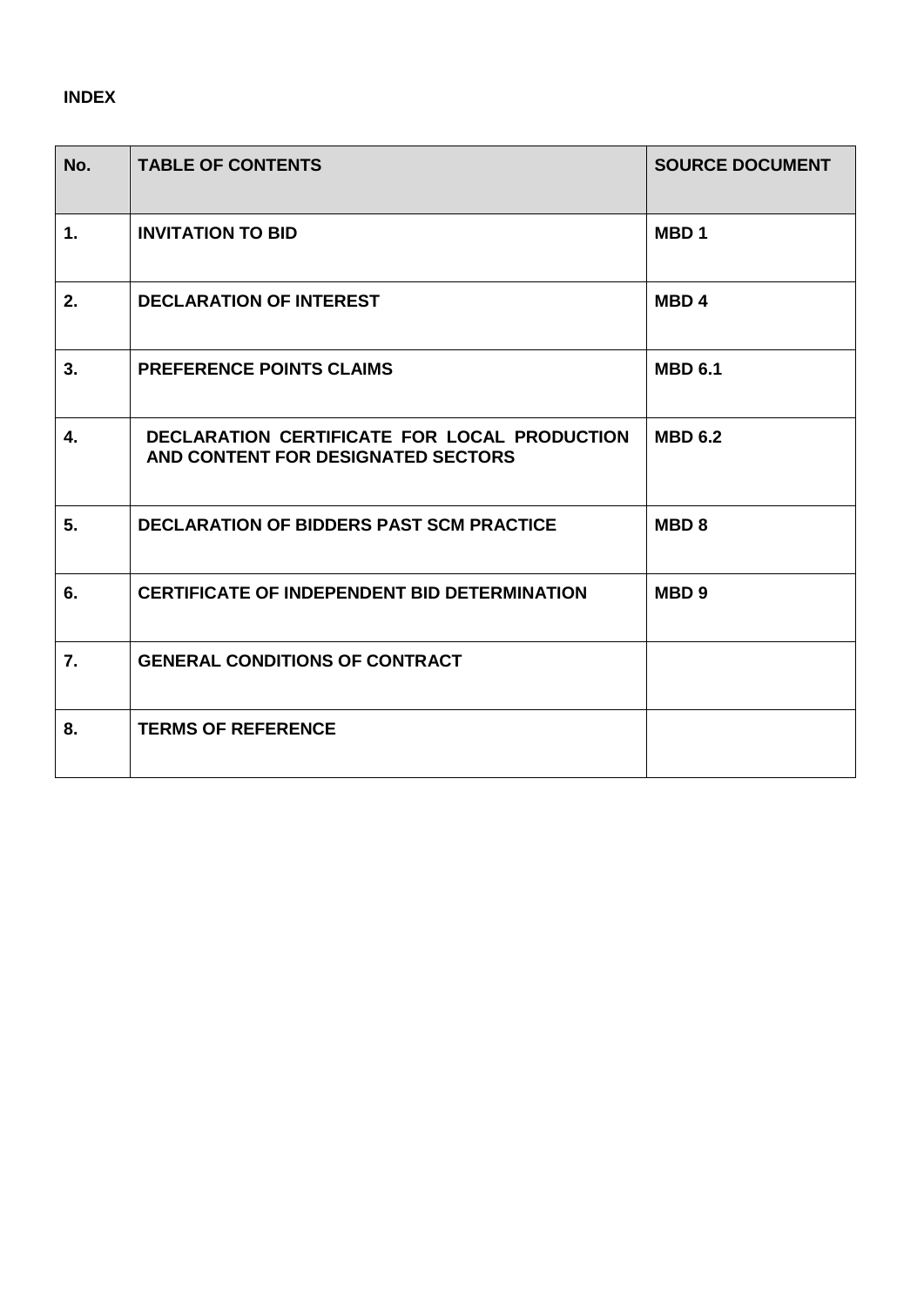# **BID DOCUMENTS CHECK LIST:**

# **A completed and signed BID document must be submitted in a sealed envelope together will all returnables. That is:**

| Item           | <b>Description</b>                                                                                                                                                                                                                  | Submitted -         |
|----------------|-------------------------------------------------------------------------------------------------------------------------------------------------------------------------------------------------------------------------------------|---------------------|
|                |                                                                                                                                                                                                                                     | <b>Indicate YES</b> |
|                |                                                                                                                                                                                                                                     | or NO               |
| $\mathbf 1$    | Completed Registration on the National Treasury Central Supplier Database                                                                                                                                                           |                     |
| $\overline{2}$ | Completed and signed MBD 1,4,6.1,6.2, 8, 9,                                                                                                                                                                                         |                     |
| <b>NB</b>      | Failure to fully complete all sections will lead to a disqualification of the bid.                                                                                                                                                  |                     |
| 3              | General Condition of Contract (GCC) to be signed                                                                                                                                                                                    |                     |
| 4              | Rates and taxes account not older than three months or lease agreement                                                                                                                                                              |                     |
| 5              | ID copies of shareholders / directors and share certificates; certification not older<br>than three months                                                                                                                          |                     |
| 6              | Signed JV agreement for Joint Venture companies. Separate National Treasury<br>Central Supplier Database registration and consolidated BBBEE certificate (where<br>applicable)                                                      |                     |
| $\overline{7}$ | Initial / sign for all alterations in the tender document                                                                                                                                                                           |                     |
| 8              | Registration with CIDB (where applicable)                                                                                                                                                                                           |                     |
| 9              | Submission of tender documents; thereof including all returnable                                                                                                                                                                    |                     |
| 10             | B-BBEE Status Level of Contribution certificate OR SWORN AFFIDAVIT - B-BBEE<br><b>EXEMPTED MICRO ENTERPRISE</b> OR an Accounting Officer as contemplated in the<br>Close Corporation Act (CCA) in order to claim preference points. |                     |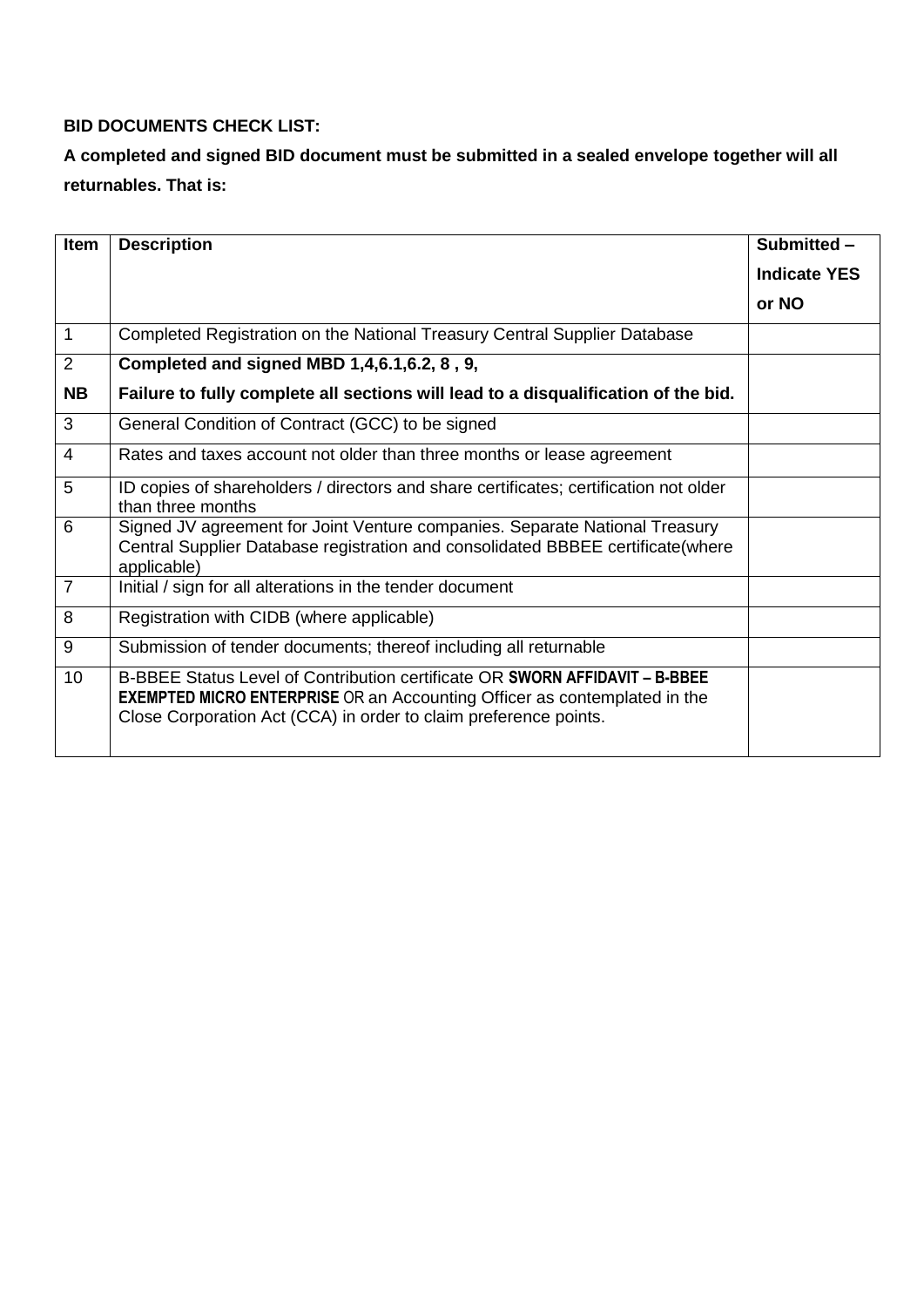**MBD 1**

# **PART A INVITATION TO BID**

| INVITATION TO DID                                                                                                                                                                                                                                                                                                                                                                                                                                                                                         |                                                                     |                                                                                                                                                                     |            |               |                      |       |
|-----------------------------------------------------------------------------------------------------------------------------------------------------------------------------------------------------------------------------------------------------------------------------------------------------------------------------------------------------------------------------------------------------------------------------------------------------------------------------------------------------------|---------------------------------------------------------------------|---------------------------------------------------------------------------------------------------------------------------------------------------------------------|------------|---------------|----------------------|-------|
|                                                                                                                                                                                                                                                                                                                                                                                                                                                                                                           | YOU ARE HEREBY INVITED TO BID FOR REQUIREMENTS OF THE JOBURG MARKET |                                                                                                                                                                     |            |               |                      |       |
| <b>BID NUMBER:</b>                                                                                                                                                                                                                                                                                                                                                                                                                                                                                        | <b>PMO-CP-004-</b><br>2018/2019                                     | <b>CLOSING DATE:</b>                                                                                                                                                | 04/02/2019 |               | <b>CLOSING TIME:</b> | 11:00 |
| DESCRIPTION:                                                                                                                                                                                                                                                                                                                                                                                                                                                                                              |                                                                     | Appointment of a service provider to supply and deliver office furniture                                                                                            |            |               |                      |       |
|                                                                                                                                                                                                                                                                                                                                                                                                                                                                                                           |                                                                     | THE SUCCESSFUL BIDDER WILL BE REQUIRED TO FILL IN AND SIGN A WRITTEN CONTRACT FORM (MBD7).                                                                          |            |               |                      |       |
| BID RESPONSE DOCUMENTS MAY BE DEPOSITED IN THE BID BOX SITUATED AS FOLLOWS<br><b>Attention: Head of Supply Chain Management</b><br>PO BOX 86007<br><b>City Deep</b><br>Johannesburg<br>2049<br><b>OR</b><br>DEPOSITED IN THE BID BOX SITUATED AT GROUND FLOOR (left hand side of the entrance just before the<br>security desk), Joburg Market Main Building by the closing date and time as per Joburg Market's clock. All<br>Suppliers are encouraged to make their submission before the closing time. |                                                                     |                                                                                                                                                                     |            |               |                      |       |
| <b>4 Fortune Road</b><br><b>City Deep</b><br>Johannesburg<br>Bidders should ensure that bids are delivered timeously to the correct address. If the bid is late, it will not be<br>accepted for consideration.<br>The bid box is open 24 hours a day, 7 days a week.                                                                                                                                                                                                                                      |                                                                     |                                                                                                                                                                     |            |               |                      |       |
| <b>SUPPLIER INFORMATION</b>                                                                                                                                                                                                                                                                                                                                                                                                                                                                               |                                                                     |                                                                                                                                                                     |            |               |                      |       |
| NAME OF BIDDER                                                                                                                                                                                                                                                                                                                                                                                                                                                                                            |                                                                     |                                                                                                                                                                     |            |               |                      |       |
|                                                                                                                                                                                                                                                                                                                                                                                                                                                                                                           | POSTAL ADDRESS                                                      |                                                                                                                                                                     |            |               |                      |       |
| STREET ADDRESS                                                                                                                                                                                                                                                                                                                                                                                                                                                                                            |                                                                     |                                                                                                                                                                     |            |               |                      |       |
| <b>TELEPHONE NUMBER</b>                                                                                                                                                                                                                                                                                                                                                                                                                                                                                   |                                                                     | CODE                                                                                                                                                                |            | <b>NUMBER</b> |                      |       |
| <b>CELLPHONE NUMBER</b>                                                                                                                                                                                                                                                                                                                                                                                                                                                                                   |                                                                     |                                                                                                                                                                     |            |               |                      |       |
| <b>FACSIMILE NUMBER</b>                                                                                                                                                                                                                                                                                                                                                                                                                                                                                   |                                                                     | CODE                                                                                                                                                                |            | <b>NUMBER</b> |                      |       |
|                                                                                                                                                                                                                                                                                                                                                                                                                                                                                                           | <b>E-MAIL ADDRESS</b>                                               |                                                                                                                                                                     |            |               |                      |       |
| VAT REGISTRATION NUMBER                                                                                                                                                                                                                                                                                                                                                                                                                                                                                   |                                                                     |                                                                                                                                                                     |            |               |                      |       |
| TAX COMPLIANCE STATUS                                                                                                                                                                                                                                                                                                                                                                                                                                                                                     |                                                                     | <b>TCS PIN:</b>                                                                                                                                                     | <b>OR</b>  | CSD No:       |                      |       |
| <b>CERTIFICATE</b><br><b>[TICK APPLICABLE BOX]</b>                                                                                                                                                                                                                                                                                                                                                                                                                                                        | B-BBEE STATUS LEVEL VERIFICATION                                    | <b>B-BBEE STATUS</b><br>$\Box$ Yes<br>$\Box$ Yes<br><b>LEVEL SWORN</b><br><b>AFFIDAVIT</b><br>No<br>$\Box$ No                                                       |            |               |                      |       |
|                                                                                                                                                                                                                                                                                                                                                                                                                                                                                                           |                                                                     | A B-BBEE STATUS LEVEL VERIFICATION CERTIFICATE/ SWORN AFFIDAVIT (FOR EMES & QSEs) MUST BE SUBMITTED IN<br><b>ORDER TO QUALIFY FOR PREFERENCE POINTS FOR B-BBEE]</b> |            |               |                      |       |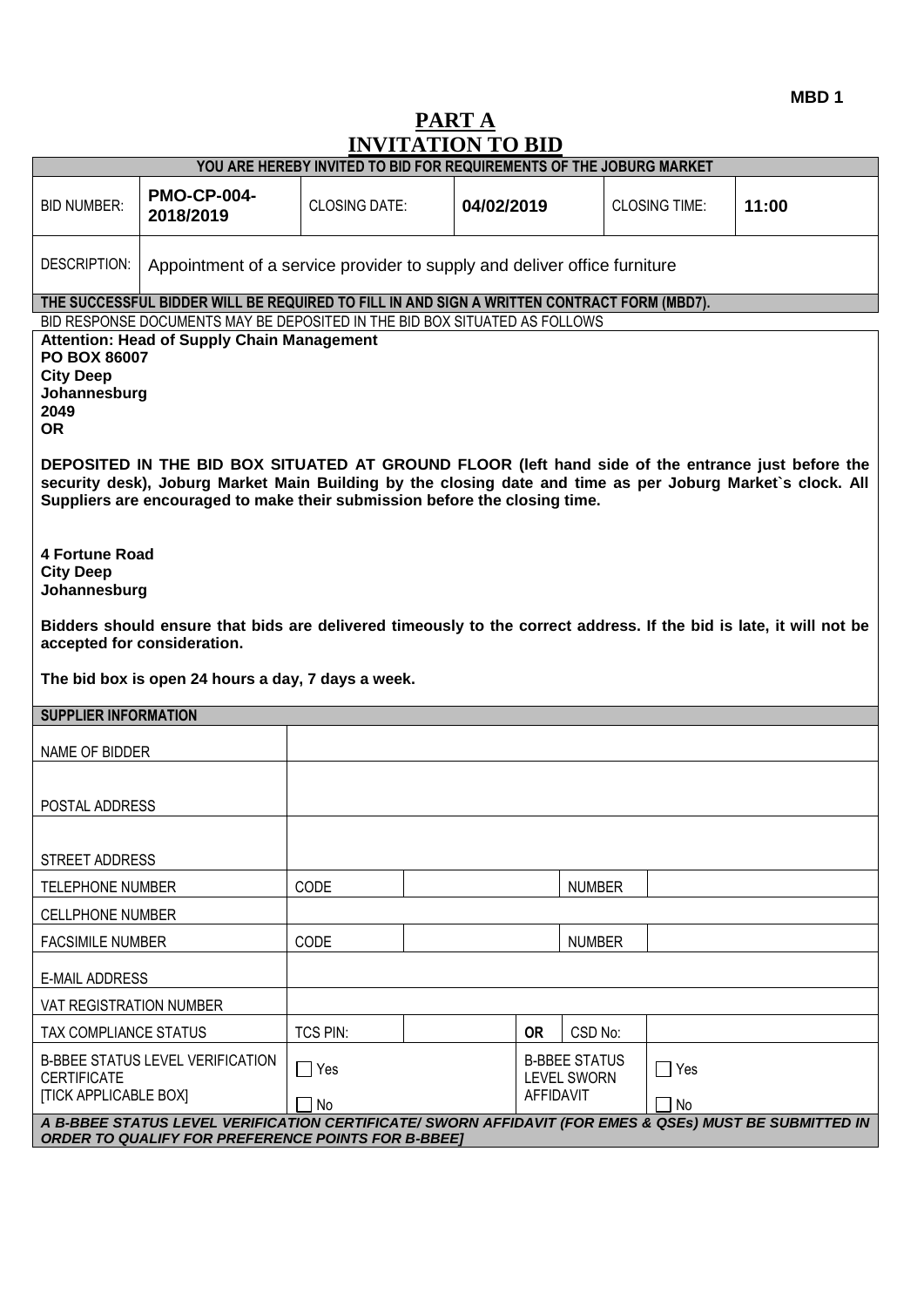| ARE YOU THE ACCREDITED<br>REPRESENTATIVE IN SOUTH<br><b>AFRICA FOR THE GOODS</b><br><b>/SERVICES /WORKS OFFERED?</b> | ∏No<br>  Yes<br><b>IF YES ENCLOSE PROOFI</b> | ARE YOU A<br><b>FOREIGN BASED</b><br><b>SUPPLIER FOR</b><br>THE GOODS<br><b>/SERVICES</b><br><b><i>NORKS</i></b><br>OFFERED? | $\Box$ Yes<br>lNo<br>[IF YES, ANSWER PART B:3] |
|----------------------------------------------------------------------------------------------------------------------|----------------------------------------------|------------------------------------------------------------------------------------------------------------------------------|------------------------------------------------|
| <b>TOTAL NUMBER OF ITEMS</b><br><b>OFFERED</b>                                                                       | N/A                                          | <b>TOTAL BID PRICE</b>                                                                                                       | R                                              |
| <b>SIGNATURE OF BIDDER</b>                                                                                           |                                              | <b>DATE</b>                                                                                                                  |                                                |
| <b>CAPACITY UNDER WHICH THIS</b><br><b>BID IS SIGNED</b>                                                             |                                              |                                                                                                                              |                                                |
| <b>BIDDING PROCEDURE ENQUIRIES AND TECHNICAL INFORMATION MAY BE DIRECTED TO:</b>                                     |                                              |                                                                                                                              |                                                |
| <b>E-MAIL ADDRESS</b>                                                                                                | tenders@joburgmarket.co.za                   |                                                                                                                              |                                                |

**\*only written enquiries will be attended to.**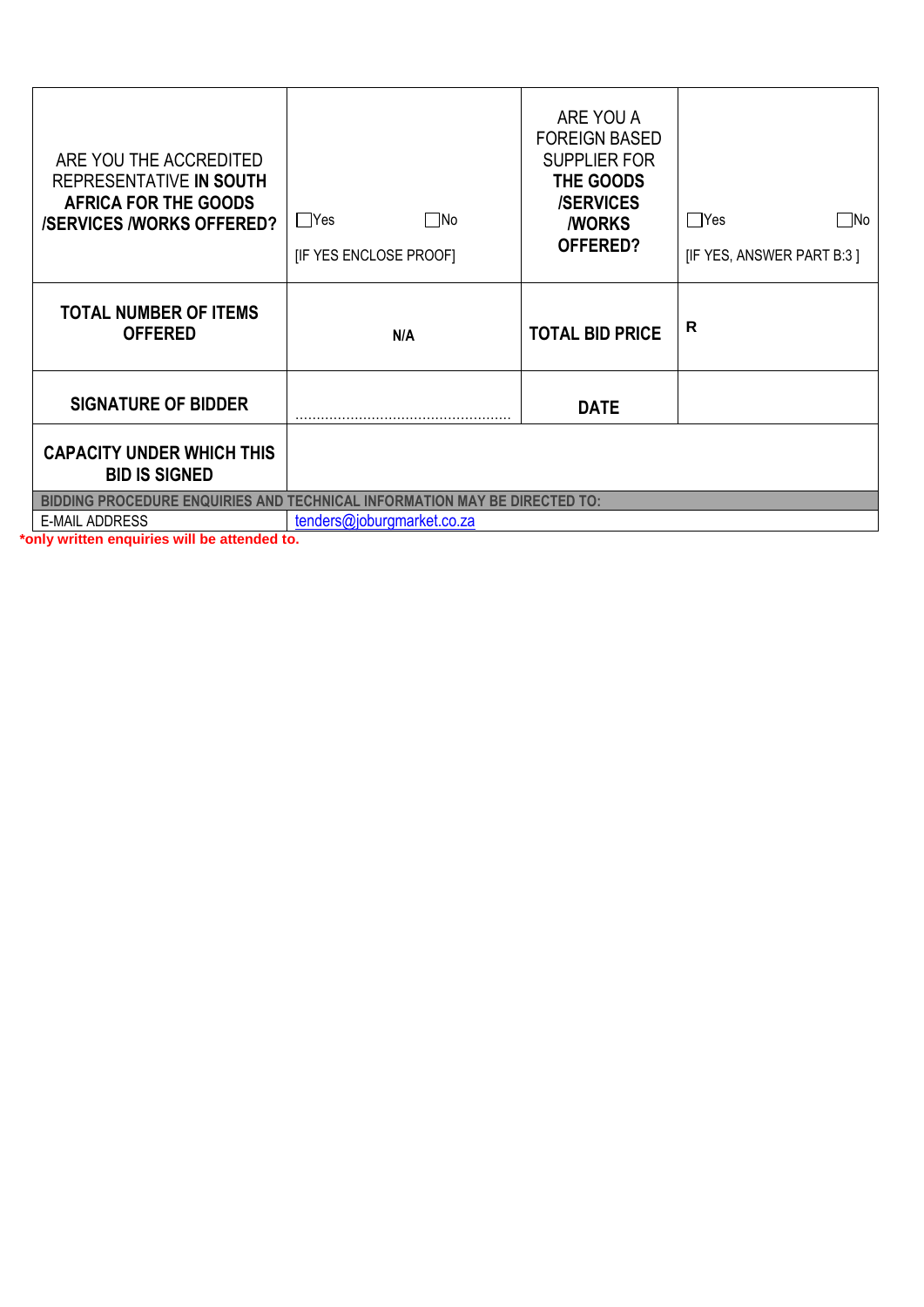### **PART B TERMS AND CONDITIONS FOR BIDDING**

#### **1. BID SUBMISSION:**

1.1. BIDS MUST BE DELIVERED BY THE STIPULATED TIME TO THE CORRECT ADDRESS. LATE BIDS WILL NOT BE ACCEPTED FOR CONSIDERATION.

#### 1.2. **ALL BIDS MUST BE SUBMITTED ON THE OFFICIAL FORMS PROVIDED–(NOT TO BE RE-TYPED) OR ONLINE**

1.3. THIS BID IS SUBJECT TO THE PREFERENTIAL PROCUREMENT POLICY FRAMEWORK ACT AND THE PREFERENTIAL PROCUREMENT REGULATIONS, 2017, THE GENERAL CONDITIONS OF CONTRACT (GCC) AND, IF APPLICABLE, ANY OTHER SPECIAL CONDITIONS OF CONTRACT.

#### **2. TAX COMPLIANCE REQUIREMENTS**

- 2.1 BIDDERS MUST ENSURE COMPLIANCE WITH THEIR TAX OBLIGATIONS.
- 2.2 BIDDERS ARE REQUIRED TO SUBMIT THEIR UNIQUE PERSONAL IDENTIFICATION NUMBER (PIN) ISSUED BY SARS TO ENABLE THE ORGAN OF STATE TO VIEW THE TAXPAYER'S PROFILE AND TAX STATUS.
- 2.3 APPLICATION FOR THE TAX COMPLIANCE STATUS (TCS) CERTIFICATE OR PIN MAY ALSO BE MADE VIA E-FILING. IN ORDER TO USE THIS PROVISION, TAXPAYERS WILL NEED TO REGISTER WITH SARS AS E-FILERS THROUGH THE WEBSIT[E WWW.SARS.GOV.ZA.](http://www.sars.gov.za/)
- 2.4 FOREIGN SUPPLIERS MUST COMPLETE THE PRE-AWARD QUESTIONNAIRE IN PART B:3.
- 2.5 BIDDERS MAY ALSO SUBMIT A PRINTED TCS CERTIFICATE TOGETHER WITH THE BID.
- 2.6 IN BIDS WHERE CONSORTIA / JOINT VENTURES / SUB-CONTRACTORS ARE INVOLVED, EACH PARTY MUST SUBMIT A SEPARATE TCS CERTIFICATE / PIN / CSD NUMBER.
- 2.7 WHERE NO TCS IS AVAILABLE BUT THE BIDDER IS REGISTERED ON THE CENTRAL SUPPLIER DATABASE (CSD), A CSD NUMBER MUST BE PROVIDED.

#### **3. QUESTIONNAIRE TO BIDDING FOREIGN SUPPLIERS**

3.1. IS THE ENTITY A RESIDENT OF THE REPUBLIC OF SOUTH AFRICA (RSA)?  $\Box$  YES  $\Box$  NO

3.2. DOES THE ENTITY HAVE A BRANCH IN THE RSA?  $\Box$  YES  $\Box$  NO

3.3. DOES THE ENTITY HAVE A PERMANENT ESTABLISHMENT IN THE RSA?  $\Box$  YES  $\Box$  NO

- 3.4. DOES THE ENTITY HAVE ANY SOURCE OF INCOME IN THE RSA?  $\square$  YES  $\square$  NO
- 3.5. IS THE ENTITY LIABLE IN THE RSA FOR ANY FORM OF TAXATION? YES NO

**IF THE ANSWER IS "NO" TO ALL OF THE ABOVE, THEN IT IS NOT A REQUIREMENT TO REGISTER FOR A TAX COMPLIANCE**  STATUS SYSTEM PIN CODE FROM THE SOUTH AFRICAN REVENUE SERVICE (SARS) AND IF NOT REGISTER AS PER 2.3 **ABOVE.**

**NB: FAILURE TO PROVIDE ANY OF THE ABOVE PARTICULARS MAY RENDER THE BID INVALID**. **NO BIDS WILL BE CONSIDERED FROM PERSONS IN THE SERVICE OF THE STATE**.

| SIGNATURE OF BIDDER:                     |  |
|------------------------------------------|--|
| CAPACITY UNDER WHICH THIS BID IS SIGNED: |  |
| DATE:                                    |  |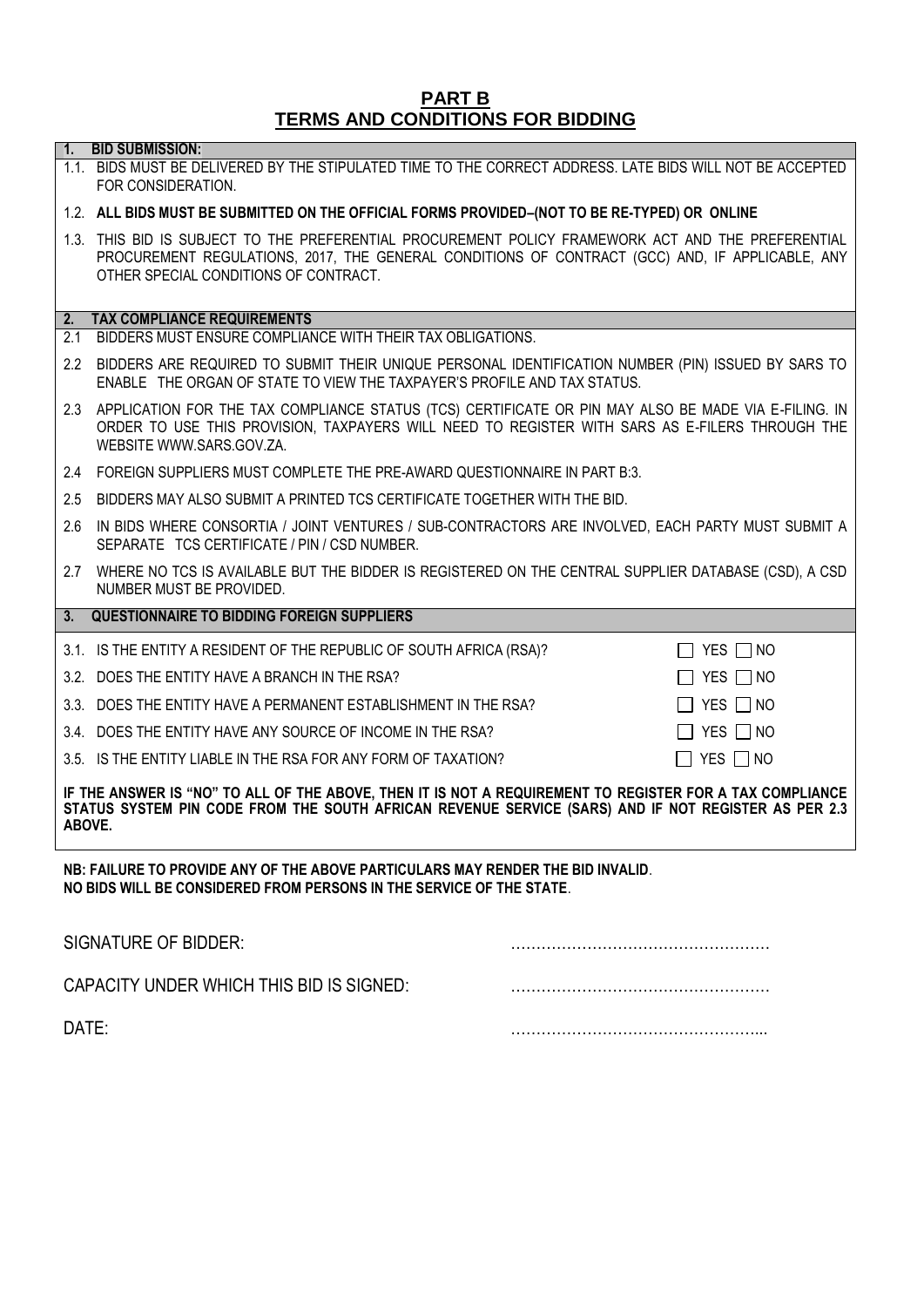### **DECLARATION OF INTEREST**

- 1. No bid will be accepted from persons in the service of the state<sup>1</sup>.
- 2. Any person, having a kinship with persons in the service of the state, including a blood relationship, may make an offer or offers in terms of this invitation to bid. In view of possible allegations of favouritism, should the resulting bid, or part thereof, be awarded to persons connected with or related to persons in service of the state, it is required that the bidder or their authorised representative declare their position in relation to the evaluating/adjudicating authority.
- 3. In order to give effect to the above, the following questionnaire must be completed and submitted with the bid.

| 3.3. Position occupied in the Company (director, trustee, hareholder <sup>2</sup> ): |
|--------------------------------------------------------------------------------------|
|                                                                                      |
|                                                                                      |
|                                                                                      |
|                                                                                      |

3.7. The names of all directors / trustees / shareholders members, their individual identity numbers and state employee numbers must be indicated in paragraph 4 below.

3.8. Are you presently in the service of the state?

YES INO

3.8.1. If yes, furnish particulars. ….…………………………………………………  $1$ MSCM Regulations: "in the service of the state" means to be  $-$ 

- (a) a member of –
- (i) any municipal council;
- (ii) any provincial legislature; or
- (iii) the national Assembly or the national Council of provinces;
- (b) a member of the board of directors of any municipal entity;
- (c) an official of any municipality or municipal entity;

(d) an employee of any national or provincial department, national or provincial public entity or constitutional institution within the meaning of the Public Finance Management Act, 1999 (Act No.1 of 1999);

- (e) a member of the accounting authority of any national or provincial public entity; or
- (f) an employee of Parliament or a provincial legislature.

² Shareholder" means a person who owns shares in the company and is actively involved in the management of the company or business and exercises control over the company.

3.9 Have you been in the service of the state for the past twelve months?

YES | NO

3.9.1.If yes, furnish particulars.………………………...……………………………………..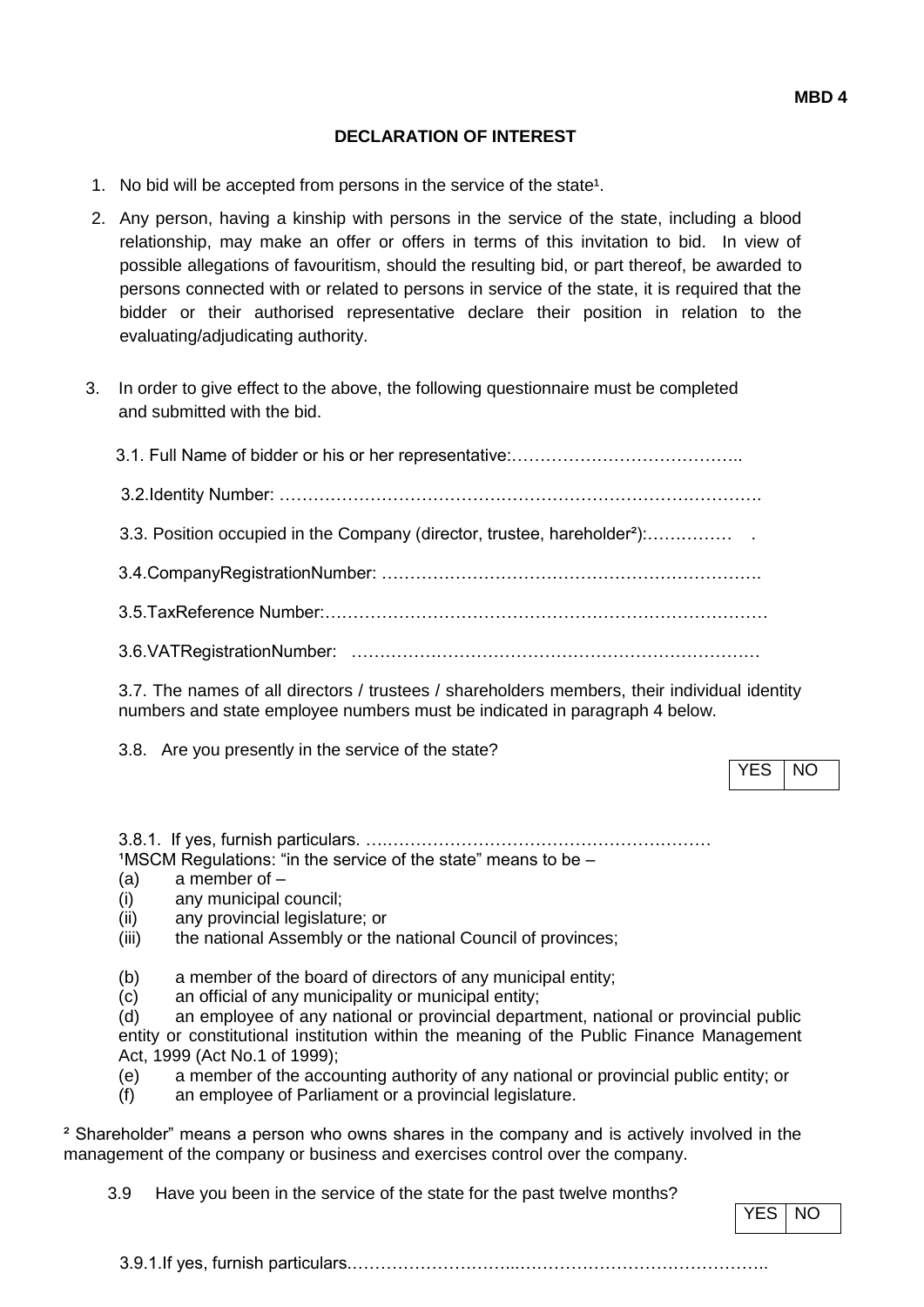|      | 3.10 Do you have any relationship (family, friend, other) with persons in the service<br>of the state and who may be involved with the evaluation and or adjudication of<br>this bid?                                                                  |            |           |
|------|--------------------------------------------------------------------------------------------------------------------------------------------------------------------------------------------------------------------------------------------------------|------------|-----------|
|      |                                                                                                                                                                                                                                                        | <b>YES</b> | <b>NO</b> |
| 3.11 | 3.10.1. If yes, furnish particulars.<br>Are you, aware of any relationship (family, friend, other) between any other<br>bidder and any persons in the service of the state who may be involved with the<br>evaluation and or adjudication of this bid? | <b>YES</b> | <b>NO</b> |
|      | 3.11.1. If yes, furnish particulars<br>3.12 Are any of the company's directors, trustees, managers, principle shareholders<br>or stakeholders in service of the state?                                                                                 | <b>YES</b> | <b>NO</b> |
|      | 3.13 Are any spouse, child or parent of the company's directors trustees, managers,<br>principle shareholders or stakeholders in service of the state?                                                                                                 | <b>YES</b> | <b>NO</b> |
|      | 3.14 Do you or any of the directors, trustees, managers, principle shareholders, or<br>stakeholders of this company have any interest in any other related companies<br>or business whether or not they are bidding for this contract.                 | <b>YES</b> | <b>NO</b> |

3.14.1 If yes, furnish particulars:…………………………………………………….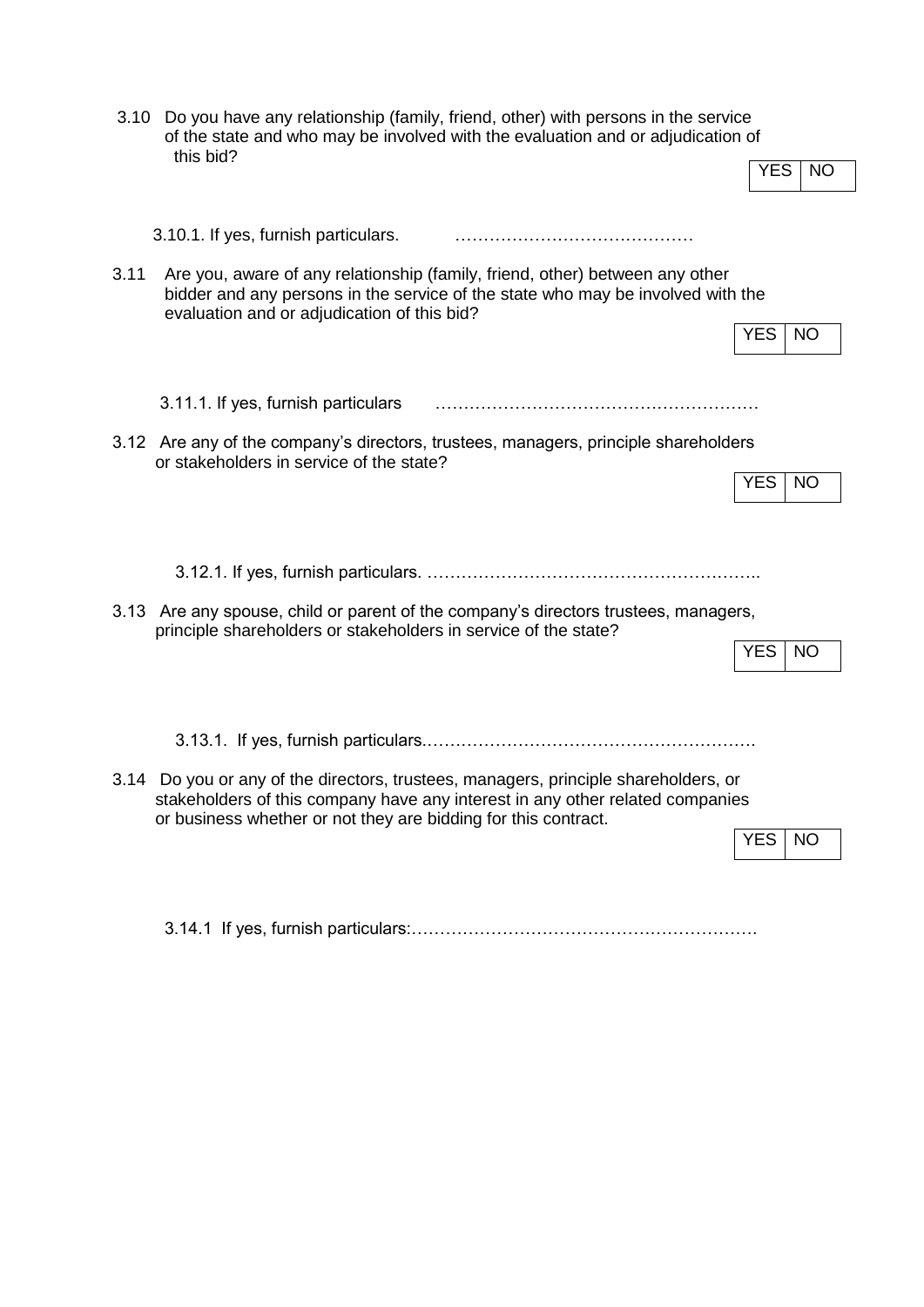# 4. **Full details of directors / trustees / members / shareholders**

| <b>Full Name</b> | <b>Identity Number</b> | <b>State Employee Number</b> |
|------------------|------------------------|------------------------------|
|                  |                        |                              |
|                  |                        |                              |
|                  |                        |                              |
|                  |                        |                              |
|                  |                        |                              |
|                  |                        |                              |
|                  |                        |                              |
|                  |                        |                              |
|                  |                        |                              |
|                  |                        |                              |
|                  |                        |                              |
|                  |                        |                              |
|                  |                        |                              |
|                  |                        |                              |
|                  |                        |                              |
|                  |                        |                              |

**Signature** 

 **……………………………. …………………………………**

 **…………………………..... …………………………………… Capacity Capacity Capacity Capacity Name of Bidder**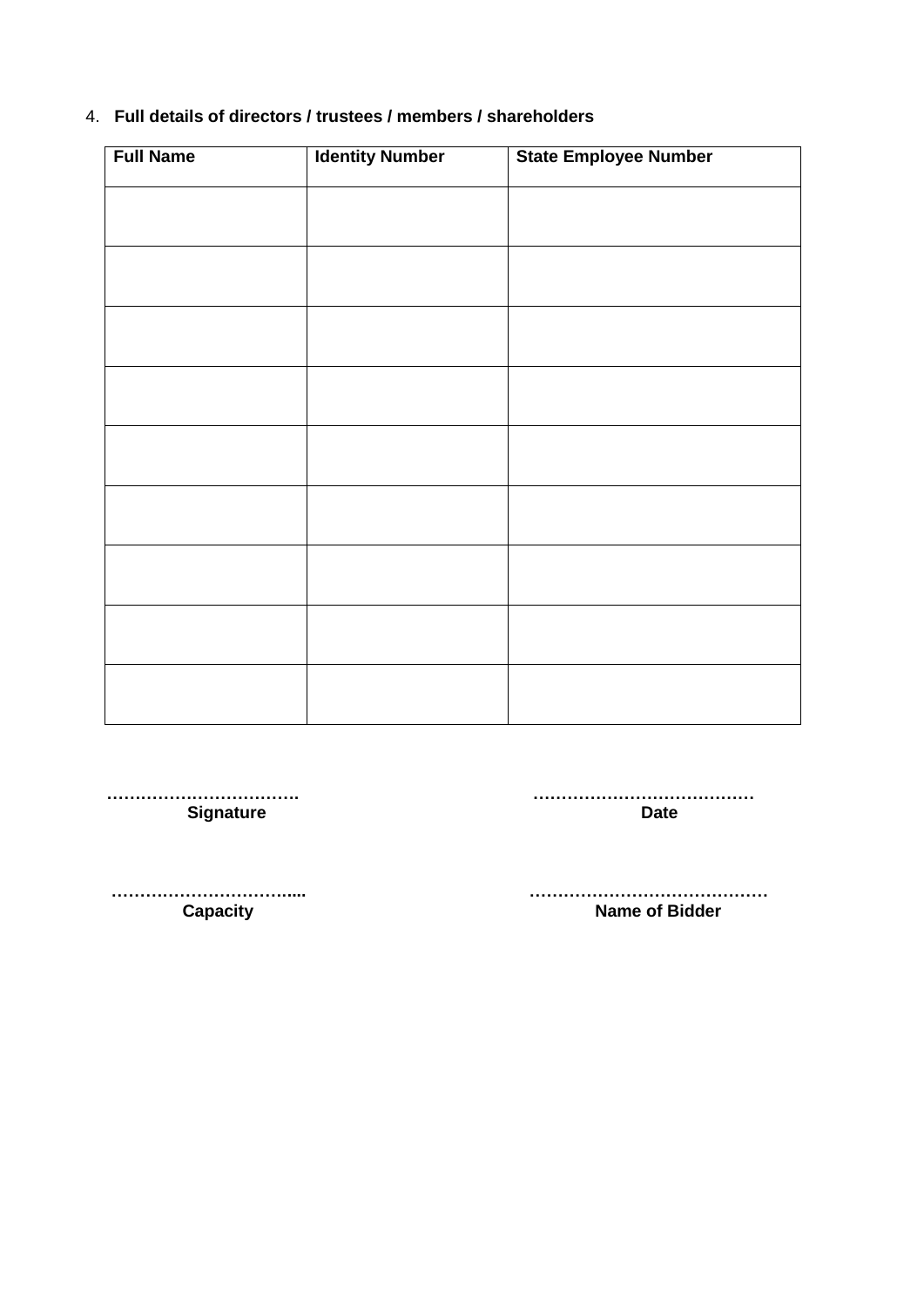### **PREFERENCE POINTS CLAIM FORM IN TERMS OF THE PREFERENTIAL PROCUREMENT REGULATIONS 2017**

This preference form must form part of all bids invited. It contains general information and serves as a claim form for preference points for Broad-Based Black Economic Empowerment (B-BBEE) Status Level of Contribution

**NB: BEFORE COMPLETING THIS FORM, BIDDERS MUST STUDY THE GENERAL CONDITIONS, DEFINITIONS AND DIRECTIVES APPLICABLE IN RESPECT OF B-BBEE, AS PRESCRIBED IN THE PREFERENTIAL PROCUREMENT REGULATIONS, 2017.** 

## **1. GENERAL CONDITIONS**

- 1.1 The following preference point systems are applicable to all bids:
	- the 80/20 system for requirements with a Rand value of up to R50 000 000 (all applicable taxes included); and
	- the 90/10 system for requirements with a Rand value above R50 000 000 (all applicable taxes included).
- 1.2 The value of this bid is estimated to not exceed R50 000 000 (all applicable taxes included) and therefore the 80/20 preference point system shall be applicable;
- 1.3 Points for this bid shall be awarded for:
	- (a) Price; and
	- (b) B-BBEE Status Level of Contributor.
- 1.4 The maximum points for this bid are allocated as follows:

|                                                      | <b>POINTS</b> |
|------------------------------------------------------|---------------|
| <b>PRICE</b>                                         | 80            |
| <b>B-BBEE STATUS LEVEL OF CONTRIBUTOR</b>            | 20            |
| Total points for Price and B-BBEE must not<br>exceed | 100           |

- 1.5 Failure on the part of a bidder to submit proof of B-BBEE Status level of contributor together with the bid, will be interpreted to mean that preference points for B-BBEE status level of contribution are not claimed.
- 1.6 The purchaser reserves the right to require of a bidder, either before a bid is adjudicated or at any time subsequently, to substantiate any claim in regard to preferences, in any manner required by the purchaser.

## **2. DEFINITIONS**

- (a) **"B-BBEE"** means broad-based black economic empowerment as defined in section 1 of the Broad-Based Black Economic Empowerment Act;
- (b) "**B-BBEE status level of contributor"** means the B-BBEE status of an entity in terms of a code of good practice on black economic empowerment, issued in terms of section 9(1) of the Broad-Based Black Economic Empowerment Act;
- (c) **"bid"** means a written offer in a prescribed or stipulated form in response to an invitation by an organ of state for the provision of goods or services, through price quotations, advertised competitive bidding processes or proposals;
- (d) **"Broad-Based Black Economic Empowerment Act"** means the Broad-Based Black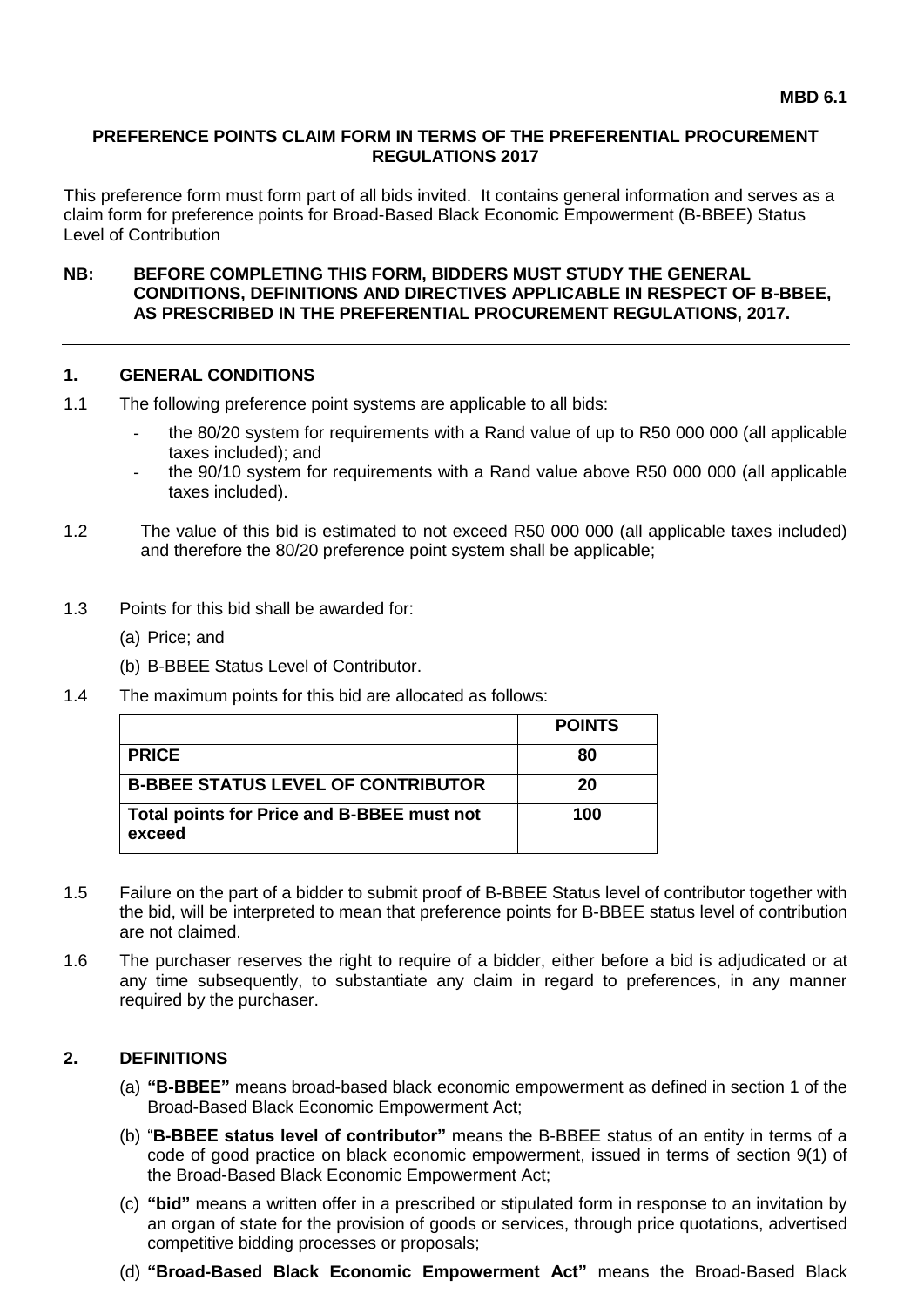Economic Empowerment Act, 2003 (Act No. 53 of 2003);

- **(e) "EME"** means an Exempted Micro Enterprise in terms of a code of good practice on black economic empowerment issued in terms of section 9 (1) of the Broad-Based Black Economic Empowerment Act;
- (f) **"functionality"** means the ability of a tenderer to provide goods or services in accordance with specifications as set out in the tender documents.
- (g) **"prices"** includes all applicable taxes less all unconditional discounts;
- (h) **"proof of B-BBEE status level of contributor"** means:
	- **1)** B-BBEE Status level certificate issued by an authorized body or person;
	- **2)** A sworn affidavit as prescribed by the B-BBEE Codes of Good Practice;
	- **3)** Any other requirement prescribed in terms of the B-BBEE Act;
- (i) **"QSE"** means a qualifying small business enterprise in terms of a code of good practice on black economic empowerment issued in terms of section 9 (1) of the Broad-Based Black Economic Empowerment Act;
- *(j)* **"rand value"** means the total estimated value of a contract in Rand, calculated at the time of bid invitation, and includes all applicable taxes;

# **3. POINTS AWARDED FOR PRICE**

# **3.1 THE 80/20 OR 90/10 PREFERENCE POINT SYSTEMS**

A maximum of 80 or 90 points is allocated for price on the following basis:<br>**80/20** or 90/10 **80/20 or 90/10**

$$
Ps = 80\left(1 - \frac{Pt - P \min P}{ \min}\right) \qquad \text{or} \qquad \qquad Ps = 90\left(1 - \frac{Pt - P \min P}{ \min}\right)
$$

**Where** 

Ps = Points scored for price of bid under consideration

 $Pt =$  Price of bid under consideration

Pmin = Price of lowest acceptable bid

# **4. POINTS AWARDED FOR B-BBEE STATUS LEVEL OF CONTRIBUTOR**

4.1 In terms of Regulation 6 (2) and 7 (2) of the Preferential Procurement Regulations, preference points must be awarded to a bidder for attaining the B-BBEE status level of contribution in accordance with the table below:

| <b>B-BBEE Status Level of</b><br><b>Contributor</b> | <b>Number of points</b><br>(90/10 system) | <b>Number of points</b><br>(80/20 system) |
|-----------------------------------------------------|-------------------------------------------|-------------------------------------------|
|                                                     | 10                                        | 20                                        |
| 2                                                   |                                           | 18                                        |
| 3                                                   |                                           | 14                                        |
| 4                                                   | 5                                         | 12                                        |
| 5                                                   |                                           | 8                                         |
| 6                                                   |                                           | 6                                         |
|                                                     |                                           | 4                                         |
| 8                                                   |                                           | 2                                         |
| Non-compliant                                       |                                           |                                           |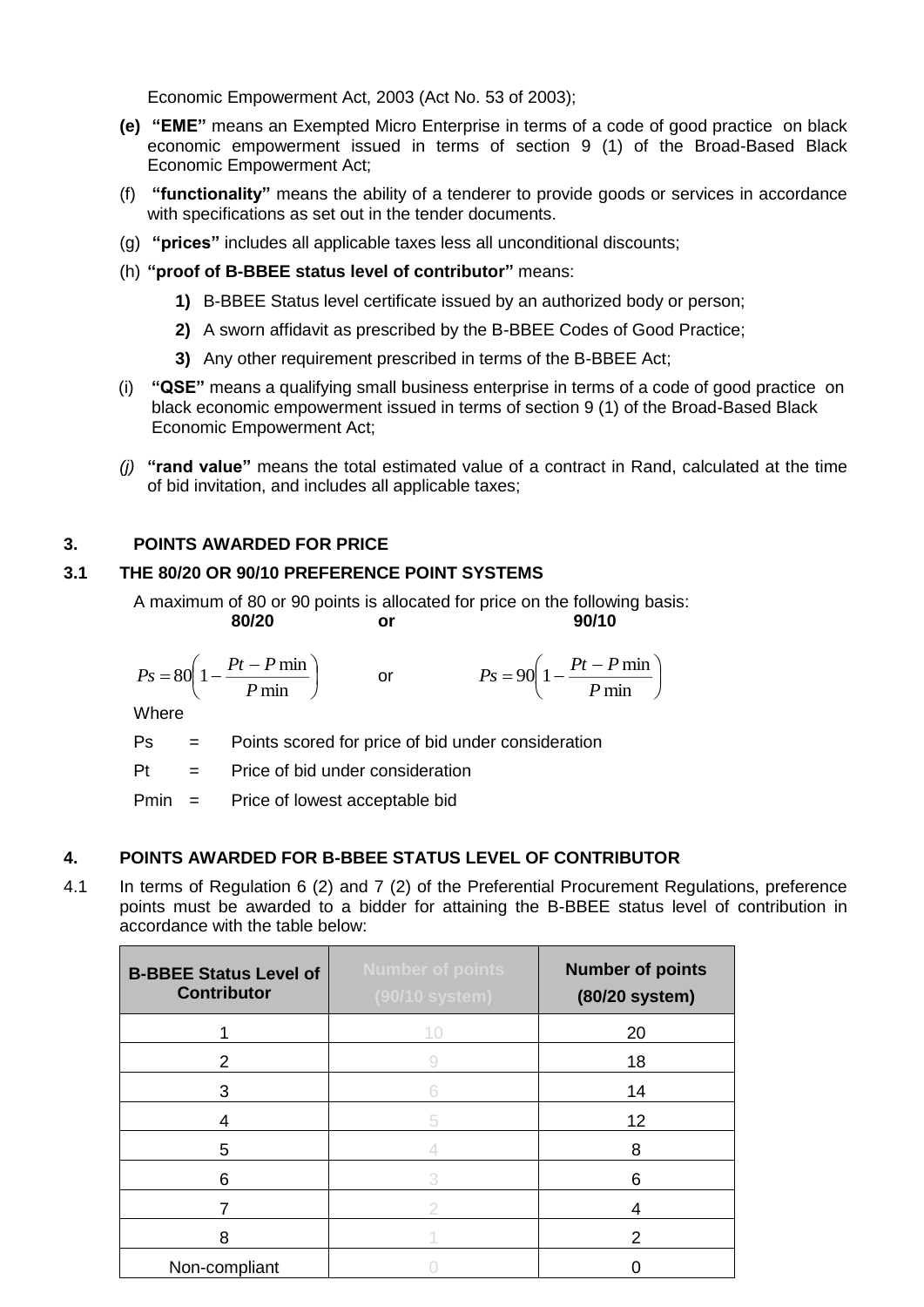|  | <br>$\sim$ $\sim$ $\sim$<br>.<br>٦ı<br>м<br>ັ |
|--|-----------------------------------------------|
|--|-----------------------------------------------|

## **5. BID DECLARATION**

5.1 Bidders who claim points in respect of B-BBEE Status Level of Contribution must complete the following:

# **6. B-BBEE STATUS LEVEL OF CONTRIBUTOR CLAIMED IN TERMS OF PARAGRAPHS 1.4 AND 4.1**

6.1 B-BBEE Status Level of Contributor: . = ………(maximum of 20 points)

(Points claimed in respect of paragraph 7.1 must be in accordance with the table reflected in paragraph 4.1 and must be substantiated by relevant proof of B-BBEE status level of contributor.

### **7. SUB-CONTRACTING**

7.1 Will any portion of the contract be sub-contracted?

(*Tick applicable box*)

- 7.1.1 If yes, indicate:
	- i) What percentage of the contract will be subcontracted............…………….…………%
	- ii) The name of the sub-contractor…………………………………………………………..
	- iii) The B-BBEE status level of the sub-contractor......................................……………..
	- iv) Whether the sub-contractor is an EME or QSE *(Tick applicable box*) YES NO

v) Specify, by ticking the appropriate box, if subcontracting with an enterprise in terms of Preferential Procurement Regulations,2017:

| Designated Group: An EME or QSE which is at last 51% owned        | <b>EME</b> | QSE |
|-------------------------------------------------------------------|------------|-----|
| by:                                                               | V          | V   |
| <b>Black people</b>                                               |            |     |
| Black people who are youth                                        |            |     |
| Black people who are women                                        |            |     |
| Black people with disabilities                                    |            |     |
| Black people living in rural or underdeveloped areas or townships |            |     |
| Cooperative owned by black people                                 |            |     |
| Black people who are military veterans                            |            |     |
|                                                                   |            |     |
| <b>OR</b>                                                         |            |     |
| Any EME                                                           |            |     |
| Any QSE                                                           |            |     |

## 8. **DECLARATION WITH REGARD TO COMPANY/FIRM**

| 8.1 |  |
|-----|--|
| 8.2 |  |
| 8.3 |  |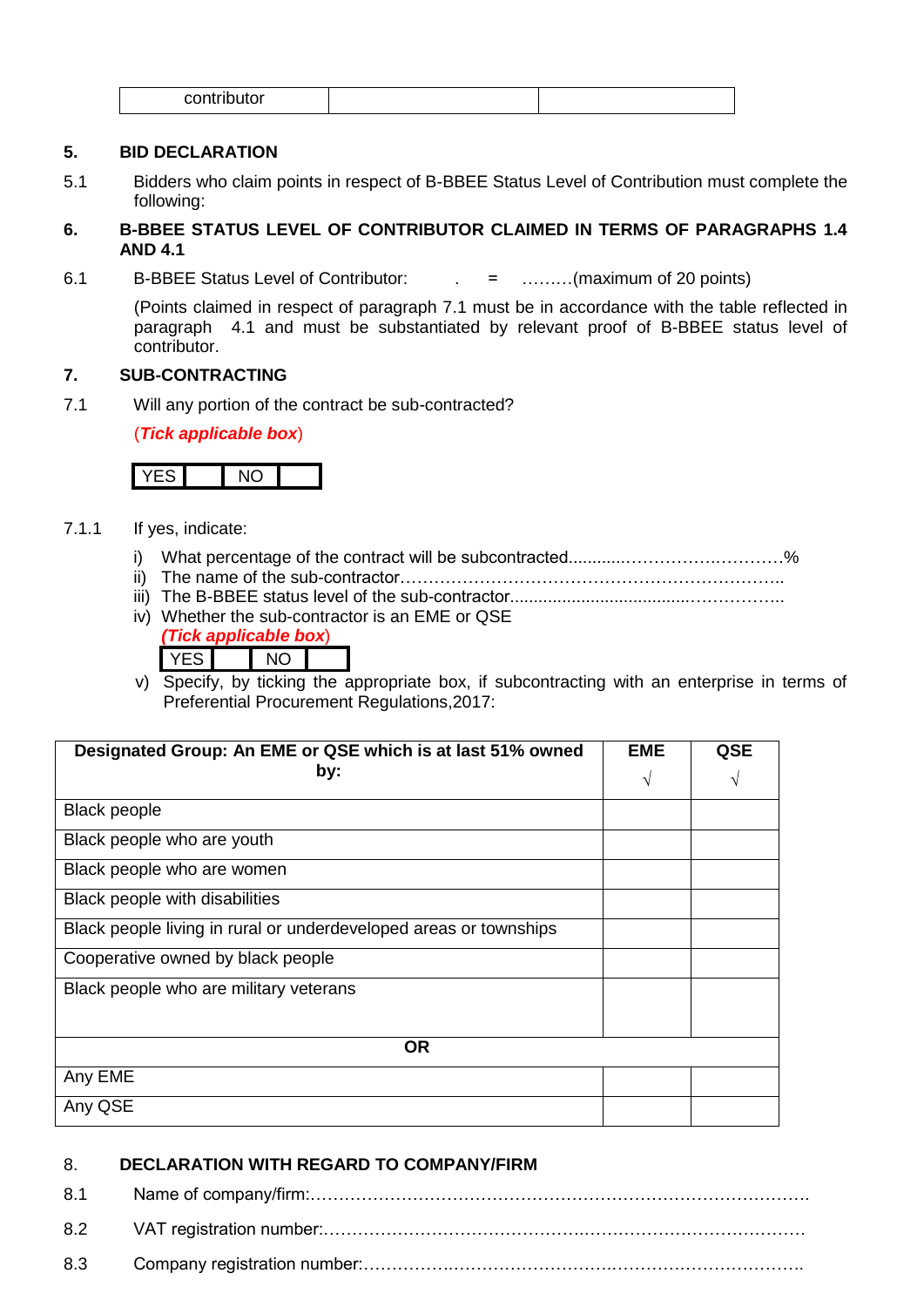### 8.4 TYPE OF COMPANY/ FIRM

- □ Partnership/Joint Venture / Consortium
- □ One person business/sole propriety
- **Close corporation**
- D Company
- (Pty) Limited

[TICK APPLICABLE BOX]

# 8.5 DESCRIBE PRINCIPAL BUSINESS ACTIVITIES

. The contract of the contract of the contract of the contract of the contract of the contract of the contract of the contract of the contract of the contract of the contract of the contract of the contract of the contrac …………………………………………………………………………………………………………… …………………………………………………………………………………………………………… …………………………………………………………………………………..

## 8.6 COMPANY CLASSIFICATION

- Manufacturer
- □ Supplier
- D Professional service provider
- $\Box$  Other service providers, e.g. transporter, etc.

[*TICK APPLICABLE BOX*]

### **8.7 MUNICIPAL INFORMATION**

**Municipality where business is situated: ….………………………………………………. Registered Account Number: …………………………. Stand Number**:……………………………………………….

- 8.8 Total number of years the company/firm has been in business:……………………………
- 8.9 I/we, the undersigned, who is / are duly authorised to do so on behalf of the company/firm, certify that the points claimed, based on the B-BBE status level of contributor indicated in paragraphs 1.4 and 6.1 of the foregoing certificate, qualifies the company/ firm for the preference(s) shown and I / we acknowledge that:
	- i) The information furnished is true and correct;
	- ii) The preference points claimed are in accordance with the General Conditions as indicated in paragraph 1 of this form;
	- iii) In the event of a contract being awarded as a result of points claimed as shown in paragraphs 1.4 and 6.1, the contractor may be required to furnish documentary proof to the satisfaction of the purchaser that the claims are correct;
	- iv) If the B-BBEE status level of contributor has been claimed or obtained on a fraudulent basis or any of the conditions of contract have not been fulfilled, the purchaser may, in addition to any other remedy it may have –
		- (a) disqualify the person from the bidding process;
		- (b) recover costs, losses or damages it has incurred or suffered as a result of that person's conduct;
		- (c) cancel the contract and claim any damages which it has suffered as a result of having to make less favourable arrangements due to such cancellation;
		- (d) recommend that the bidder or contractor, its shareholders and directors, or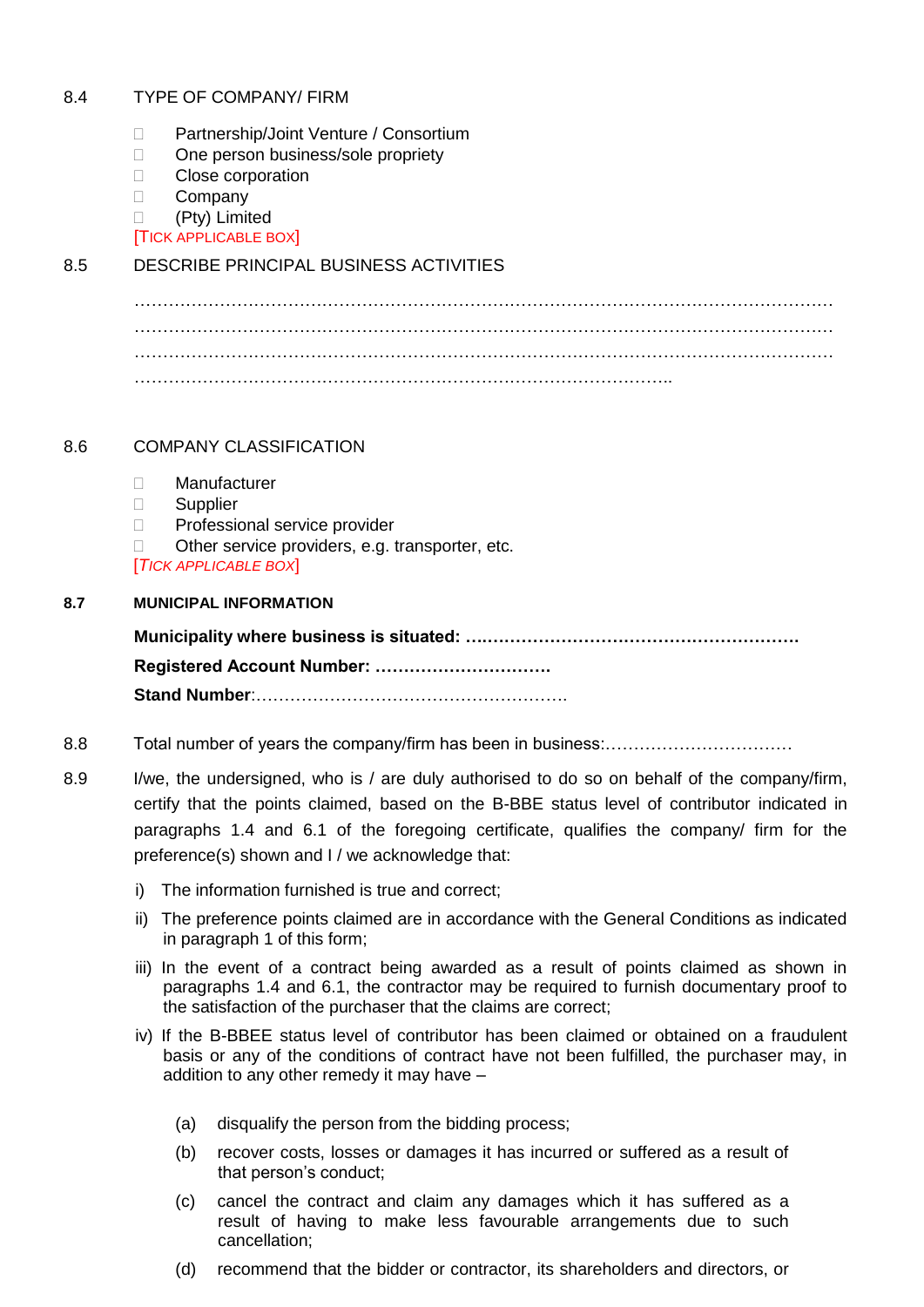only the shareholders and directors who acted on a fraudulent basis, be restricted by the National Treasury from obtaining business from any organ of state for a period not exceeding 10 years, after the *audi alteram partem* (hear the other side) rule has been applied; and

(e) forward the matter for criminal prosecution.

| <b>WITNESSES</b> |                            |
|------------------|----------------------------|
|                  | SIGNATURE(S) OF BIDDERS(S) |
| ີ                | DATE:<br><b>ADDRESS</b>    |
|                  |                            |
|                  |                            |

# **9. AUTHORITY FOR SIGNATORY**

2.\_\_\_\_\_\_\_\_\_\_\_\_\_\_\_\_\_\_\_\_\_\_\_\_\_\_\_\_\_\_\_\_\_\_\_\_\_\_

Signatories for close corporations and companies shall confirm their authority **by signing or attaching to this form** a duly signed and dated copy of the relevant resolution of their members or their board of directors, as the case may be.

| No <sub>___________________________________</sub> and any Contract, which may arise there from on behalf of |  |  |
|-------------------------------------------------------------------------------------------------------------|--|--|
| Signed on behalf of the company:<br>Signed on behalf of the company:                                        |  |  |
|                                                                                                             |  |  |
|                                                                                                             |  |  |
|                                                                                                             |  |  |
| As witnesses:                                                                                               |  |  |
|                                                                                                             |  |  |
|                                                                                                             |  |  |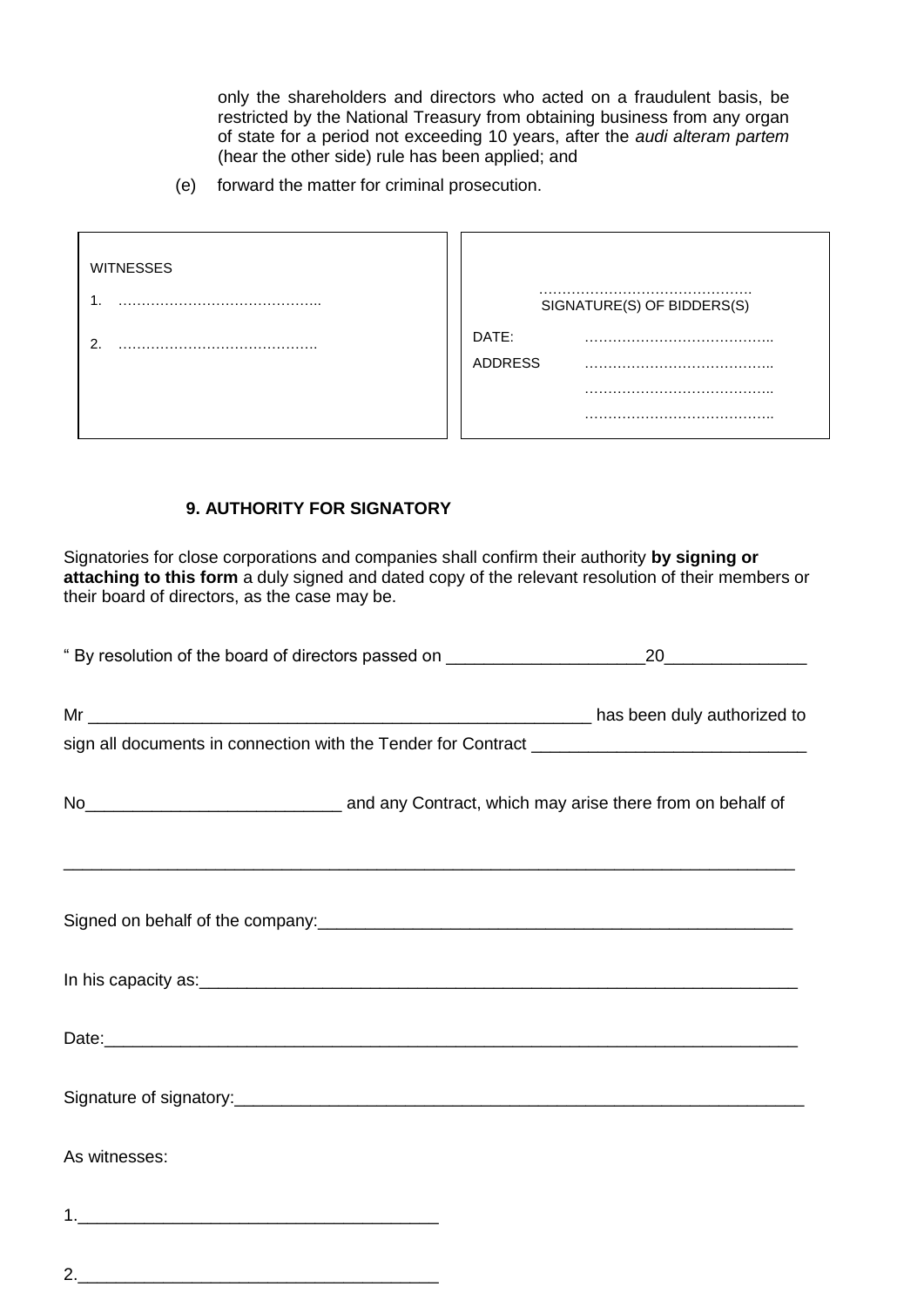- 11. I/we, the undersigned, who warrants that he/she is duly authorised to do so on behalf of the firm certify that points claimed, based on the equity ownership, indicated in paragraph 8 of the foregoing certificate, qualifies the firm for the preference(s) shown and I / we acknowledge that:
	- (i) The information furnished is true and correct.<br>(ii) The Equity ownership claimed is in accordanc
	- The Equity ownership claimed is in accordance with the General Conditions as indicated in paragraph 1 of this form.
		- In the event of a contract being awarded as a result of points claimed as shown in paragraph 8, the contractor may be required to furnish documentary proof to the
		- satisfaction of the purchaser that the claims are correct.
	- (iv) If the claims are found to be incorrect, the purchaser may, in addition to any other remedy it may have -
		- (a) recover costs, losses or damages it has incurred or suffered as a result of that person's conduct; and
		- (b) cancel the contract and claim any damages which it has suffered as a result of having to make less favourable arrangements due to such cancellation

# **WITNESSES:**

- 1.  $\frac{1}{2}$  ,  $\frac{1}{2}$  ,  $\frac{1}{2}$  ,  $\frac{1}{2}$  ,  $\frac{1}{2}$  ,  $\frac{1}{2}$  ,  $\frac{1}{2}$
- 

2. \_\_\_\_\_\_\_\_\_\_\_\_\_\_\_\_\_\_\_\_\_\_\_\_\_\_\_\_ **SIGNATURE (S) OF BIDDER (S)**

\_\_\_\_\_\_\_\_\_\_\_\_\_\_\_\_\_\_\_\_\_\_\_\_\_\_\_\_\_\_\_\_\_\_\_

\_\_\_\_\_\_\_\_\_\_\_\_\_\_\_\_\_\_\_\_\_\_\_\_\_\_\_\_\_\_\_\_\_\_\_

**DATE: \_\_\_\_\_\_\_\_\_\_\_\_\_\_\_\_\_\_\_\_\_\_\_\_\_\_\_\_\_**

**ADDRESS: \_\_\_\_\_\_\_\_\_\_\_\_\_\_\_\_\_\_\_\_\_\_\_\_\_**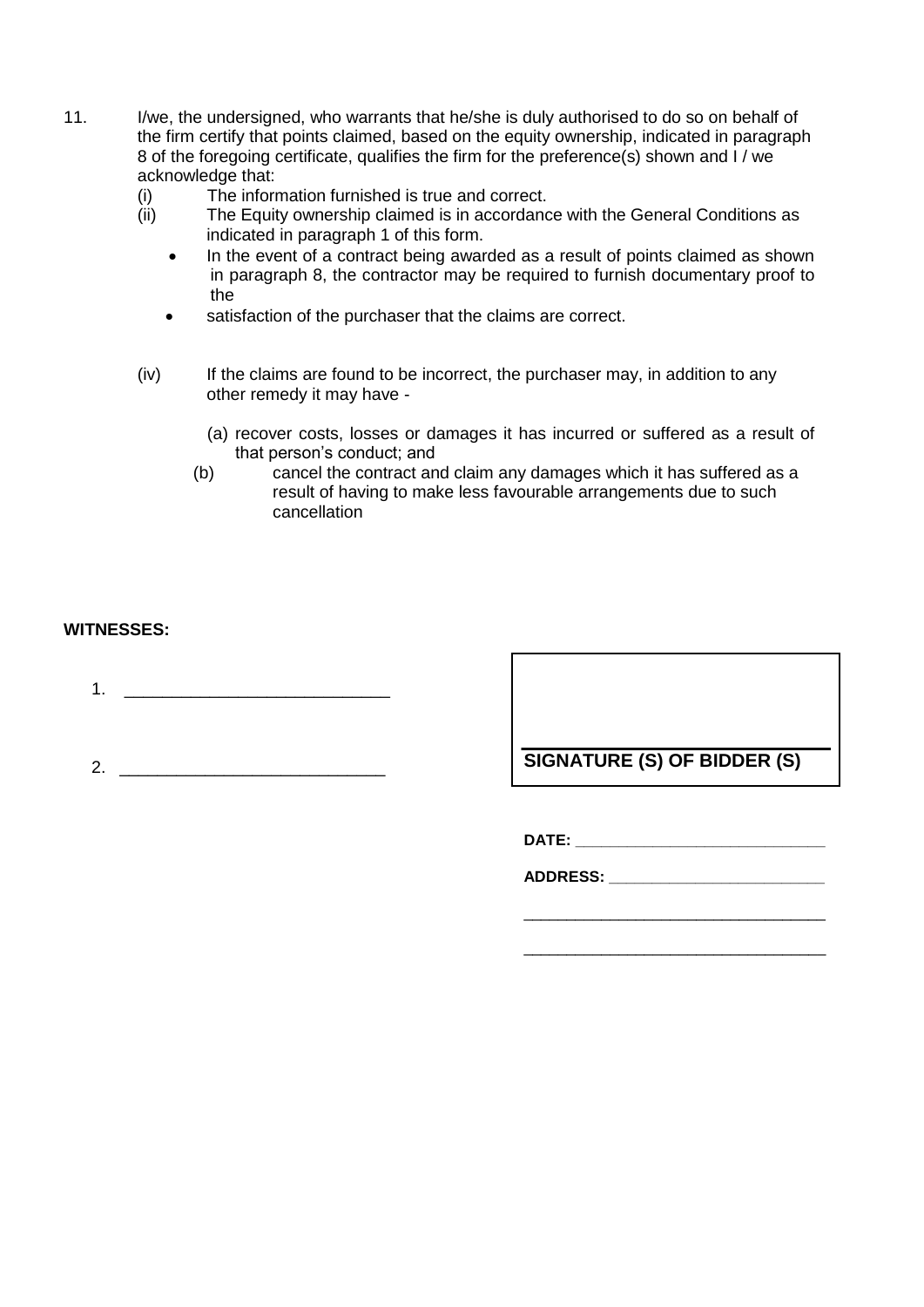#### **DECLARATION CERTIFICATE FOR LOCAL PRODUCTION AND CONTENT FOR DESIGNATED SECTORS**

This Municipal Bidding Document (MBD) must form part of all bids invited. It contains general information and serves as a declaration form for local content (local production and local content are used interchangeably).

Before completing this declaration, bidders must study the General Conditions, Definitions, Directives applicable in respect of Local Content as prescribed in the Preferential Procurement Regulations, 2017, the South African Bureau of Standards (SABS) approved technical specification number SATS 1286:2011 (Edition 1) and the Guidance on the Calculation of Local Content together with the Local Content Declaration Templates [Annex C (Local Content Declaration: Summary Schedule), D (Imported Content Declaration: Supporting Schedule to Annex C) and E (Local Content Declaration: Supporting Schedule to Annex C)].

#### **1. General Conditions**

- 1.1. Preferential Procurement Regulations, 2017 (Regulation 8) make provision for the promotion of local production and content.
- 1.2. Regulation 8.(2) prescribes that in the case of designated sectors, organs of state must advertise such tenders with the specific bidding condition that only locally produced or manufactured goods, with a stipulated minimum threshold for local production and content will be considered.
- 1.3. Where necessary, for tenders referred to in paragraph 1.2 above, a two stage bidding process may be followed, where the first stage involves a minimum threshold for local production and content and the second stage price and B-BBEE.
- 1.4. A person awarded a contract in relation to a designated sector, may not sub-contract in such a manner that the local production and content of the overall value of the contract is reduced to below the stipulated minimum threshold.
- 1.5. The local content (LC) expressed as a percentage of the bid price must be calculated in accordance with the SABS approved technical specification number SATS 1286: 2011 as follows:

 $LC = [1 - x / y] * 100$ 

**Where** 

- x is the imported content in Rand
- y is the bid price in Rand excluding value added tax (VAT)

Prices referred to in the determination of x must be converted to Rand (ZAR) by using the exchange rate published by South African Reserve Bank (SARB) at 12:00 on the date of advertisement of the bid as indicated in paragraph 4.1 below.

#### **The SABS approved technical specification number SATS 1286:2011 is accessible on http:/www.thedti.gov.za/industrial development/ip.jsp at no cost.**

1.6. A bid may be disqualified if this Declaration Certificate and the Annex C (Local Content Declaration: Summary Schedule) are not submitted as part of the bid documentation;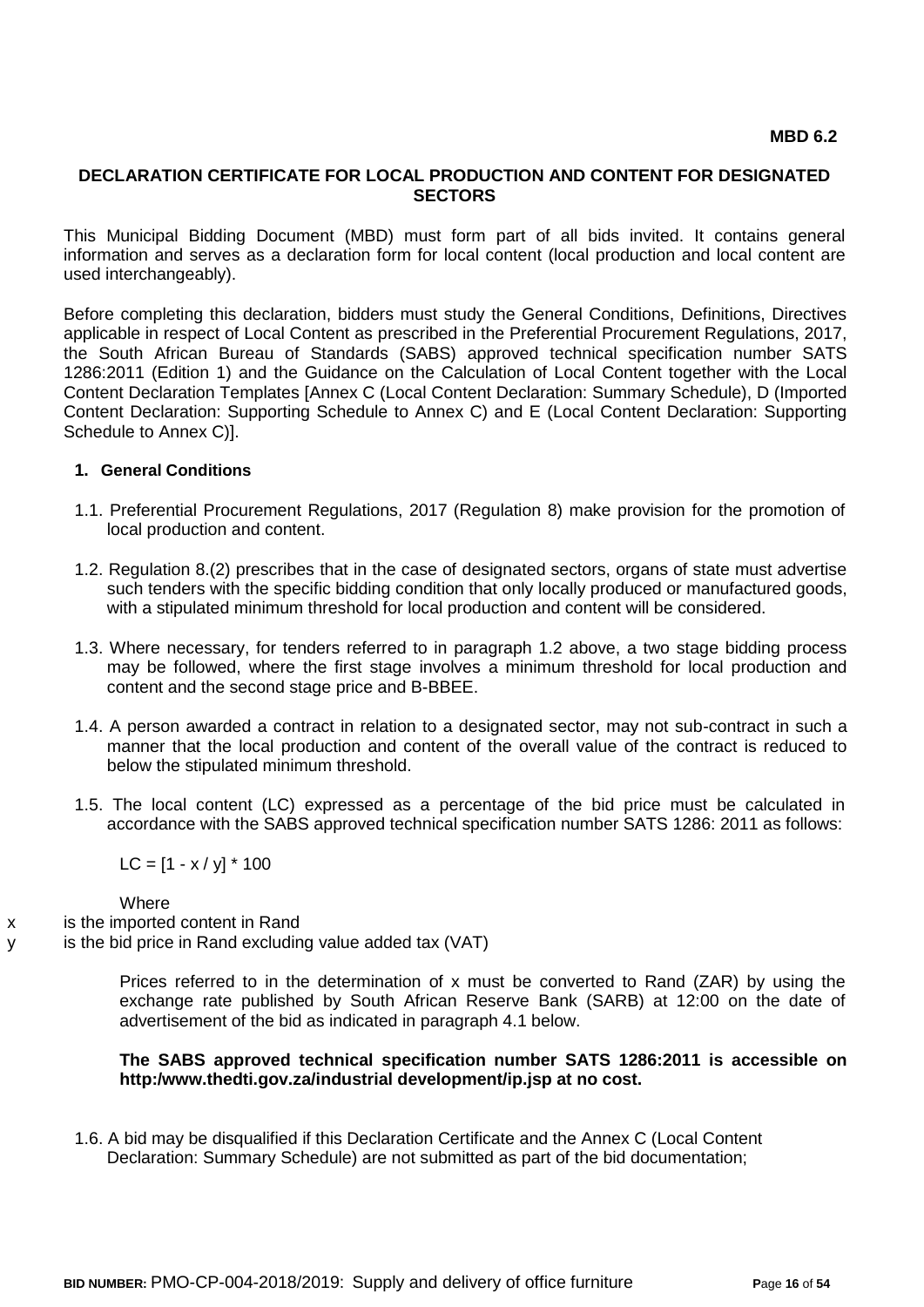2. The stipulated minimum threshold(s) for local production and content (refer to Annex A of SATS 1286:2011) for this bid is/are as follows:

Description of services, works or goods Stipulated minimum threshold

Office Furniture as per the scope of work 85%

**3.** Does any portion of the goods or services offered have any imported content? (*Tick applicable box*)

3.1 If yes, the rate(s) of exchange to be used in this bid to calculate the local content as prescribed in paragraph 1.5 of the general conditions must be the rate(s) published by SARB for the specific currency at 12:00 on the date of advertisement of the bid.

The relevant rates of exchange information is accessible on [www.reservebank.co.za](http://www.reservebank.co.za/)

Indicate the rate(s) of exchange against the appropriate currency in the table below (refer to Annex A of SATS 1286:2011):

| <b>Currency</b>       | <b>Rates of exchange</b> |
|-----------------------|--------------------------|
| <b>US Dollar</b>      |                          |
| <b>Pound Sterling</b> |                          |
| Euro                  |                          |
| Yen                   |                          |
| Other                 |                          |

NB: Bidders must submit proof of the SARB rate (s) of exchange used.

**4.** Where, after the award of a bid, challenges are experienced in meeting the stipulated minimum threshold for local content the dti must be informed accordingly in order for the dti to verify and in consultation with the AO/AA provide directives in this regard.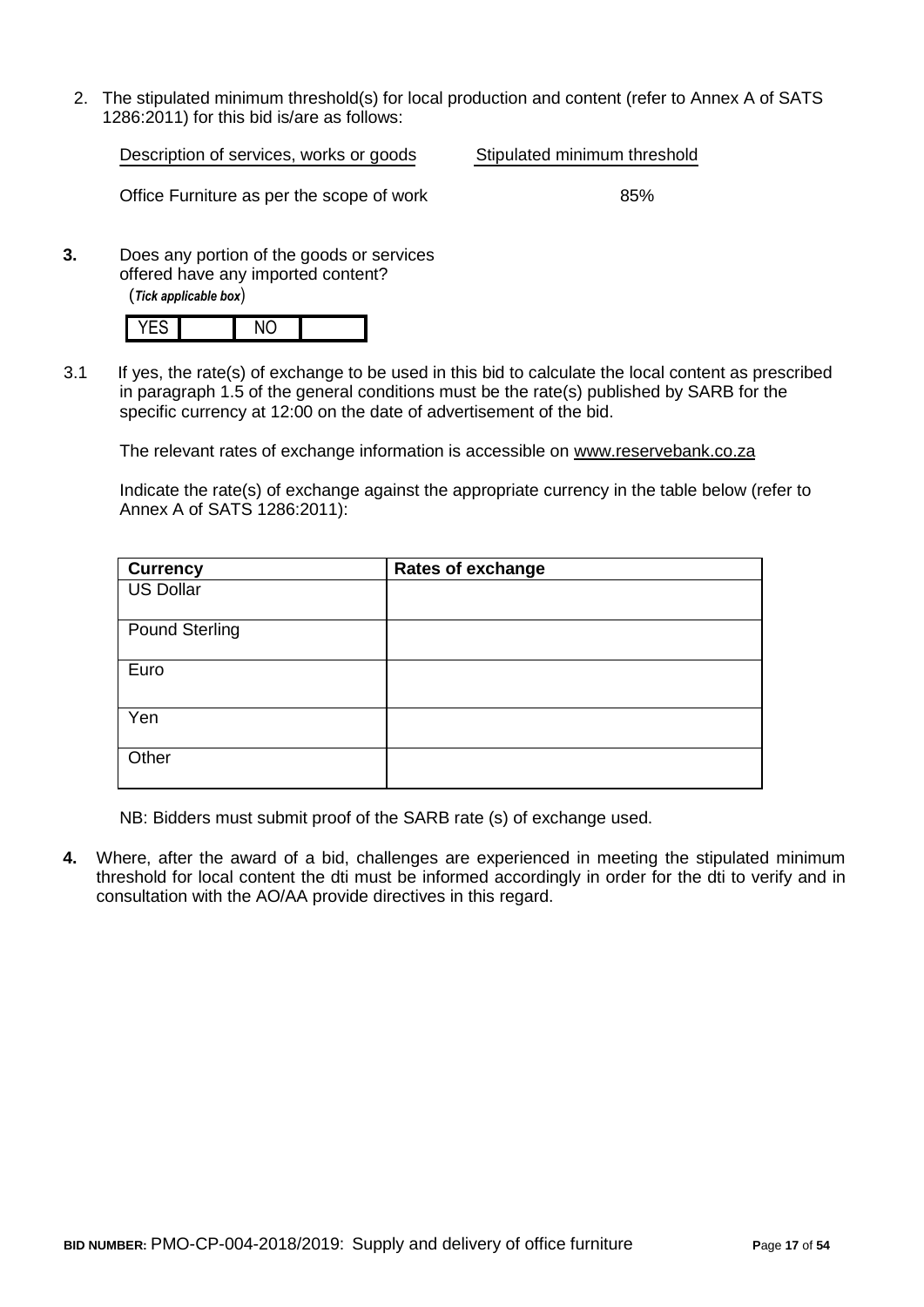# **LOCAL CONTENT DECLARATION (REFER TO ANNEX B OF SATS 1286:2011)**

|             | LOCAL CONTENT DECLARATION BY CHIEF FINANCIAL OFFICER OR OTHER LEGALLY<br>RESPONSIBLE PERSON NOMINATED IN WRITING BY THE CHIEF EXECUTIVE OR SENIOR<br>MEMBER/PERSON WITH MANAGEMENT RESPONSIBILITY (CLOSE CORPORATION,<br><b>PARTNERSHIP OR INDIVIDUAL)</b>                                                                                                                                                                                                                                                                                                                                                                                                                                                                                                                                                                      |  |  |  |  |
|-------------|---------------------------------------------------------------------------------------------------------------------------------------------------------------------------------------------------------------------------------------------------------------------------------------------------------------------------------------------------------------------------------------------------------------------------------------------------------------------------------------------------------------------------------------------------------------------------------------------------------------------------------------------------------------------------------------------------------------------------------------------------------------------------------------------------------------------------------|--|--|--|--|
|             |                                                                                                                                                                                                                                                                                                                                                                                                                                                                                                                                                                                                                                                                                                                                                                                                                                 |  |  |  |  |
|             | <b>ISSUED BY:</b> (Procurement Authority / Name of Institution):                                                                                                                                                                                                                                                                                                                                                                                                                                                                                                                                                                                                                                                                                                                                                                |  |  |  |  |
| <b>NB</b>   |                                                                                                                                                                                                                                                                                                                                                                                                                                                                                                                                                                                                                                                                                                                                                                                                                                 |  |  |  |  |
| $\mathbf 1$ | The obligation to complete, duly sign and submit this declaration cannot be transferred to an<br>external authorized representative, auditor or any other third party acting on behalf of the<br>bidder.                                                                                                                                                                                                                                                                                                                                                                                                                                                                                                                                                                                                                        |  |  |  |  |
| 2           | Guidance on the Calculation of Local Content together with Local Content Declaration<br>Templates (Annex C, D and E) is accessible on http://www.thdti.gov.za/industrial<br>development/ip.jsp. Bidders should first complete Declaration D. After completing Declaration<br>D, bidders should complete Declaration E and then consolidate the information on Declaration<br>C. Declaration C should be submitted with the bid documentation at the closing date<br>and time of the bid in order to substantiate the declaration made in paragraph (c) below.<br>Declarations D and E should be kept by the bidders for verification purposes for a period of at<br>least 5 years. The successful bidder is required to continuously update Declarations C, D and<br>E with the actual values for the duration of the contract. |  |  |  |  |
|             |                                                                                                                                                                                                                                                                                                                                                                                                                                                                                                                                                                                                                                                                                                                                                                                                                                 |  |  |  |  |
|             |                                                                                                                                                                                                                                                                                                                                                                                                                                                                                                                                                                                                                                                                                                                                                                                                                                 |  |  |  |  |
|             | following:                                                                                                                                                                                                                                                                                                                                                                                                                                                                                                                                                                                                                                                                                                                                                                                                                      |  |  |  |  |
| (a)         | The facts contained herein are within my own personal knowledge.                                                                                                                                                                                                                                                                                                                                                                                                                                                                                                                                                                                                                                                                                                                                                                |  |  |  |  |
|             | (b) I have satisfied myself that:                                                                                                                                                                                                                                                                                                                                                                                                                                                                                                                                                                                                                                                                                                                                                                                               |  |  |  |  |
|             | (i)<br>the goods/services/works to be delivered in terms of the above-specified bid comply with<br>the minimum local content requirements as specified in the bid, and as measured in<br>terms of SATS 1286:2011; and                                                                                                                                                                                                                                                                                                                                                                                                                                                                                                                                                                                                           |  |  |  |  |
| (c)         | The local content percentage (%) indicated below has been calculated using the formula given<br>in clause 3 of SATS 1286:2011, the rates of exchange indicated in paragraph 4.1 above and<br>the information contained in Declaration D and E which has been consolidated in Declaration<br>C:                                                                                                                                                                                                                                                                                                                                                                                                                                                                                                                                  |  |  |  |  |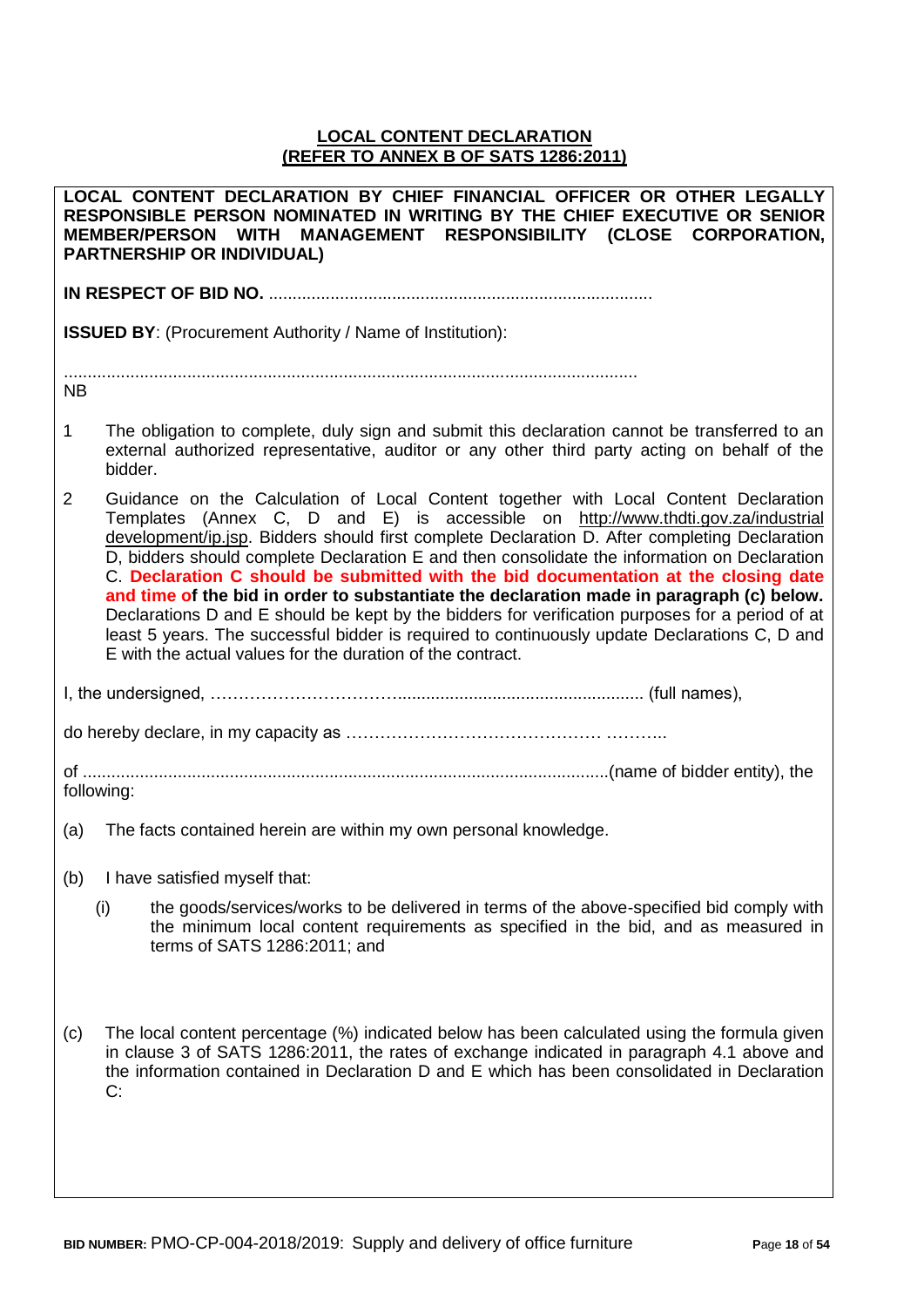

# Joburg Market (SOC) Ltd

Heidelberg Road City Deep Johannesburg 2049 2049

PO Box 86007 City Deep, Johannesburg South Africa

Tel +27(0) 11 992 8000 Fax +27(0) 11 613 7381 E-mail: info@joburgmarket.co.za

| www.joburgmarket.co.za |  |  |  |
|------------------------|--|--|--|
| www.joburg.org.za      |  |  |  |

| Bid price, excluding VAT (y)                                       |   |
|--------------------------------------------------------------------|---|
| Imported content (x), as calculated in terms of SATS 1286:2011     | R |
| Stipulated minimum threshold for local content (paragraph 3 above) |   |
| Local content %, as calculated in terms of SATS 1286:2011          |   |

**If the bid is for more than one product, the local content percentages for each product contained in Declaration C shall be used instead of the table above.**

**The local content percentages for each product has been calculated using the formula given in clause 3 of SATS 1286:2011, the rates of exchange indicated in paragraph 4.1 above and the information contained in Declaration D and E.**

(d) I accept that the Procurement Authority / Institution has the right to request that the local content be verified in terms of the requirements of SATS 1286:2011.

(e) I understand that the awarding of the bid is dependent on the accuracy of the information furnished in this application. I also understand that the submission of incorrect data, or data that are not verifiable as described in SATS 1286:2011, may result in the Procurement Authority / Institution imposing any or all of the remedies as provided for in Regulation 14 of the Preferential Procurement Regulations, 2017 promulgated under the Preferential Policy Framework Act (PPPFA), 2000 (Act No. 5 of 2000).

| <b>SIGNATURE:</b>    | DATE: |
|----------------------|-------|
| <b>WITNESS No. 1</b> | DATE: |
| <b>WITNESS No. 2</b> | DATE: |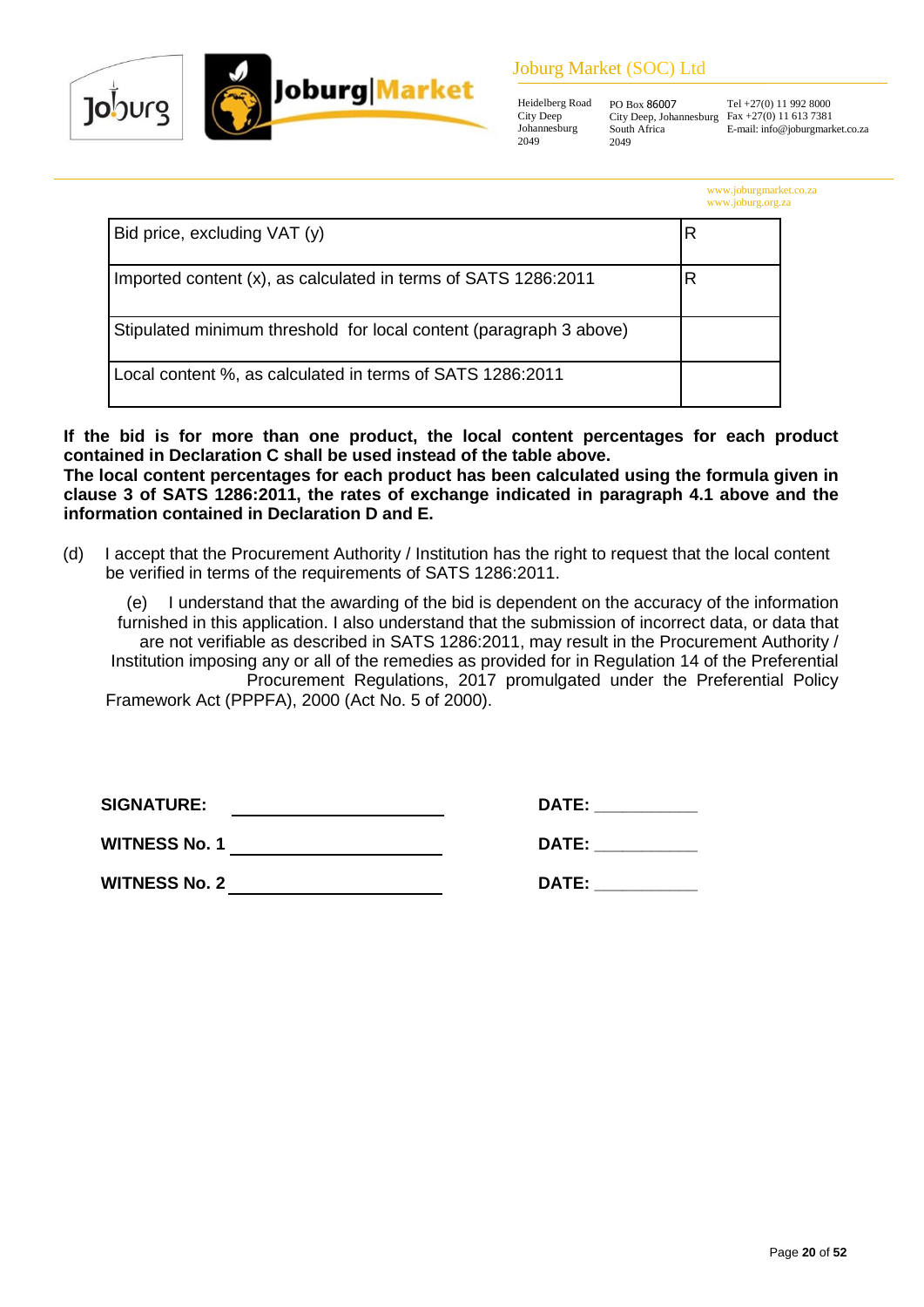

# Joburg Market (SOC) Ltd

| Heidelberg Road | PO Box 86007                                     | Tel $+27(0)$ 11 992 8000        |
|-----------------|--------------------------------------------------|---------------------------------|
| City Deep       | City Deep, Johannesburg Fax $+27(0)$ 11 613 7381 |                                 |
| Johannesburg    | South Africa                                     | E-mail: info@joburgmarket.co.za |
| 2049            | 2049                                             |                                 |

www.joburgmarket.co.za www.joburg.org.za

|      |                               |               |                                             |                               |                                                                  |                   |             |                                  |               |                                                                                                |                                           | SATS 1286.2011                   |
|------|-------------------------------|---------------|---------------------------------------------|-------------------------------|------------------------------------------------------------------|-------------------|-------------|----------------------------------|---------------|------------------------------------------------------------------------------------------------|-------------------------------------------|----------------------------------|
|      |                               |               |                                             |                               |                                                                  | Annex C           |             |                                  |               |                                                                                                |                                           |                                  |
|      |                               |               |                                             |                               | <b>Local Content Declaration - Summary Schedule</b>              |                   |             |                                  |               |                                                                                                |                                           |                                  |
| (C1) | Tender No.                    |               |                                             |                               |                                                                  |                   |             |                                  |               |                                                                                                | Note: VAT to be excluded from all         |                                  |
| (C2) | Tender description:           |               |                                             |                               |                                                                  |                   |             |                                  |               |                                                                                                | calculations                              |                                  |
| (C3) | Designated product(s)         |               |                                             |                               |                                                                  |                   |             |                                  |               |                                                                                                |                                           |                                  |
| (C4) | <b>Tender Authority:</b>      |               |                                             |                               |                                                                  |                   |             |                                  |               |                                                                                                |                                           |                                  |
| (C5) | <b>Tendering Entity name:</b> |               |                                             |                               |                                                                  |                   |             |                                  |               |                                                                                                |                                           |                                  |
| (CG) | <b>Tender Exchange Rate:</b>  |               | Pula                                        | EU                            |                                                                  | GBP               |             |                                  |               |                                                                                                |                                           |                                  |
| (C7) | Specified local content %     |               |                                             |                               |                                                                  |                   |             |                                  |               |                                                                                                |                                           |                                  |
|      |                               |               |                                             |                               | <b>Calculation of local content</b>                              |                   |             |                                  |               |                                                                                                | Tender summary                            |                                  |
|      | <b>Tender</b> item<br>no's    | List of items | <b>Tender price</b><br>- each<br>(excl VAT) | Exempted<br>imported<br>value | <b>Tender value</b><br>net of<br>exempted<br>imported<br>content | Imported<br>value | Local value | Local<br>content %<br>(per item) | Tender<br>Oty | <b>Total tender</b><br>value                                                                   | <b>Total exempted</b><br>imported content | <b>Total Imported</b><br>content |
|      | (C8)                          | (C9)          | (C10)                                       | (C11)                         | (C12)                                                            | (C13)             | (C14)       | (C15)                            | (C16)         | (C17)                                                                                          | (C18)                                     | (C19)                            |
|      | Signature of tenderer         |               |                                             |                               |                                                                  |                   |             | (C20) Total tender value         |               | (C21) Total Exempt imported content<br>(C22) Total Tender value net of exempt imported content | (C23) Total Imported content              |                                  |
|      |                               |               |                                             |                               |                                                                  |                   |             |                                  |               |                                                                                                | (C24) Total local content                 |                                  |
|      | Date:                         |               |                                             |                               |                                                                  |                   |             |                                  |               |                                                                                                | (C25) Average local content % of tender   |                                  |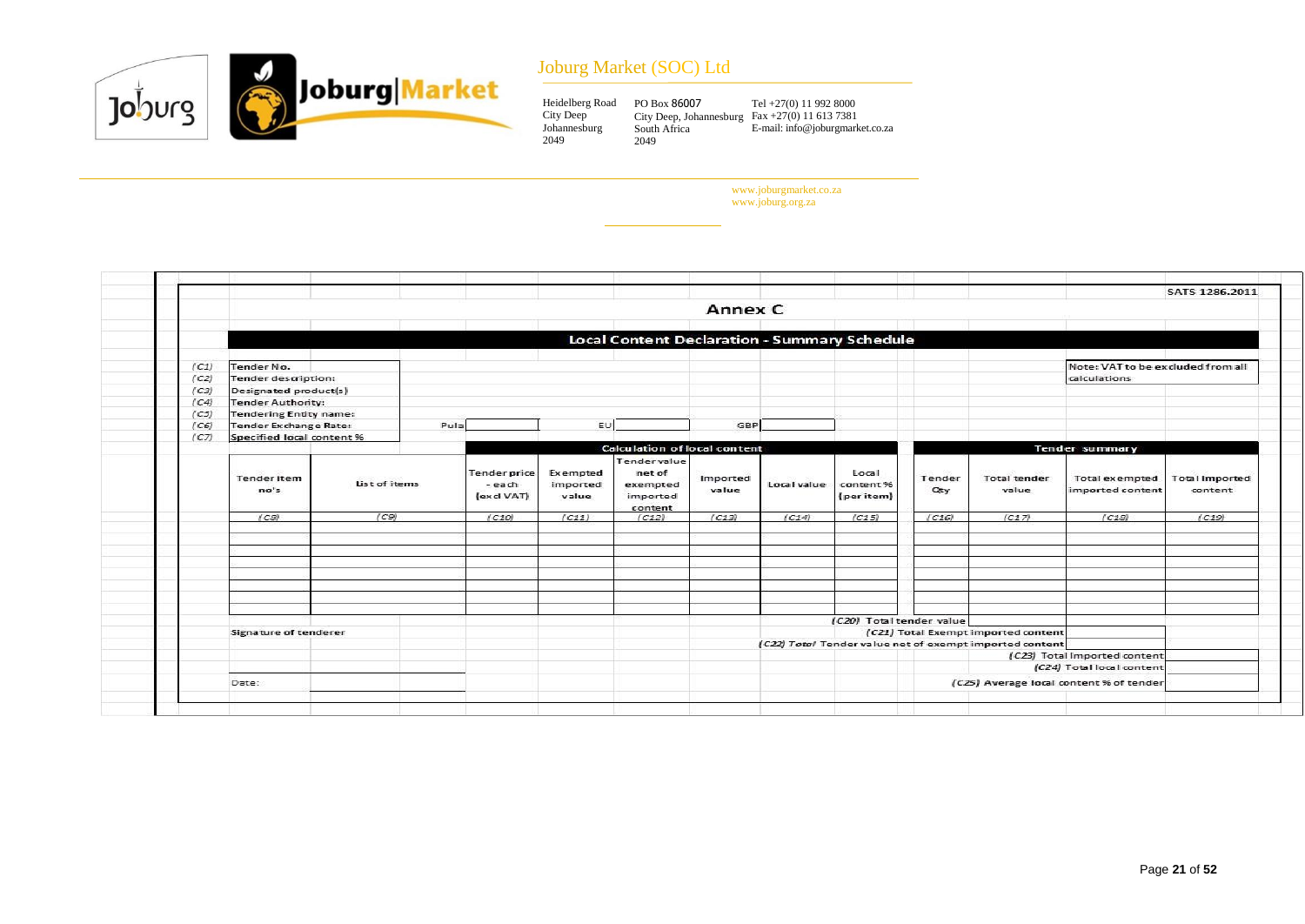### **DECLARATION OF BIDDER'S PAST SUPPLY CHAIN MANAGEMENT PRACTICES**

- 1 This Municipal Bidding Document must form part of all bids invited.
- 2 It serves as a declaration to be used by municipalities and municipal entities in ensuring that when goods and services are being procured, all reasonable steps are taken to combat the abuse of the supply chain management system.
- 3 The bid of any bidder may be rejected if that bidder, or any of its directors have:
	- a. abused the municipality's / municipal entity's supply chain management system or committed any improper conduct in relation to such system;
	- b. been convicted for fraud or corruption during the past five years;
	- c. willfully neglected, reneged on or failed to comply with any government, municipal or other public sector contract during the past five years; or
	- d. been listed in the Register for Tender Defaulters in terms of section 29 of the Prevention and Combating of Corrupt Activities Act (No 12 of 2004).

#### **4 In order to give effect to the above, the following questionnaire must be completed and submitted with the bid.**

| Item  | Question                                                                                                                                                                                                                                                                                                                                                                                                                                                                                                                        | Yes | <b>No</b> |
|-------|---------------------------------------------------------------------------------------------------------------------------------------------------------------------------------------------------------------------------------------------------------------------------------------------------------------------------------------------------------------------------------------------------------------------------------------------------------------------------------------------------------------------------------|-----|-----------|
| 4.1   | Is the bidder or any of its directors listed on the National Treasury's<br>Database of Restricted Suppliers as companies or persons prohibited<br>from doing business with the public sector?<br>(Companies or persons who are listed on this Database<br>were informed in writing of this restriction by the Accounting<br>Officer/Authority of the institution that imposed the restriction<br>after the audi alteram partem rule was applied). The Database<br>of Restricted Suppliers now resides on the<br><b>National</b> | Yes | <b>No</b> |
|       | Treasury's website(www.treasury.gov.za)<br>and<br>can<br>be<br>accessed by clicking on its link at the bottom of the home<br>page.                                                                                                                                                                                                                                                                                                                                                                                              |     |           |
| 4.1.1 | If so, furnish particulars:                                                                                                                                                                                                                                                                                                                                                                                                                                                                                                     |     |           |
| 4.2   | Is the bidder or any of its directors listed on the Register for Tender<br>Defaulters in terms of section 29 of the Prevention and Combating of<br>Corrupt Activities Act (No 12 of 2004)? The Register for Tender<br>Defaulters can be accessed on the National Treasury's<br>websitewww.treasury.gov.za) by clicking on its link at the bottom<br>of the home page.                                                                                                                                                           | Yes | No        |
| 4.2.1 | If so, furnish particulars:                                                                                                                                                                                                                                                                                                                                                                                                                                                                                                     |     |           |
| 4.3   | Was the bidder or any of its directors convicted by a court of law<br>(including a court of law outside the Republic of South Africa) for fraud<br>or corruption during the past five years?                                                                                                                                                                                                                                                                                                                                    | Yes | No        |
| 4.3.1 | If so, furnish particulars:                                                                                                                                                                                                                                                                                                                                                                                                                                                                                                     |     |           |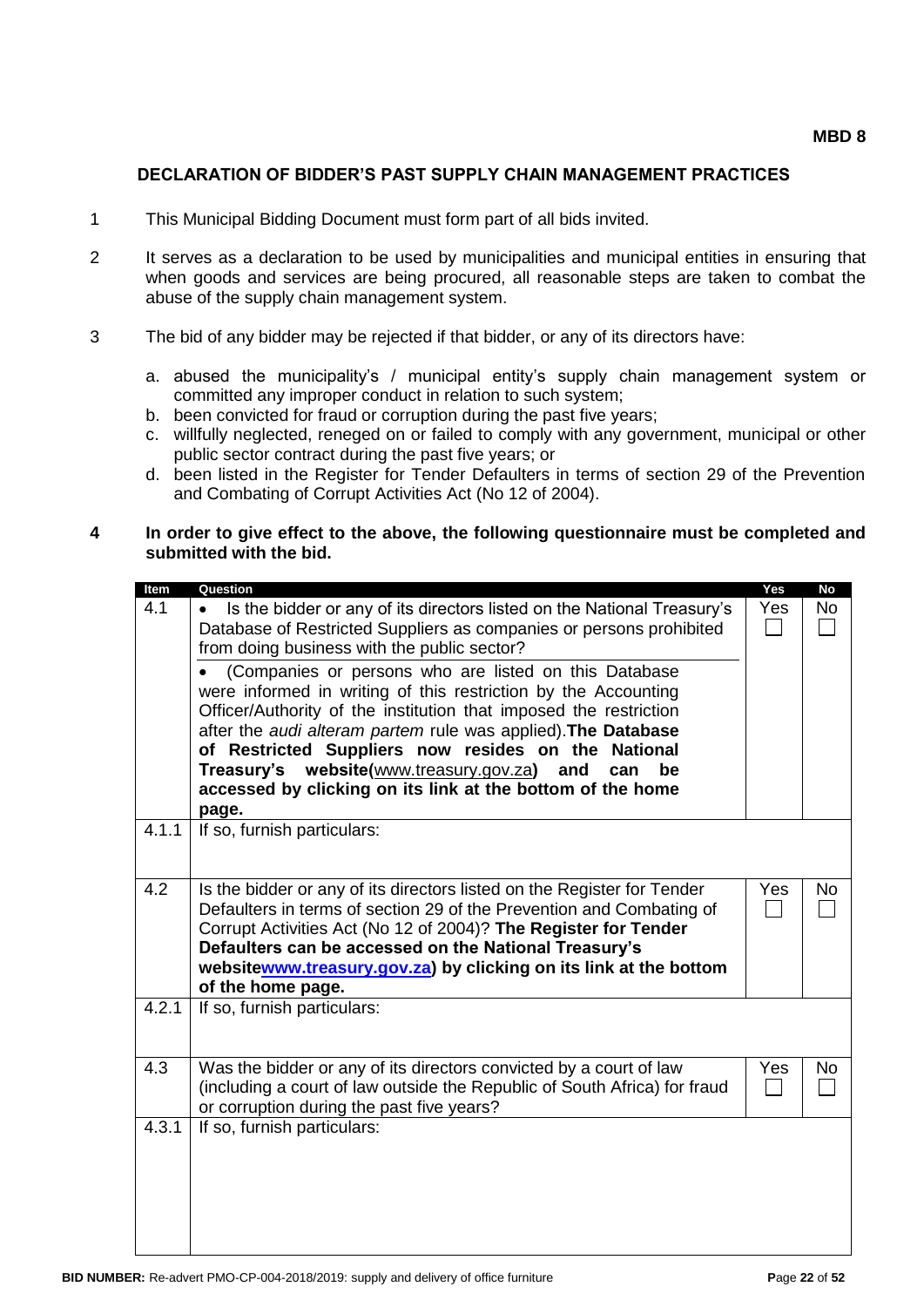| <b>Item</b> | <b>Question</b>                                                                                                                                                                                                                                 | Yes        | <b>No</b> |
|-------------|-------------------------------------------------------------------------------------------------------------------------------------------------------------------------------------------------------------------------------------------------|------------|-----------|
| 4.4         | Does the bidder or any of its directors owe any municipal rates and<br>taxes or municipal charges to the municipality / municipal entity, or to<br>any other municipality / municipal entity, that is in arrears for more<br>than three months? | <b>Yes</b> | <b>No</b> |
| 4.4.1       | If so, furnish particulars:                                                                                                                                                                                                                     |            |           |
| 4.5         | Was any contract between the bidder and the municipality / municipal<br>entity or any other organ of state terminated during the past five years<br>on account of failure to perform on or comply with the contract?                            | Yes        | No        |
| 4.7.1       | If so, furnish particulars:                                                                                                                                                                                                                     |            |           |

# **CERTIFICATION**

## **I, THE UNDERSIGNED (FULL NAME) \_\_\_\_\_\_\_\_\_\_\_\_\_\_\_\_\_\_\_\_\_\_\_\_\_\_\_\_\_\_\_\_\_\_\_\_\_\_\_\_\_\_\_\_\_\_**

**CERTIFY THAT THE INFORMATION FURNISHED ON THIS DECLARATION FORM TRUE AND CORRECT.**

**\_\_\_\_\_\_\_\_\_\_\_\_\_\_\_\_\_\_\_\_\_\_\_\_\_\_\_\_\_\_ \_\_\_\_\_\_\_\_\_\_\_\_\_\_\_\_\_\_\_\_\_\_\_\_\_**

**I ACCEPT THAT, IN ADDITION TO CANCELLATION OF A CONTRACT, ACTION MAY BE TAKEN AGAINST ME SHOULD THIS DECLARATION PROVE TO BE FALSE.**

**Signature Date** 

**\_\_\_\_\_\_\_\_\_\_\_\_\_\_\_\_\_\_\_\_\_\_\_\_\_\_\_\_\_\_ \_\_\_\_\_\_\_\_\_\_\_\_\_\_\_\_\_\_\_\_\_\_\_\_\_ Position Name of Bidder**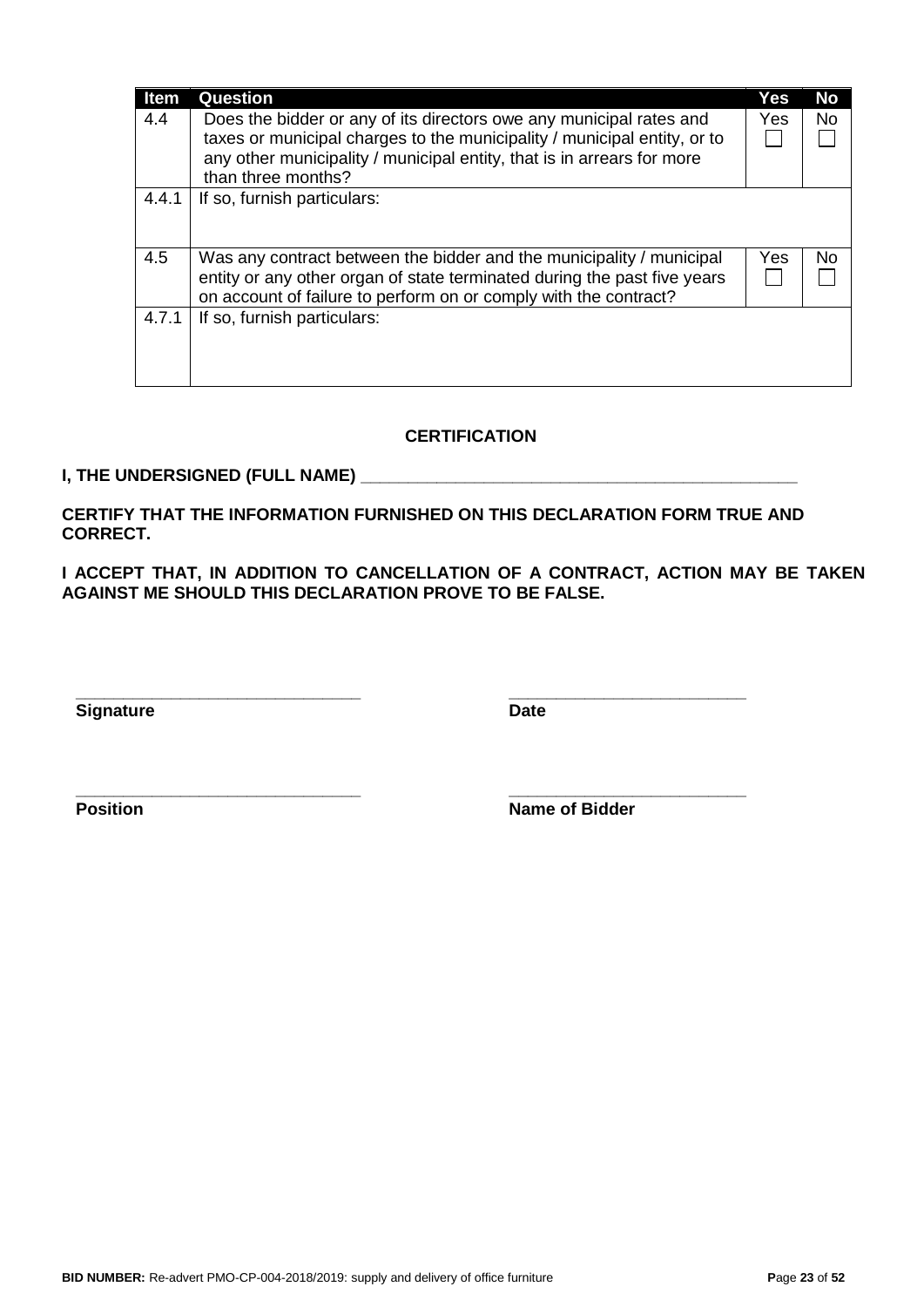# **CERTIFICATE OF INDEPENDENT BID DETERMINATION**

- 1 This Municipal Bidding Document (MBD) must form part of all bids<sup>1</sup> invited.
- 2 Section 4 (1) (b) (iii) of the Competition Act No. 89 of 1998, as amended, prohibits an agreement between, or concerted practice by, firms, or a decision by an association of firms, if it is between parties in a horizontal relationship and if it involves collusive bidding (or bid rigging).² Collusive bidding is a *pe se* prohibition meaning that it cannot be justified under any grounds.
- 3 Municipal Supply Regulation 38 (1) prescribes that a supply chain management policy must provide measures for the combating of abuse of the supply chain management system, and must enable the accounting officer, among others, to:
	- a. take all reasonable steps to prevent such abuse;
	- b. reject the bid of any bidder if that bidder or any of its directors has abused the supply chain management system of the municipality or municipal entity or has committed any improper conduct in relation to such system; and
	- c. cancel a contract awarded to a person if the person committed any corrupt or fraudulent act during the bidding process or the execution of the contract.
- 4 This MBD serves as a certificate of declaration that would be used by institutions to ensure that, when bids are considered, reasonable steps are taken to prevent any form of bid-rigging.
- 5 In order to give effect to the above, the attached Certificate of Bid Determination (MBD 9) must be completed and submitted with the bid:

<sup>1</sup> Includes price quotations, advertised competitive bids, limited bids and proposals.

**² Bid rigging (or collusive bidding) occurs when businesses, that would otherwise be expected to compete, secretly conspire to raise prices or lower the quality of goods and / or services for purchasers who wish to acquire goods and / or services through a bidding process. Bid rigging is, therefore, an agreement between competitors not to compete.**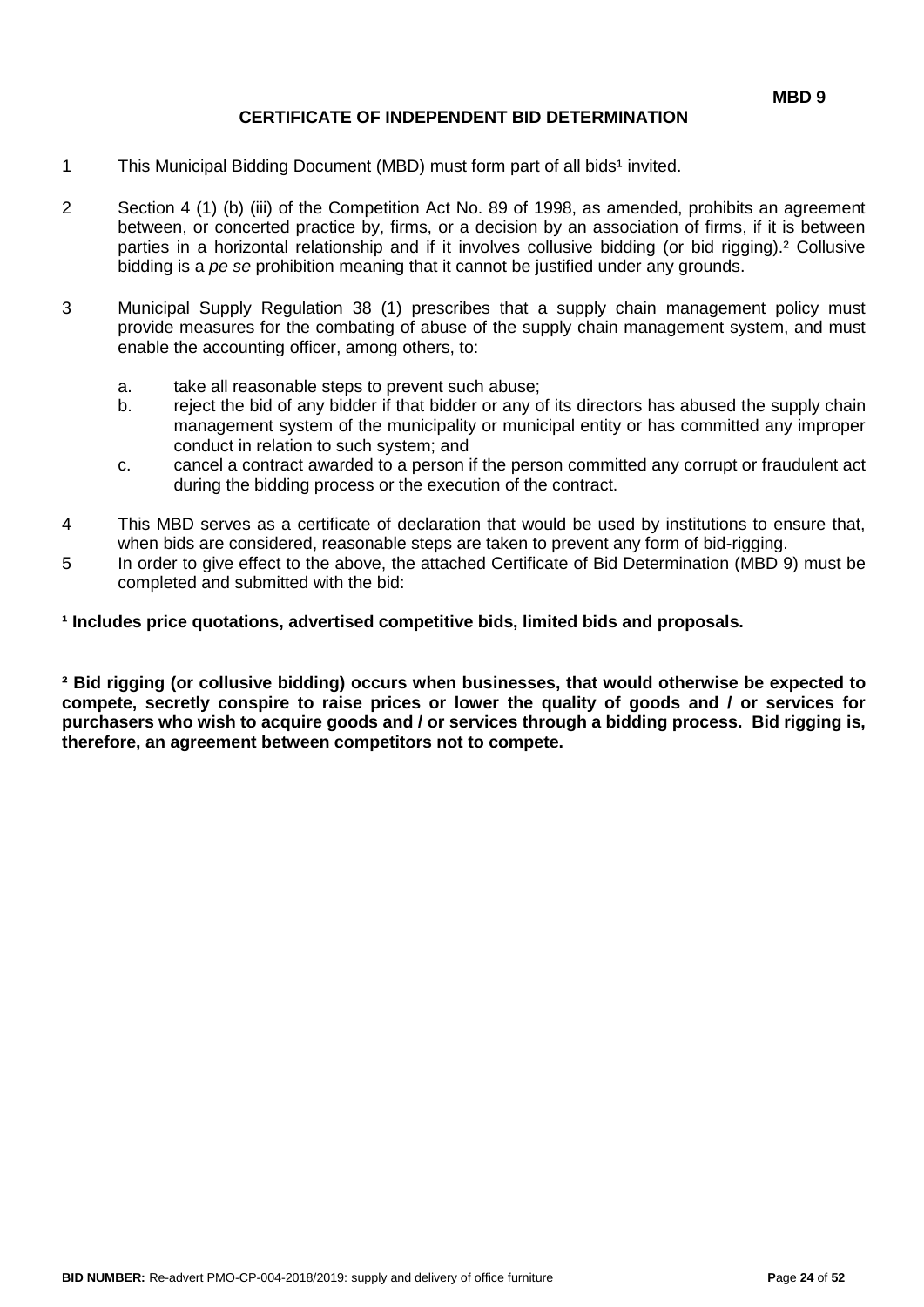# **CERTIFICATE OF INDEPENDENT BID DETERMINATION**

I, the undersigned, in submitting the accompanying bid:

(Bid Number and Description)

\_\_\_\_\_\_\_\_\_\_\_\_\_\_\_\_\_\_\_\_\_\_\_\_\_\_\_\_\_\_\_\_\_\_\_\_\_\_\_\_\_\_\_\_\_\_\_\_\_\_\_\_\_\_\_\_\_\_\_\_\_\_\_\_\_\_\_\_\_\_\_\_\_\_\_\_\_\_

\_\_\_\_\_\_\_\_\_\_\_\_\_\_\_\_\_\_\_\_\_\_\_\_\_\_\_\_\_\_\_\_\_\_\_\_\_\_\_\_\_\_\_\_\_\_\_\_\_\_\_\_\_\_\_\_\_\_\_\_\_\_\_\_\_\_\_\_\_\_\_\_\_\_\_\_\_\_

in response to the invitation for the bid made by:

(Name of Municipality / Municipal Entity)

do hereby make the following statements that I certify to be true and complete in every respect:

I certify, on behalf of: the state of the state of the state of the state of the state of the state of the stat

(Name of Bidder)

- 1. I have read and I understand the contents of this Certificate;
- 2. I understand that the accompanying bid will be disqualified if this Certificate is found not to be true and complete in every respect;
- 3. I am authorized by the bidder to sign this Certificate, and to submit the accompanying bid, on behalf of the bidder;
- 4. Each person whose signature appears on the accompanying bid has been authorized by the bidder to determine the terms of, and to sign, the bid, on behalf of the bidder;
- 5. For the purposes of this Certificate and the accompanying bid, I understand that the word "competitor" shall include any individual or organization, other than the bidder, whether or not affiliated with the bidder, who:
	- (a) has been requested to submit a bid in response to this bid invitation;
	- (b) could potentially submit a bid in response to this bid invitation, based on their qualifications, abilities or experience; and
	- (c) provides the same goods and services as the bidder and/or is in the same line of business as the bidder
- 6. The bidder has arrived at the accompanying bid independently from, and without consultation, communication, agreement or arrangement with any competitor. However communication between partners in a joint venture or consortium<sup>3</sup> will not be construed as collusive bidding.
- 7. In particular, without limiting the generality of paragraphs 6 above, there has been no consultation, communication, agreement or arrangement with any competitor regarding:
	- (a) prices;
	- (b) geographical area where product or service will be rendered (market allocation)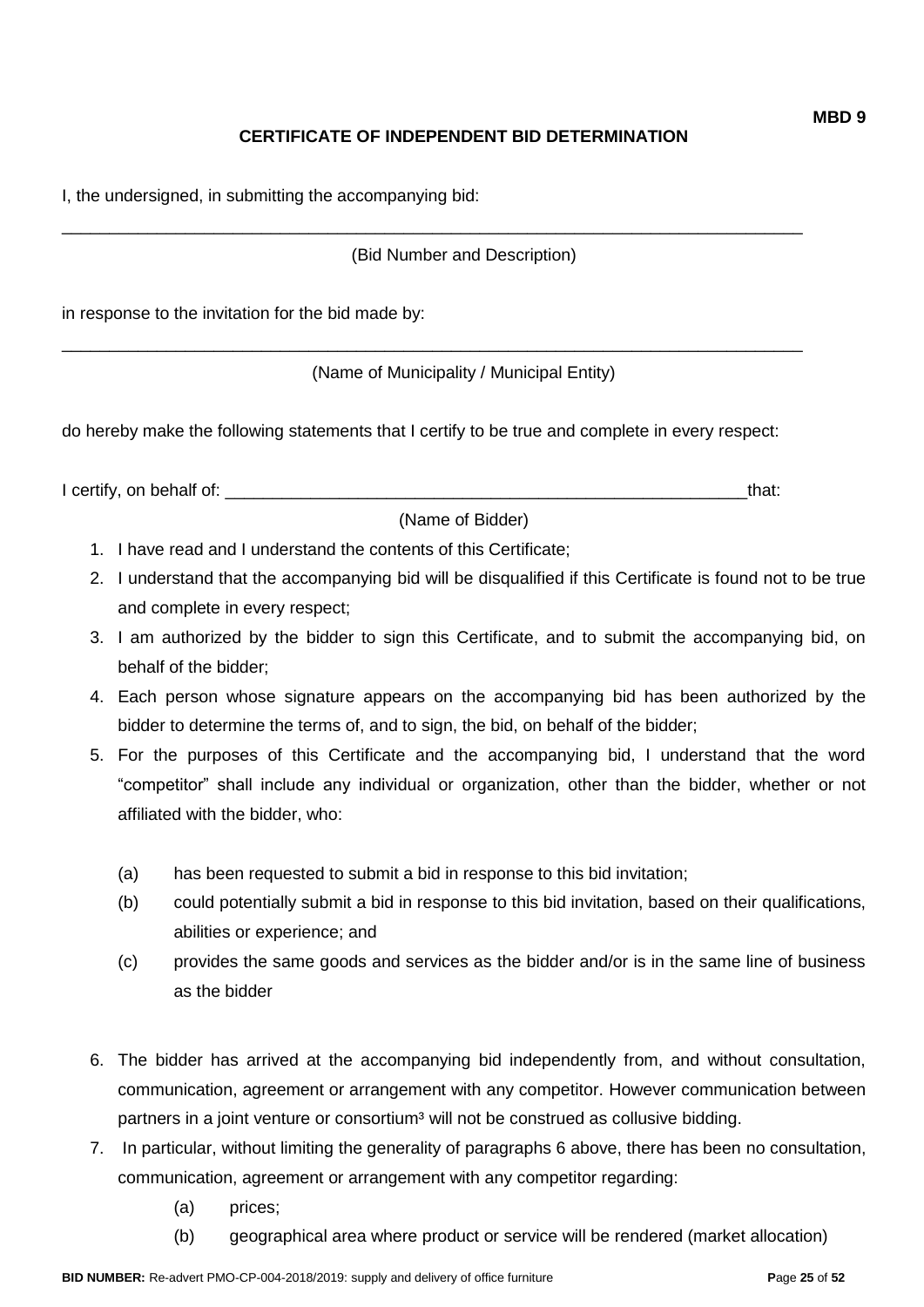- (c) methods, factors or formulas used to calculate prices;
- (d) the intention or decision to submit or not to submit, a bid;
- (e) the submission of a bid which does not meet the specifications and conditions of the bid; or
- (f) bidding with the intention not to win the bid.
- 8. In addition, there have been no consultations, communications, agreements or arrangements with any competitor regarding the quality, quantity, specifications and conditions or delivery particulars of the products or services to which this bid invitation relates.
- 9. The terms of the accompanying bid have not been, and will not be, disclosed by the bidder, directly or indirectly, to any competitor, prior to the date and time of the official bid opening or of the awarding of the contract.

### **³ Joint venture or Consortium means an association of persons for the purpose of combining their expertise, property, capital, efforts, skill and knowledge in an activity for the execution of a contract.**

10. I am aware that, in addition and without prejudice to any other remedy provided to combat any restrictive practices related to bids and contracts, bids that are suspicious will be reported to the Competition Commission for investigation and possible imposition of administrative penalties in terms of section 59 of the Competition Act No 89 of 1998 and or may be reported to the National Prosecuting Authority (NPA) for criminal investigation and or may be restricted from conducting business with the public sector for a period not exceeding ten (10) years in terms of the Prevention and Combating of Corrupt Activities Act No 12 of 2004 or any other applicable legislation.

\_\_\_\_\_\_\_\_\_\_\_\_\_\_\_\_\_\_\_\_\_\_\_\_\_\_\_\_\_\_\_\_\_\_\_\_\_\_\_ \_\_\_\_\_\_\_\_\_\_\_\_\_\_\_\_\_\_\_\_\_\_\_ **Signature Date**

\_\_\_\_\_\_\_\_\_\_\_\_\_\_\_\_\_\_\_\_\_\_\_\_\_\_\_\_\_\_\_\_\_\_\_\_\_\_\_ \_\_\_\_\_\_\_\_\_\_\_\_\_\_\_\_\_\_\_\_\_\_\_ **Position** Name of Bidder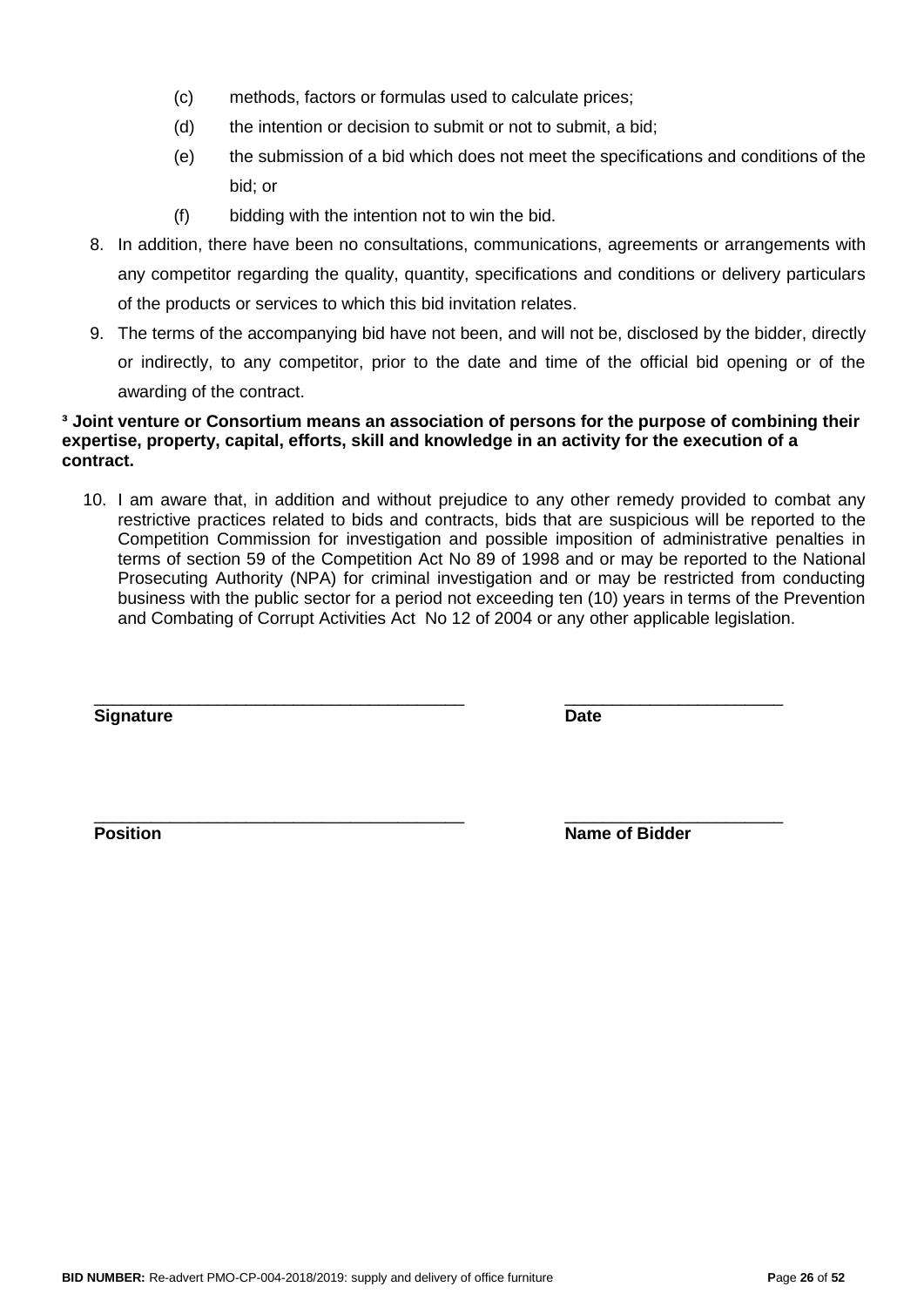# **GENERAL CONDITIONS OF CONTRACT**

| 1.  |  |
|-----|--|
|     |  |
|     |  |
|     |  |
|     |  |
|     |  |
|     |  |
| 2.  |  |
| 3.  |  |
|     |  |
| 4.  |  |
| 5.  |  |
| 6.  |  |
| 7.  |  |
|     |  |
| 8.  |  |
| 9.  |  |
|     |  |
| 10. |  |
|     |  |
|     |  |
|     |  |
| 11. |  |
| 12. |  |
| 13. |  |
| 14. |  |
| 15. |  |
| 16. |  |
| 17. |  |
| 18. |  |
| 19. |  |
| 20. |  |
| 21. |  |
| 22. |  |
| 23. |  |
|     |  |
|     |  |
|     |  |
|     |  |
| 24. |  |
| 25. |  |
| 26. |  |
| 27. |  |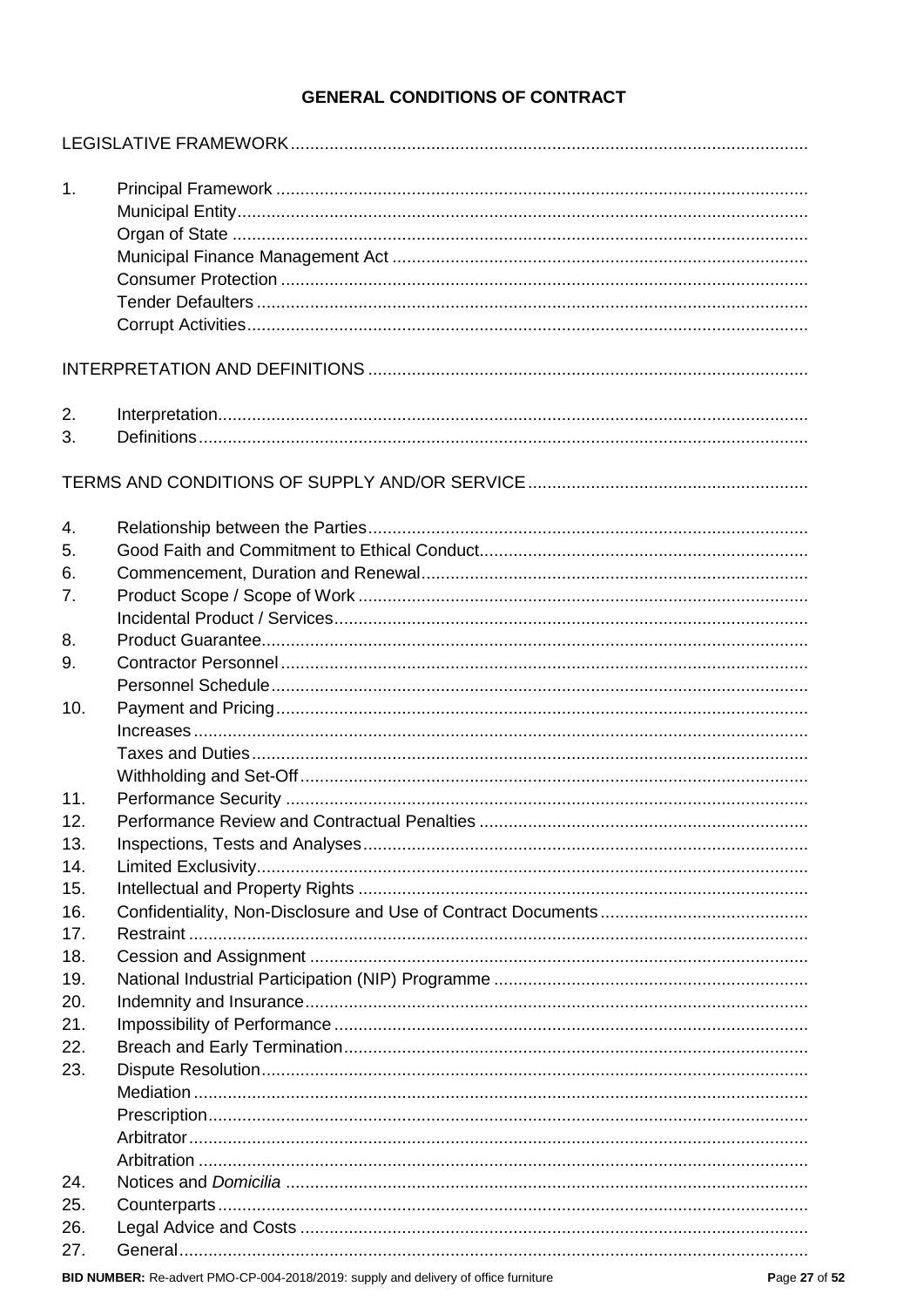# LEGISLATIVE FRAMEWORK

### 1. Principal Framework

The information contained under this heading summarises certain of the principal statutory provisions applicable to the transaction concluded between the Parties. It is included for information purposes only and should not be regarded as legal advice, it being incumbent upon the Contractor to familiarise itself with the legislative framework. These provisions apply at law and the Parties are not competent to exclude the operation thereof by mutual agreement. As such, no agreement, transaction or series of transactions concluded outside of or in contravention of the legislative framework and the procedures provided for therein shall be binding on the Parties notwithstanding the capacity or office held or undertakings given, in writing or otherwise, by the persons contracting on behalf of either Party.

### Municipal Entity

1.1 Joburg Market is a municipal entity contemplated in section 1, read with sections 86B(1)(a)(i) and 86D(1)(a), of the Municipal Systems Act (32 of 2000), ("MSA"). It was established as such by the Greater Johannesburg Metropolitan Council (predecessor to the City of Johannesburg Metropolitan Municipality or "COJ") who procured, by virtue of the provisions of section 17D of the Promotion of Local Government Affairs Act (91 of 1983) the formation, registration and incorporation of its fresh produce market as the Joburg Market (SOC) Limited in terms of the Companies Act, with the COJ as its sole shareholder. Upon the foregoing and as required by the MSA, Joburg Market entered into a Service Delivery Agreement with the COJ in terms of which Joburg Market was appointed as an external mechanism for the delivery of a municipal service with the mandate to manage and operate the business of the fresh produce market and its assets.

## Organ of State

1.2 As a municipal entity Joburg Market is an "organ of state" as defined in section 239 of the Constitution of South Africa (108 of 1996) read with section 1 of the Institution of Legal Proceedings Against Organs of State Act (40 of 2002).

## Municipal Finance Management Act

1.3 Contracting with Joburg Market is subject, amongst others, to the Municipal Finance Management Act (56 of 2003) ("MFMA"), the MFMA Supply Chain Management Regulations (GN 868 in GG 27636 of 30 May 2005) ("SCM Regulations") and, specifically, Joburg Market's Supply Chain Management Policy made in terms of section 111 of the MFMA and regulation 2 of the SCM Regulations (collectively referred to as the "SCM Regulatory Framework"). In terms of the irregular expenditure provisions of the SCM Regulatory Framework, Joburg Market is prohibited from making any payment in relation to goods or services unlawfully or irregularly procured and/or rendered, notwithstanding that value might have been received.

#### Consumer Protection

1.4 The Consumer Protection Act (68 of 2008) does not, in terms of section 5(2)(a), apply to any transaction in terms of which goods or services are supplied to the State. However, section 5(5) stipulates that notwithstanding the foregoing exemption, those goods, and the importer or producer, distributor and retailer of those goods are nevertheless subject to, amongst others, the provisions of section 61. Section 61 sets out the liability of the producer and/or supplier for any harm caused wholly or partly as a consequence of a product failure, defect or hazard in any goods, irrespective of whether the harm resulted from any negligence on the part of the producer, importer, distributor or retailer, as the case may be. In terms of subsections 61(5)(c) and (d), harm for which the Contractor may be held liable includes any loss of, or physical damage to, any property of Joburg Market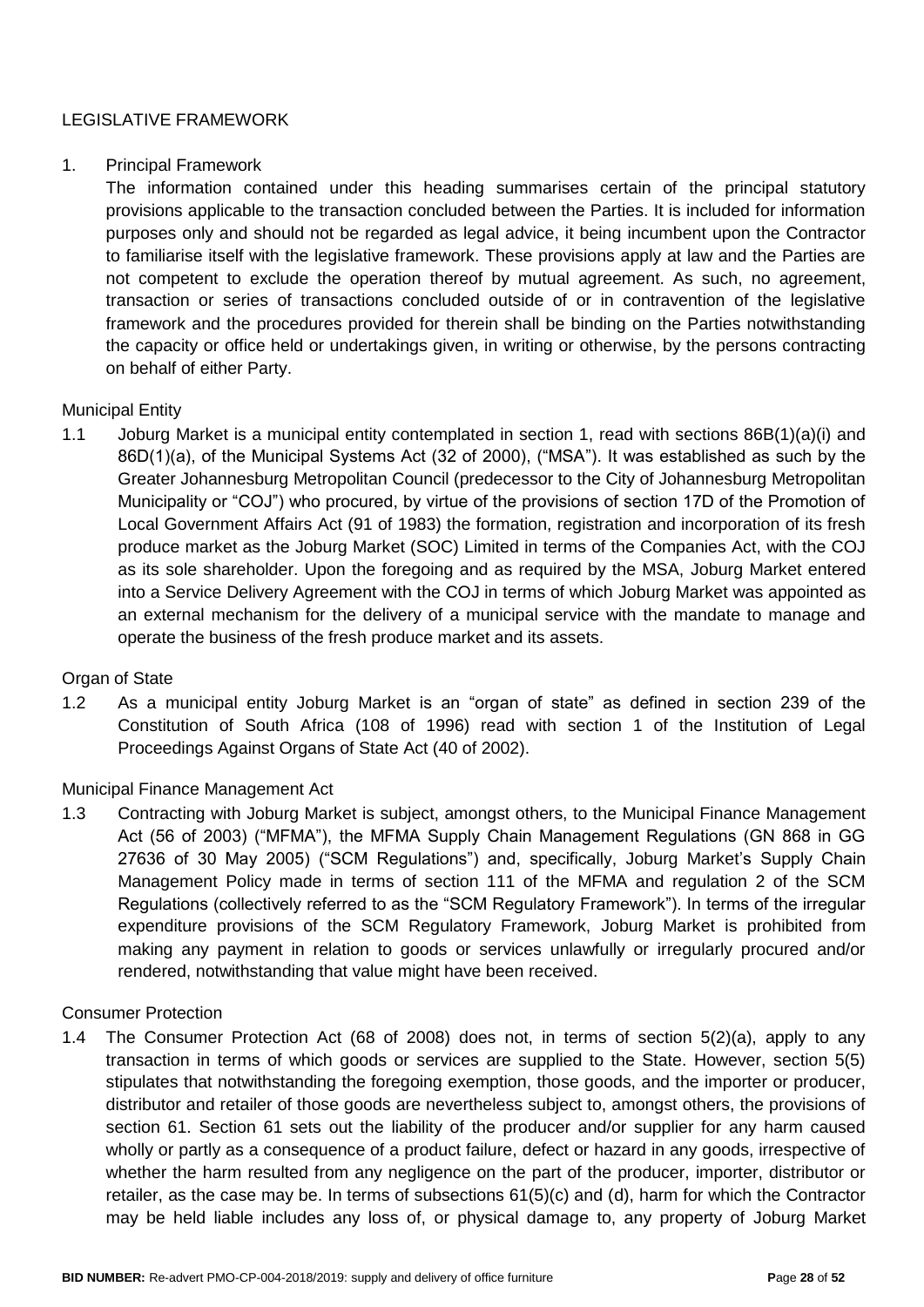irrespective of whether it is movable or immovable including economic loss occasioned by such harm.

# Competitive Behaviour

1.5 In terms of section 4(1)(b)(iii) of the Competition Act (89 of 1998) an agreement between, or concerted practice by, firms, or a decision by an association of firms, is prohibited if it is between parties in a horizontal relationship and if bidders was involved in collusive bidding (or bid rigging). If bidders, based on reasonable grounds or evidence obtained by Joburg Market, have engaged such restrictive practices, Joburg Market may refer the matter to the Competition Commission for investigation and possible imposition of administrative penalties. If a bidders are found guilty by the Competition Commission Joburg Market may, in addition and without prejudice to any other remedy provided for in this Agreement or at law, invalidate the bid and/or terminate this Agreement in whole or part, and/or restrict the bidders from conducting business with the public sector for a period not exceeding ten (10) years.

# Tender Defaulters

- 1.6 Where Joburg Market terminates this Agreement in whole or in part, it may decide to impose a restriction penalty on the Contractor by prohibiting the Contractor from doing business with the public sector for a period not exceeding 10 years. If Joburg Market intends imposing a restriction on a Contractor or any person associated with the Contractor, the Contractor will be allowed a period of not more than fourteen (14) days to provide reasons why the envisaged restriction should not be imposed. Should the Contractor fail to respond within the stipulated fourteen (14) days, Joburg Market might regard the intended penalty as not objected against and may impose it. Any restriction imposed on any person by the Accounting Officer of Joburg Market will, at the discretion of the Accounting Officer, also be applicable to any other enterprise or any partner, manager, director or other person who wholly or partly exercises, exercised or may exercise control over the enterprise of the first-mentioned person.
- 1.7 If a restriction is imposed, Joburg Market must, within five (5) working days of such imposition, furnish the National Treasury, with the following information:
	- 1.7.1 the name and address of the Contractor and/or person restricted by Joburg Market;
	- 1.7.2 the date of commencement of the restriction;
	- 1.7.3 the period of restriction; and
	- 1.7.4 the reasons for the restriction.
- 1.8 These details will be loaded in the National Treasury's central database of suppliers or persons prohibited from doing business with the public sector.

## Corrupt Activities

1.9 If a court of law convicts a person of an offence under sections 12 or 13 of the Prevention and Combating of Corrupt Activities Act (12 of 2004), the court may also rule that such person's name be endorsed on the Register for Tender Defaulters. When a person's name has been endorsed on the Register, the person will be prohibited from doing business with the public sector for a period not less than five years and not more than 10 years.

# INTERPRETATION AND DEFINITIONS

2. Interpretation

This Agreement shall be governed and interpreted in accordance with the laws of the RSA; and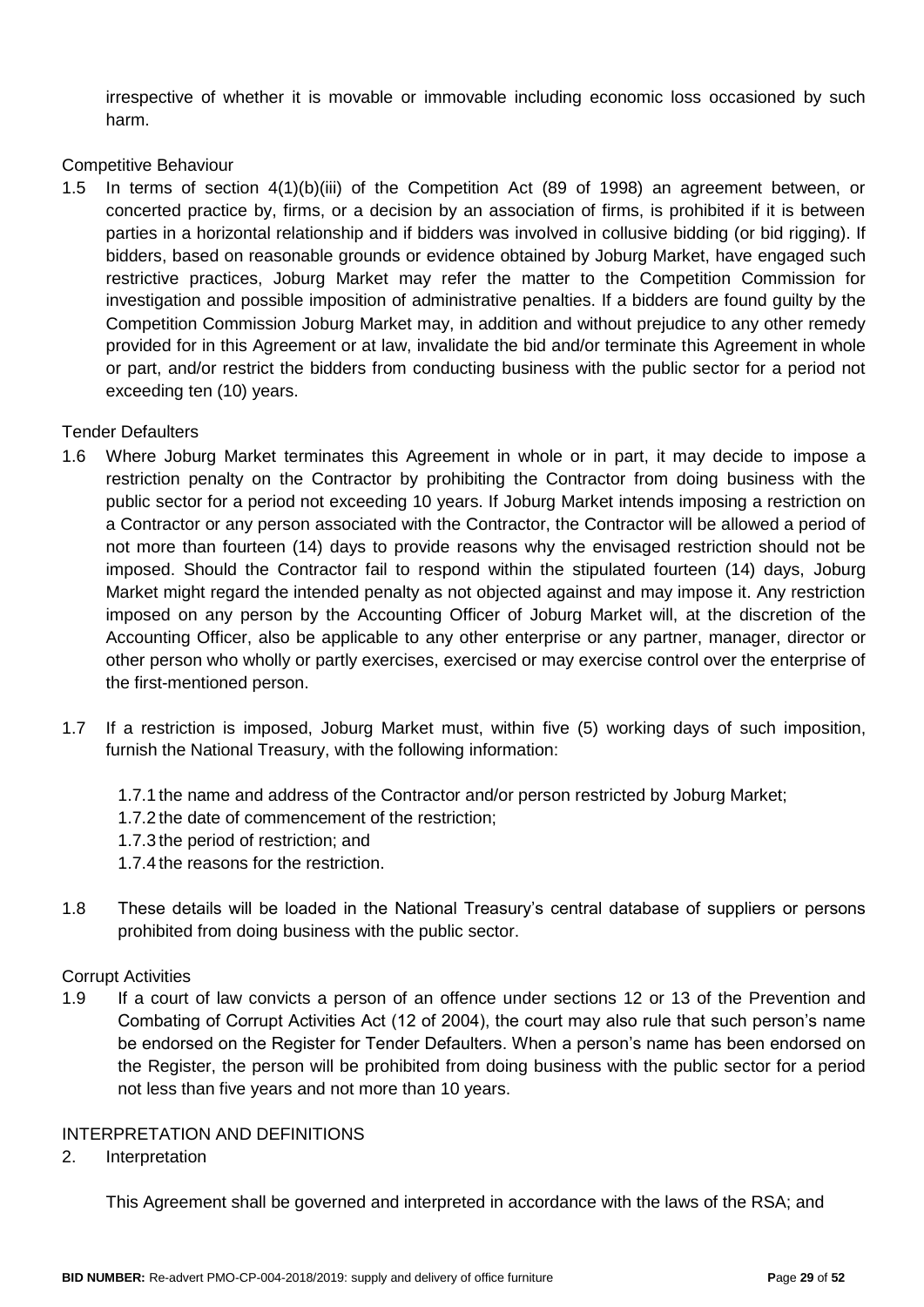- 2.1 headings shall be read for the purpose of reference only and shall not be used in the interpretation of nor modify nor amplify the terms of this Agreement.
- 2.2 words importing any gender include the others; the singular include the plural and vice versa and natural persons include created entities, other legal *personae* (corporate or unincorporate) and the state and vice versa.
- 2.3 all provisions of this Agreement are severable from each other and any provision which is or may become unenforceable shall be ineffective to the extent of such unenforceability and shall be treated as if not written and severed without invalidating the remaining provisions of this Agreement (or affecting the validity or enforceability of such provision in any other jurisdiction); the Parties who declare their intention that this Agreement would be executed without such unenforceable provision if they were aware of such unenforceability at the time of execution hereof and that this Agreement should be implemented or continue to be implemented, having regard to each Party's rationale and purpose in entering into this Agreement.
- 2.4 when any number of days is prescribed, these shall business days (unless days are described as calendar days in which event Saturdays, Sundays and public holiday's shall be included) reckoned exclusively of the first and inclusively of the last day.
- 2.5 any reference to any statute, regulation or other legislation shall be a reference to that statute, regulation or other legislation as at the Signature Date, and as amended or substituted from time to time thereafter.
- 2.6 the words "include", "including" and "in particular" shall be construed as being by way of example or emphasis and shall not be construed as, nor shall they take effect as, limiting the generality of any preceding words.
- 2.7 the rule of construction that a contract shall be interpreted against the Party principally responsible for the drafting or preparation of the contract, shall not apply.
- 2.8 any annexures, schedules, and/or documents ("appendices") referred to in this Agreement shall be deemed to be incorporated in and form an integral part hereof; in the event of a conflict between any appendices and this Agreement, the provisions of this Agreement shall prevail.
- 2.9 the termination of this Agreement shall not affect those of the provisions which provide that they shall operate after termination or which of necessity must continue to have effect thereafter notwithstanding that specific clauses do not expressly provide for such continuation.
- 2.10 any substantive provision imposing rights or obligations on a Party, notwithstanding that it is only in a definition clause, shall have effect as if it were a substantive provision in the body of this Agreement.
- 2.11 information supplied in the bidding documents shall be construed as material representations made by the Contractor, which induced Joburg Market to enter into this Agreement.
- 3. Definitions

Unless clearly inconsistent with or otherwise indicated by the context, the following expressions shall bear the meanings assigned to them and cognate expressions shall bear corresponding meanings in this Agreement:

- 3.1 "Agreement" means this Agreement entered into between Joburg Market and the Contractor including the appendices and all documents included therein by reference.
- 3.2 "Annexure A" means the Contractor's tender to supply the Product or render the Services or works to Joburg Market in terms of the scope of work and on the terms and conditions, pricing and payment terms set out therein.
- 3.3 "Annexure B" means a copy of Joburg Market Supply Chain Management Policy in terms of which this Agreement and the bid was specified, evaluated, adjudicated and awarded.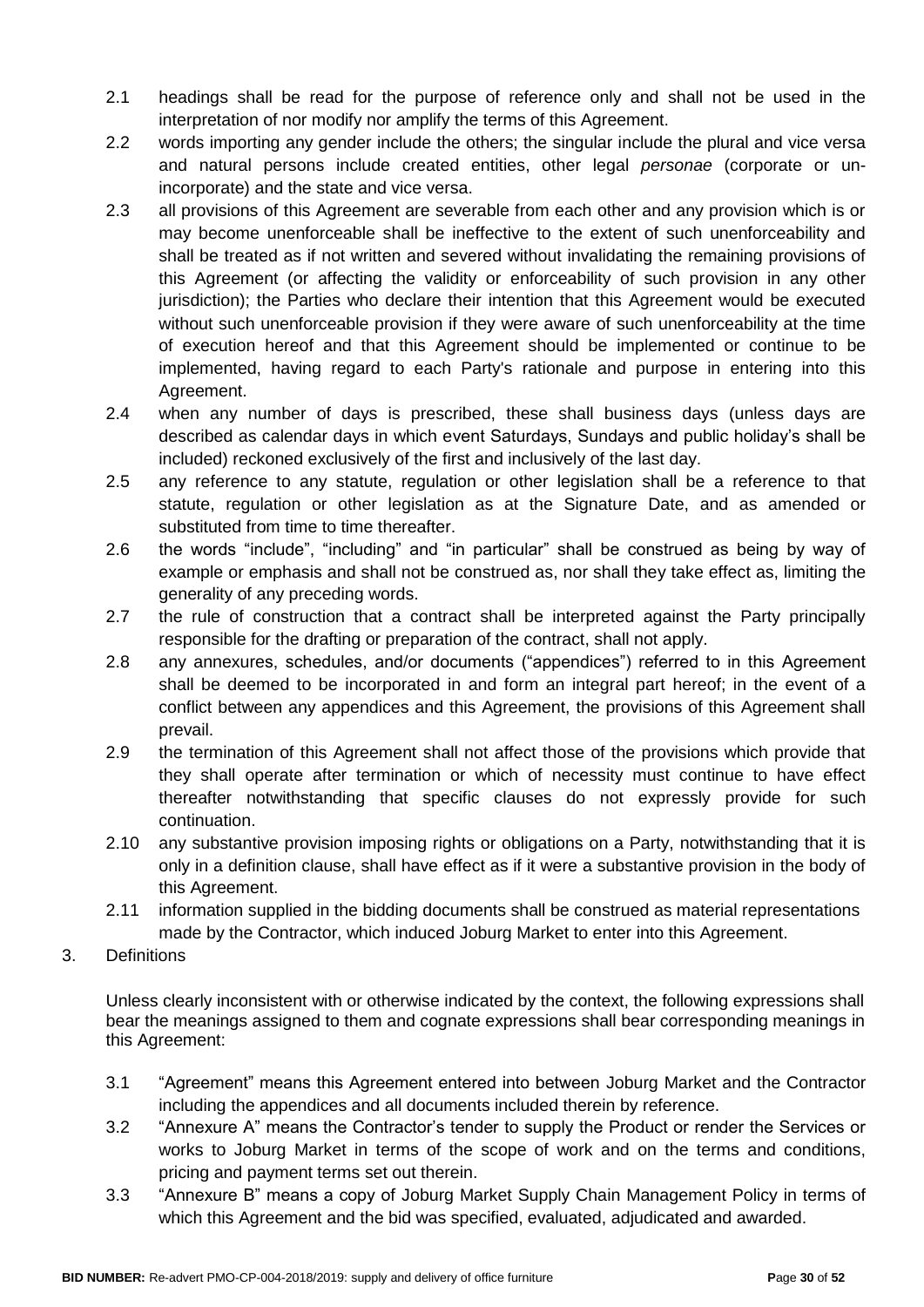- 3.4 "Annexure C" means, if applicable to the subject matter of this Agreement and the Contractor's obligations in terms thereof, the Contractor's Personnel Schedule.
- 3.5 "Annexure D" means, if applicable to services rendered at Joburg Market's premises by the Contractor, the Occupational Health and Safety Act Agreement entered into between the Parties in terms of section 37(2) of that Act.
- 3.6 "Annexure E" means, if applicable in terms of the scope of work, the Contractor's Project Plan delivered to Joburg Market within the time specified therefore.
- 3.7 "Annexure F" means, if applicable to the Product or the subject matter of this Agreement and read conjunctively with the Contractor's obligations in terms of the Consumer Protection Act, the express warranties provided by the Contractor in relation to the Product.
- 3.8 "Annexure G" means a copy of the regulation 36 deviation approved by the Accounting Officer (Chief Executive Officer) of Joburg Market in the event that in the procurement of this Agreement the official procurement processes was dispensed with based on an exceptional circumstance allowed by the SCM Regulatory Framework.
- 3.9 "Closing Time" means the date and hour specified in the bidding documents for the receipt of bids.
- 3.10 "Commencement Date" means, notwithstanding the Signature Date, the date specified in the Contract Schedule.
- 3.11 "Confidential Information" means including this Agreement, Joburg Market's trade secrets, processes, techniques, methods, designs, products and organisational and other structures employed in its business, the contractual and financial arrangements with its suppliers, customers, employees, clients and other business associates, its financial details including its results, details of the prospective and existing clients, customers and employees, its business strategies, general modus operandi, client information including its customer lists and customer contact details, price lists, employee remuneration and salary packages, medical and/or patient information, computer programs and information systems, policies and procedures, diagnostic tools, data, diagrams, reports including incidents, incident reports, electronic and other visual and audio recordings, related statistics, specifications, charts, studies and Intellectual Property, know-how, trade and any other similar information all of which is, by its nature, confidential and/or proprietary to Joburg Market and its business.
- 3.12 "Contractor" means the incorporated entity, consortium, and partnership or individual who is the service provider, supplier or seller in terms of this Agreement, identified as such in the Contract Schedule; howsoever the Contractor may be legally constituted or formed.
- 3.13 "Contract Period" means the period set out in the Contract Schedule.
- 3.14 "Contract Price" means the price payable to the Contractor under this Agreement for the full and proper performance of its contractual obligations specified in the Contract Schedule.
- 3.15 "Corrupt Practice" means the offering, giving, receiving, or soliciting of a thing of value to influence the action of a public official in the procurement process or in the execution of this Agreement.
- 3.16 "Countervailing Duties" are imposed in cases where an enterprise abroad is subsidised by its government and encouraged to market its products internationally.
- 3.17 "Country of Origin" means the place where the Product was mined, grown or produced or from which the services are supplied.
- 3.18 "CPI" means the headline consumer price index (for all urban areas) annual inflation rate, or such amended or replacement index, as published monthly by Statistics South Africa in Statistical Release P0141, available from <http://www.statssa.gov.za>.
- 3.19 "Default Interest" means interest chargeable in terms of this Agreement to unpaid amounts or outstanding obligations which interest shall be calculated, from the due date until date of payment, on a daily balance and compounded monthly in arrear at an annual rate of two percent (2%) above the prevailing, variable prime rate publicly quoted by ABSA Bank Limited from time to time.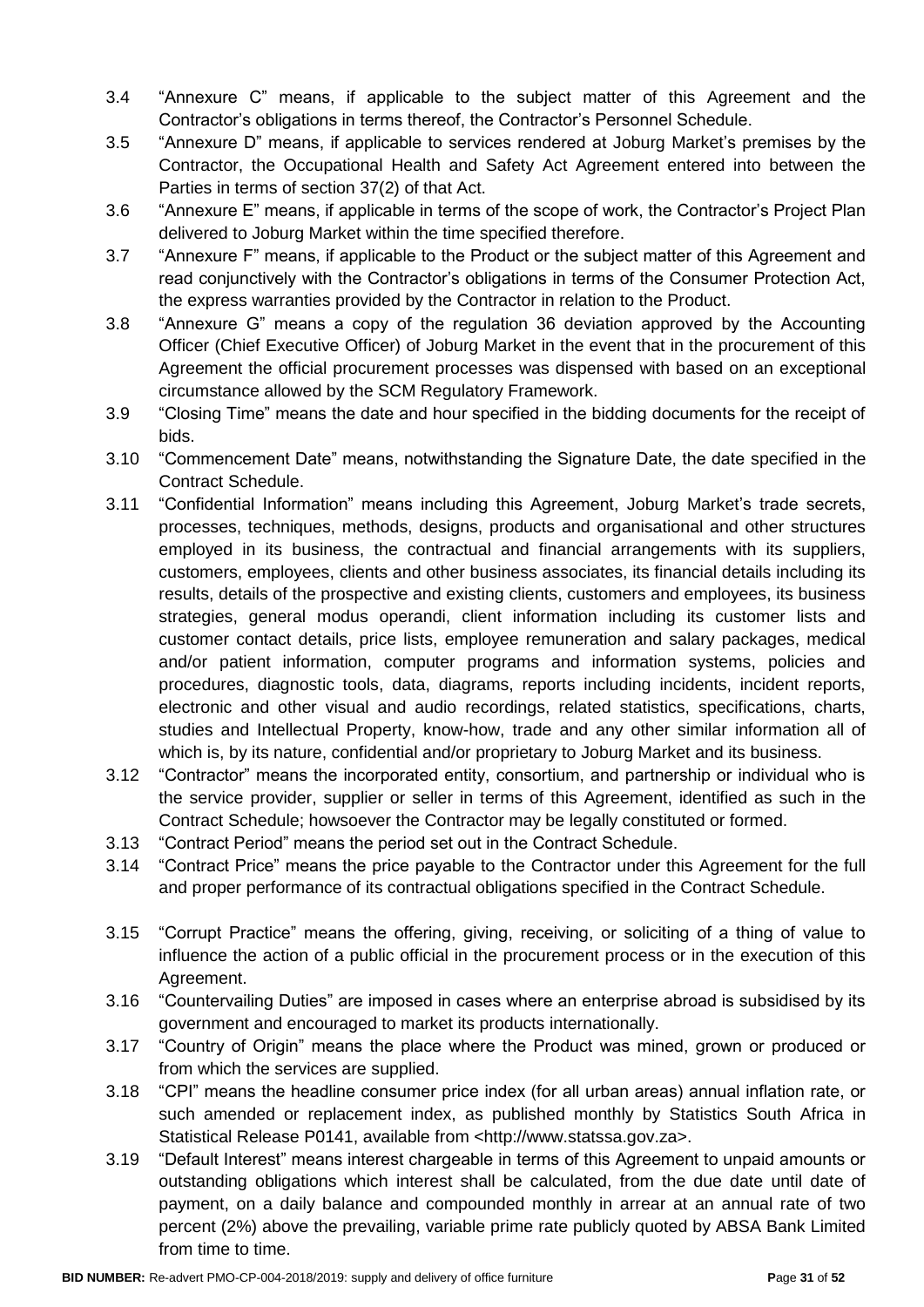- 3.20 "Delivery" means delivery of the Product (and a reference to the rendering any service or executing any works) inclusive of necessary clearing, documentation, carriage (through whatsoever mode), insurance, licensing, unloading, installation and commissioning in operational working order at the store, site or premises of Joburg Market (which shall, unless the contrary is agreed in writing, be performed, conducted and/or delivered in accordance with Joburg Market's usual policies and procedures), the Contractor bearing all the risks and charges in the Product until completion of delivery is confirmed in writing by Joburg Market.
- 3.21 "Delivery Period" means that period agreed in writing between the Parties in relation to Delivery of the Product or parts thereof by the Contractor, any delay in which shall be deemed a breach of this Agreement and entitle Joburg Market to exercise its remedies in terms of this Agreement or at law.
- 3.22 "Dumping" means a private enterprise resident outside of the RSA market its goods on own initiative in the RSA at lower prices than that of the Country of Origin and which have the potential to harm the local industries in the RSA.
- 3.23 "Fraudulent practice" means a misrepresentation of facts in order to influence a procurement process or the execution of this Agreement to the detriment of any bidder or Joburg Market, and includes collusive practice among bidders (prior to or after bid submission) designed to establish bid prices at artificial non-competitive levels and to deprive the bidder of the benefits of free and open competition.
- 3.24 "Intellectual Property" means collectively, patents, copyright, trademarks, logos, style names, slogans, designs, models, methodologies, inventions, software object code or programme interface and/or structure, and any other type of intellectual property (whether registered or unregistered including applications for and rights to obtain, use or for their protection) which are used or held, whether or not currently, in connection with Joburg Market's business and includes the Confidential Information and, "know-how" being ideas, designs, documents, diagrams, information, devices, technical data, scientific data, secret and other processes and methods used in connection with Joburg Market's business, and, all available information regarding marketing and promotion of the goods and services of Joburg Market, and, all and any modifications or improvements to any of them.
- 3.25 "Joburg Market" means Joburg Market (SOC) Limited (trading as Joburg Market), a corporatized municipal entity incorporated in terms of the laws of the RSA under registration number 2000/023383/07 and with VAT registration number 4840195038, with its *domicilium*  citandi et executandi situated at The Office of the CEO, 3<sup>rd</sup> Floor, Main Building, Joburg Market, 4 Fortune Road (off Heidelberg Road), City Deep, 2049, Johannesburg.
- 3.26 "Imported Content" means that portion of the bidding price represented by the cost of components, parts or materials which have been or are still to be imported (whether by the Contractor or its subcontractors) and which costs are inclusive of the costs abroad, plus freight and other direct importation costs such as landing costs, dock dues, import duty, sales duty or other similar tax or duty at the RSA place of entry as well as transportation and handling charges to the factory in the RSA where the Product covered by the bid will be manufactured.
- 3.27 "Local Content" means that portion of the bidding price, which is not included in the imported content provided that local manufacture does take place.
- 3.28 "Order" means an official written order or requisition issued for the supply of the Product.
- 3.29 "Parties" mean the Contractor and Joburg Market and "Party" shall mean that one of them be indicated by the context.
- 3.30 "Product" means, depending on the subject matter of this Agreement, either or both of:
	- 3.30.1 "Goods" e.g. plant, equipment, machinery, manufactured items and/or other materials or combined works that the Contractor is required to supply to Joburg Market including (where usually, logically or of right or common practice) ancillary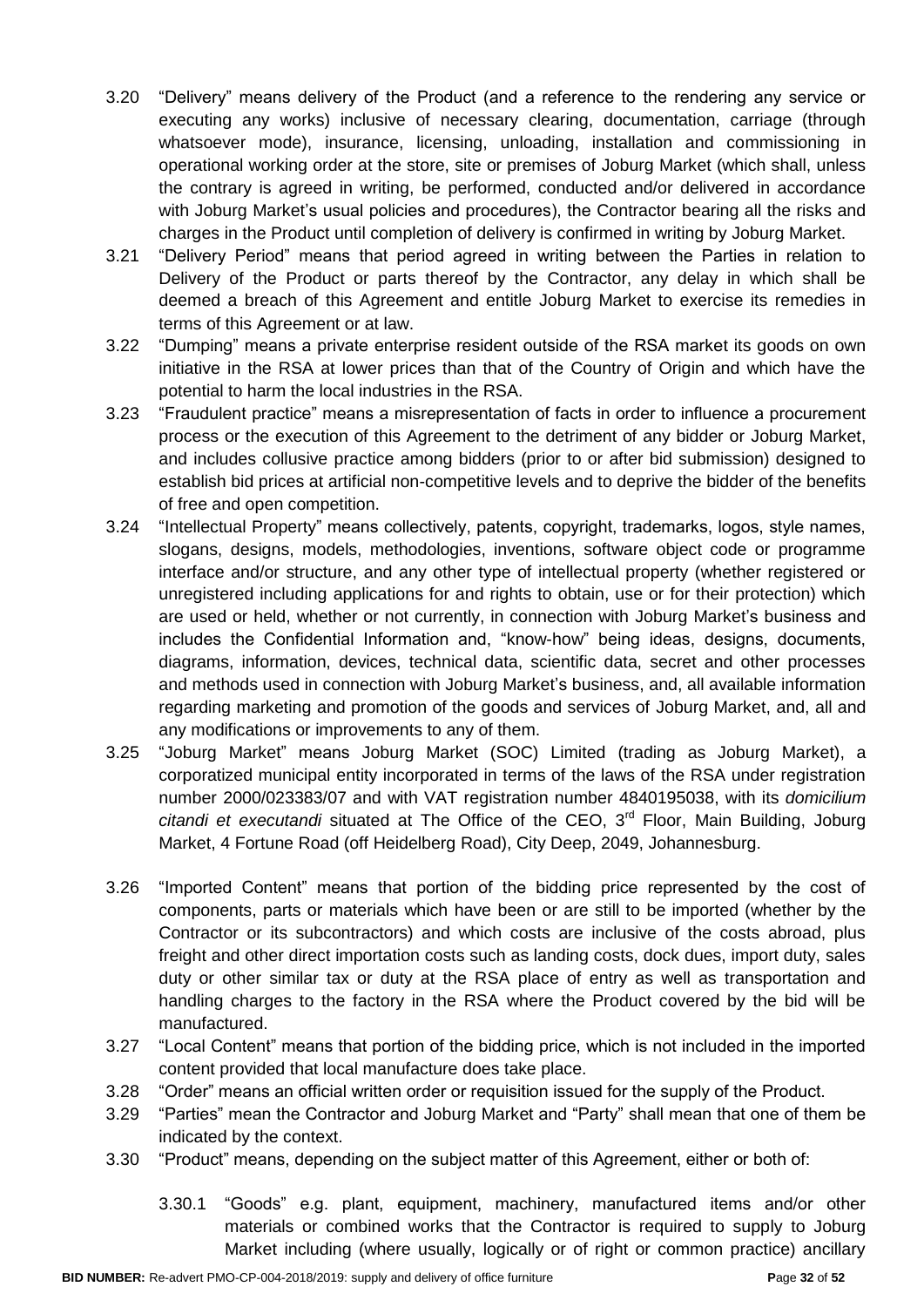services such as installation, commissioning, provision of technical assistance, after sales support, warranty services etc. and/or

- 3.30.2 "Services" e.g. those functional, consulting and/or professional services or combined works the Contractor as service provider is required to render to Joburg Market including (where usually, logically or of right or common practice) ancillary goods such as spare parts, packing, documents, manuals, reports etc.).
- 3.31 "RSA" means the Republic of South Africa as defined in section 1 of the Constitution of the Republic of South Africa (108 of 1996).
- 3.32 "Signature Date" means the date of the on which this Agreement, or any other document in relation thereto, is signed by the Party signing it last in time on the last date in time.
- 3.33 "VAT" means Value-Added Tax defined and levied in terms of the Value-Added Tax Act (89 of 1991) and unless stated to the contrary, all amounts quoted in this Agreement are quoted exclusive of VAT.

# TERMS AND CONDITIONS OF SUPPLY AND/OR SERVICE

- 4. Relationship between the Parties
	- 4.1 The Contractor shall fulfil its obligations in terms of this Agreement as an independent contractor to Joburg Market and not as an employee, labour broker, agent, partner (whether in consortium or joint venture) of Joburg Market; and, neither it nor any of its employees shall hold itself/themselves out as being the same.
	- 4.2 In addition, save as set out herein, neither Party shall be entitled to bind the other Party to any representation, obligation or promise of any nature whatsoever, pledge the credit of the other or incur any liability on behalf of the other Party or purport to do so.
- 5. Good Faith and Commitment to Ethical Conduct
	- 5.1 The Parties commit to ethical business conduct and undertake to exercise and display the utmost good faith to one another in giving effect to the terms of this Agreement.
	- 5.2 Without limiting the generality of the foregoing the Parties undertake not to accept, offer, induce, permit or promote the acceptance or offering of any gratuity, enticement, incentive or gift that could reasonably be regarded as a bribe or an attempt to otherwise exert undue influence over the recipient.
	- 5.3 The Parties will use their best endeavours to prevent their officers, employees, agents and contractors from doing any of the foregoing; or, to otherwise act in a manner which a reasonable and informed person would regard as unethical or do anything which could reasonably be expected to damage or diminish the reputation or business image of the other.
- 6. Commencement, Duration and Renewal
	- 6.1 This Agreement shall commence on the Commencement Date and endure for the Contract Period, delimited in terms of time and/or the expenditure of a particular amount, as set out in the Contract Schedule.
	- 6.2 In the event that the Contractor's obligations is to be performed in terms of a project plan or in phased or other manner, the same shall be set out in a separate annexure.
	- 6.3 Unless provision is made for renewal in the Contract Schedule, this Agreement shall terminate on the expiry of the Contract Period unless terminated earlier in terms of this Agreement or at law. Any renewal shall be conditional upon the subject matter of this Agreement being susceptible for renewal and, the proper performance by the Contractor of its obligations during the initial Contract Period.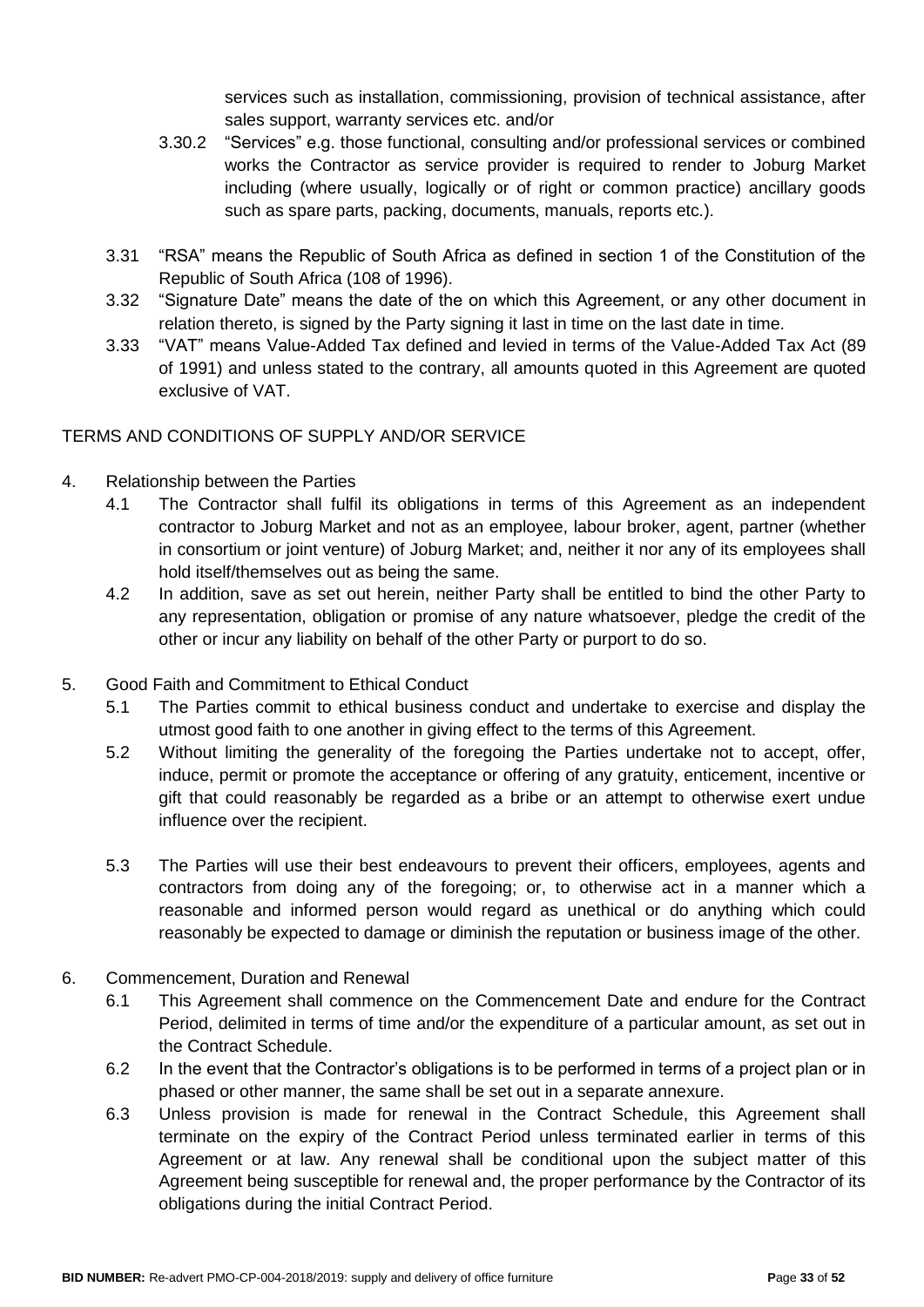- 6.4 However, notwithstanding anything to the contrary contained in this Agreement or any terms contained in any document produced whether in relation to this Agreement of otherwise by Joburg Market or the Contractor, any renewal of this Agreement shall at all times:
	- 6.4.1 remain within the discretion and at the option of Joburg Market,
	- 6.4.2 be express and in writing, and
	- 6.4.3 executed no sooner than three (3) months before and no later than the termination date.

# 7. Product Scope / Scope of Work

The relevant part of Annexure A shall apply in relation to the description, quality and quantity of the Product (goods, services, works or any combination thereof) to be delivered to Joburg Market in terms of this Agreement.

- 7.1 The Product shall conform to the standards, specifications and/or scope of work set out in the bidding documents and, where applicable, be packed in a manner designed to prevent damage or deterioration during transit to its final destination / Joburg Market, which packing, marking, case size, weights and documentation both inside and outside the packaging shall:
	- 7.1.1 be sufficient to withstand, without limitation, rough handling during transit and exposure to extreme temperatures, salt and precipitation during transit, and open storage.
	- 7.1.2 take into consideration, where appropriate, the location of the Product's final destination and the absence of heavy handling facilities at all points in transit.
	- 7.1.3 comply strictly with such special requirements expressly provided for in the bidding documents and in any subsequent instructions ordered by Joburg Market.

# Incidental Product / Services

- 7.2 The bid documents may require that the Contractor provide any or all of the following incidental Product (services, goods or works including materials, notifications, and information pertaining to spare parts manufactured or distributed by the Contractor or its principal):
	- 7.2.1 performance or supervision of on-site assembly and/or commissioning of the Product.
	- 7.2.2 furnishing of tools required for assembly and/or maintenance of the Product.
	- 7.2.3 furnishing of a detailed operations and maintenance manual for each appropriate unit of the Product.
	- 7.2.4 performance or supervision or maintenance and/or repair of the Product, for a period agreed by the Parties, provided that this shall not relieve the Contractor of any warranty obligations under this Agreement.
	- 7.2.5 training of Joburg Market's personnel, at the Contractor's plant and/or on-site, in assembly, start-up, operation, maintenance, and/or repair of the Product.
	- 7.2.6 such spare parts as Joburg Market may elect to purchase from the Contractor, provided that this election shall not relieve the Contractor of any warranty obligations under this Agreement and advance notification to the discontinuation of any particular model of Product, spare parts etc. in sufficient time to permit Joburg Market to procure needed requirements.
- 7.3 Prices charged by the Contractor for incidental Product and/or services, if not included in the Contract Price, shall be agreed upon in advance by the Parties and shall not exceed the prevailing rates charged to other Parties by the supplier for similar services.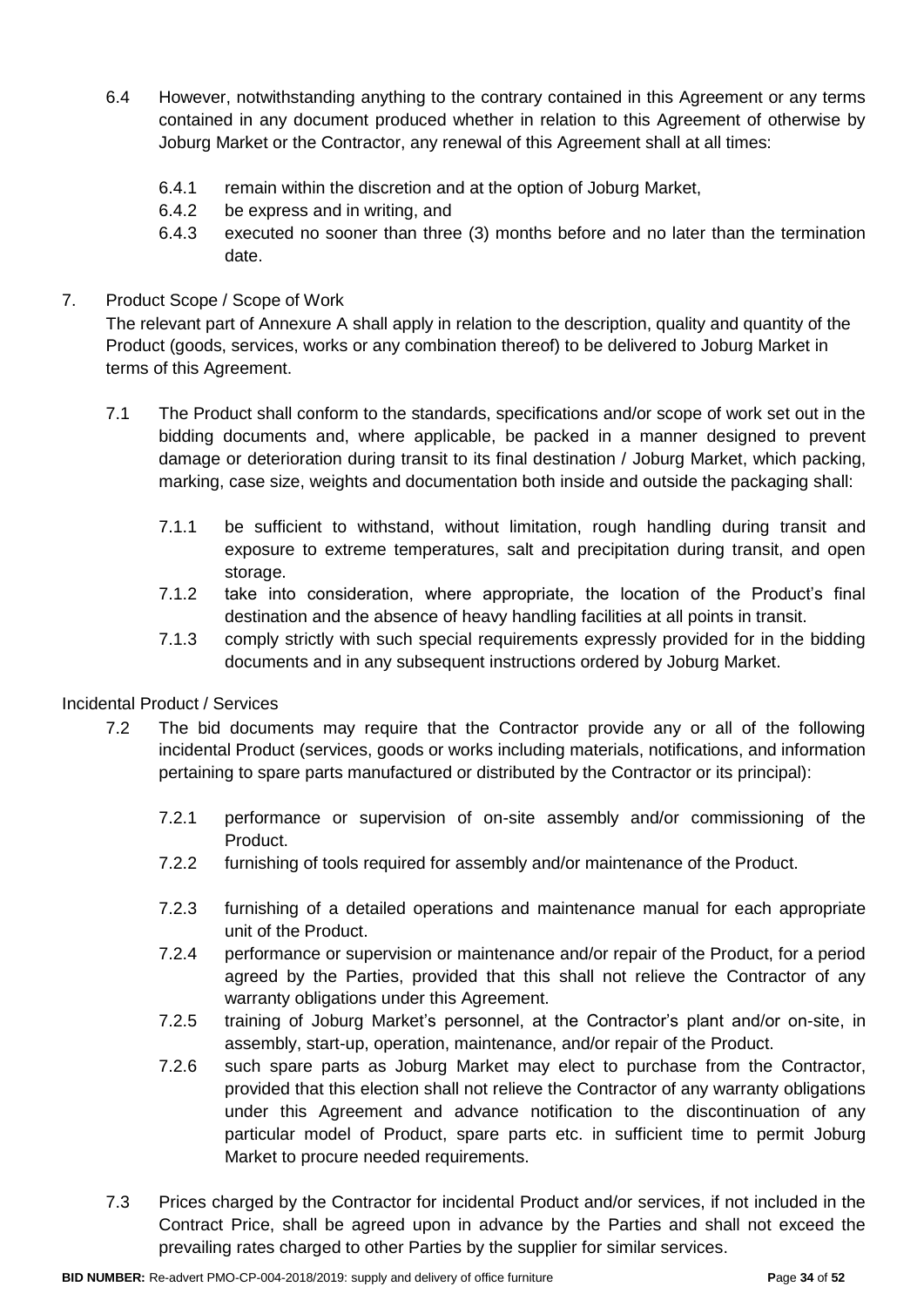# 8. Product Guarantee

- 8.1 The Contractor warrants that the Product shall be fit for the intended purpose of use and free of defect, arising from design, materials, or workmanship (except when the design and/or material is required by Joburg Market's specifications) or from any act or omission of the Contractor and that it is new, unused, of the most recent or current model, and incorporates all recent improvements in design and materials unless provided otherwise in the bid documents.
- 8.2 Unless a more favourable Product warranty is offered by the Contractor or warranty terms are expressly agreed between the Parties (refer annexures and Contract Schedule), this warranty shall remain valid for twelve (12) months after the Product have been delivered to Joburg Market or, for eighteen (18) months after the date of shipment from the port or place of loading in the source country, whichever period concludes earlier.
- 8.3 Joburg Market shall notify the Contractor in writing of any claims arising under this warranty. Upon receipt of such notice, the Contractor shall, within the reasonable period specified therein and with all reasonable speed, repair or replace the defective goods or parts thereof, without costs to Joburg Market. If the Contractor, having been notified, fails to remedy the defect(s) within the period specified in the notice, Joburg Market may proceed to take such remedial action as may be necessary at the Contractor's risk and expense and without prejudice to any other rights, which Joburg Market may have against the Contractor.

# 9. Contractor Personnel

The Contractor shall employ and provide all qualified and experienced personnel required to perform the Services and shall take all measures necessary and shall provide all materials and equipment necessary to enable personnel to perform their duties in an efficient, workmanlike and professional manner.

## Personnel Schedule

- 9.1 If required in terms of this Agreement, the Contractor shall provide key persons or named personnel listed (including titles, job descriptions, qualifications and estimated periods of engagement) in a Personnel Schedule who will perform specific duties for periods of time indicated therein in the delivery of the Product; and shall forward same to Joburg Market for approval within ten (10) days of the Signature Date or the Commencement Date (whichever is the earlier).
- 9.2 If at any time, a key person cannot be made available, the Contractor may engage a replacement who is equally or better qualified to perform the stated duty. Where the fees for the Product are time-based, the fee payable for a person provided as a replacement to a named key person shall not exceed that which would have been payable to the person replaced and the Contractor shall bear all additional costs arising out of or incidental to replacement of personnel.
- 9.3 Where the Contractor proposes to utilise a person not listed in the Personnel Schedule, it shall submit the name, relevant qualifications and experience of the proposed replacement person to Joburg Market for approval. Should Joburg Market not object in writing within ten (10) days of receipt of such notification, the replacement shall be deemed to have been approved by Joburg Market.

## 10. Payment and Pricing

The Contract Price shall be fixed and not vary from the Contractor's tendered prices with the exception of variations allowed in the tender document.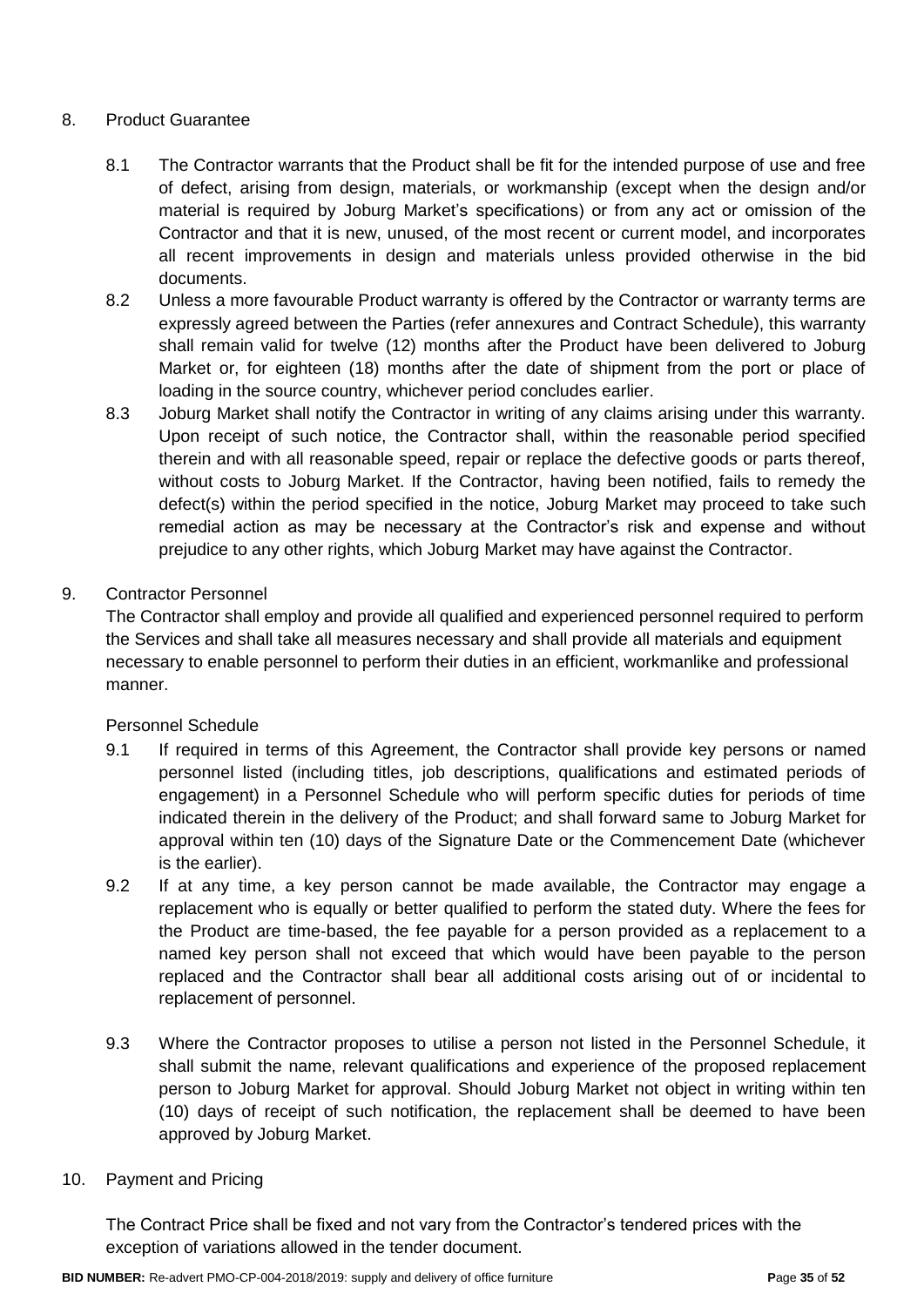- 10.1 The method and conditions of payment (in South African Rand) to be made to the Contractor under this Agreement shall be specified in relevant part of Annexure A. Unless specified to the contrary in Annexure A, payment shall be made thirty (30) days from the end of the month in which the relevant invoice is received.
- 10.2 Notwithstanding the foregoing, payment shall at all times remain subject to such deductions / penalties as may be allowed in terms of this Agreement and the Contractor upon fulfilment of its obligations furnishing Joburg Market with an valid tax invoice accompanied by a copy of the delivery note, completion certificate or such other document as may be prescribed or customary given the subject matter of the Product delivered.

### Increases

10.3 The Contractor shall not be entitled to increase its rates or prices to Joburg Market; however, in the event of an annual of multi-year agreement, the Contractor shall be entitled, on the anniversary of the Commencement Date, to increase its rate and/or prices to Joburg Market by an amount not exceeding CPI.

### Taxes and Duties

10.4 The Contractor shall be entirely liable for all taxes, stamp duties, license fees, and other such levies imposed in relation to the Product / this Agreement, whether levied in the RSA or abroad, until the Product is delivered to Joburg Market.

### Withholding and Set-Off

10.5 The Contractor shall not be entitled because of any (improvement) lien, set-off, counter-claim, abatement or other similar deduction to withhold delivery or hand-over of any of the Product under any circumstances including when same is disputed.

## 11. Performance Security

If specified in the bid documents, Joburg Market may within thirty (30) days of the Signature Date, require the Contractor to furnish Joburg Market with performance security in the amount specified in the bid documents (refer Contract Schedule), the furnishing of which shall be a resolutive condition to the continued operation of this Agreement.

- 11.1 The performance security shall be denominated in South African Rand and shall be a bank guarantee or an irrevocable letter of credit issued by a reputable bank located in the RSA.
- 11.2 The bank guarantee shall be payable to Joburg Market on demand, in whole or in part, as either contractual penalties or, as compensation for any loss resulting from the Contractor's failure to comply with its obligations under this Agreement.
- 11.3 The performance security will be discharged by Joburg Market and returned to the Contractor not later than thirty (30) days following the date of completion of the Contractor's obligations under this Agreement, including any warranty obligations, unless otherwise specified.

## 12. Performance Review and Contractual Penalties

The Contractor's performance of its obligations in terms of this Agreement may be monitored and evaluated by Joburg Market in terms of its performance measurement criteria and contract management systems from time to time against the requirements of this Agreement. In the event that the Contractor's performance is at any time, in Joburg Market's reasonable opinion:

12.1 not carried out in accordance with this Agreement and/or any instruction to rectify any performance shortcoming, whether or not the obligation arose as a result of a breach of this Agreement or a performance evaluation, or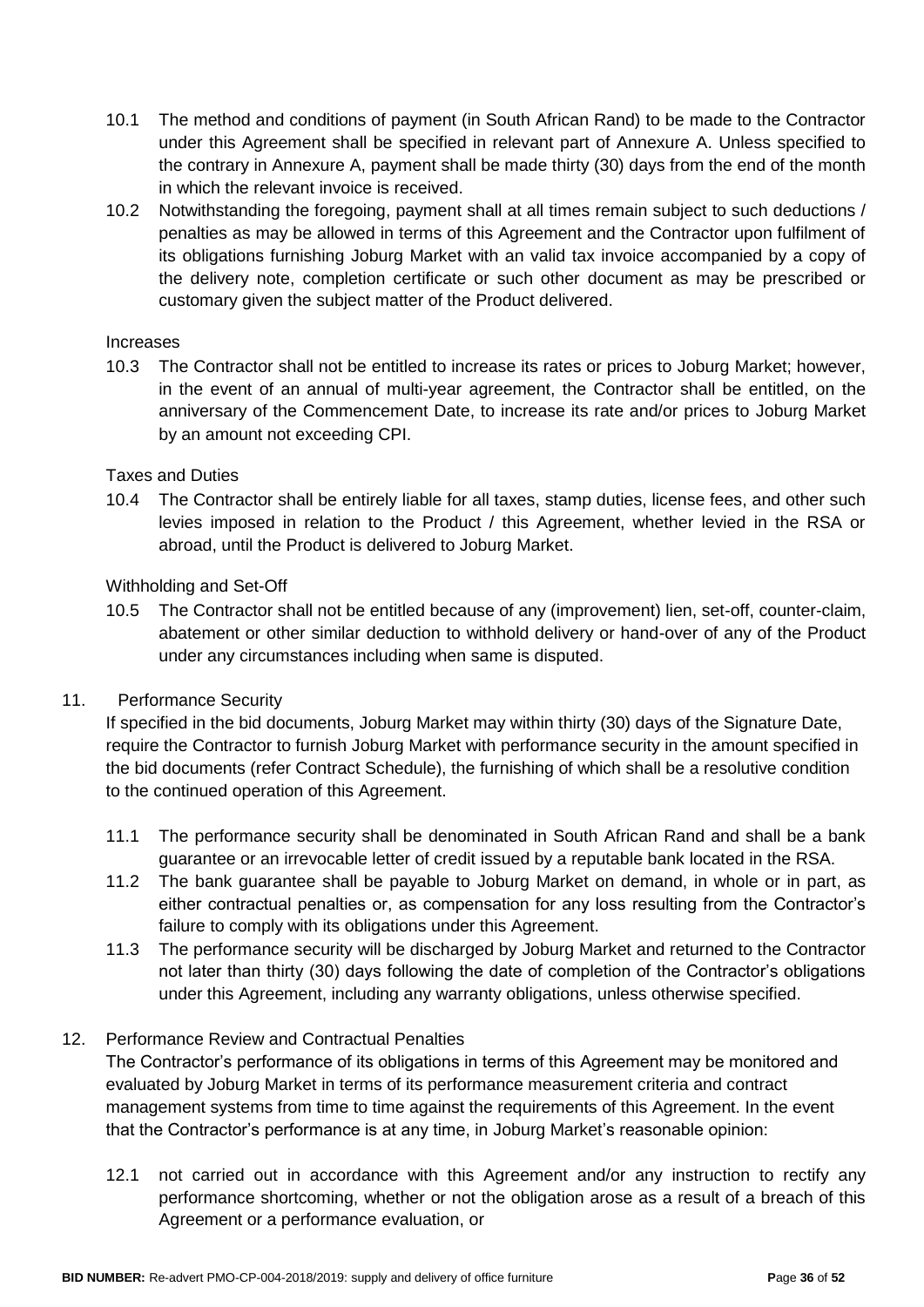- 12.2 of a quality not in conformance with the specifications that places the objectives of this Agreement or Joburg Market's public service delivery mandate at undue risk, or
- 12.3 represents a performance shortcoming or delay or a series or trend of such shortcomings or delays which is likely to continue or recur,

Joburg Market shall at its discretion and with reservation of Joburg Market's rights in terms of this Agreement and its remedies at law to:

12.4 suspend the Contractor and at the Contractor's cost take or cause corrective action and/or take over the rendering of the services / supply of the goods in whole or in part (itself or through another party) to the extent and for the time deemed necessary to remedy or rectify the performance shortcomings or delays, or

without prejudice to claim damages in lieu of the following and/or Joburg Market's right to terminate this Agreement, to deduct from any payments due and payable to the Contractor:

- 12.5 a contractual penalty, calculated on the delivered price or Contract Price of the delayed goods or underperformed services, per instance, in an amount equal to the Default Interest pro-rated per day of delay or as a percentage of underperformance, and/or
- 12.6 calculated as the reasonable cost of repair or replacement, any damage to Joburg Market's property, plant, equipment and/or infrastructure attributable to the wilful or negligent actions and/or omissions of the Contractor.
- 13. Inspections, Tests and Analyses
	- 13.1 All pre-bidding testing will be for the account of the bidder / Contractor. If it is a bid condition that Product to be produced or rendered should at any stage during production or execution or on completion be subject to inspection, the premises of the bidder or Contractor shall be open, at all reasonable hours, for inspection by a representative or nominee of Joburg Market.
	- 13.2 If there are no inspection requirements indicated in the bidding documents but during the Contract Period Joburg Market in its discretion decide that inspections shall be carried out, the Contractor shall make the necessary arrangements, including payment arrangements with the testing and/or certification authority concerned. If the results of the foregoing inspections, tests and/or analyses reflects that the Product is:
		- 13.2.1 in good order and/or complies with the bid requirements, the cost of the inspections, tests and analyses shall be defrayed by Joburg Market, or
		- 13.2.2 defective and/or does not comply with the bid requirements, tests and analyses shall be defrayed by the Contractor.
	- 13.3 Joburg Market shall, irrespective of whether defective and/or non-compliant Product was previously accepted by it, be entitled to reject the same based on the inspections, tests and/or analyses result.
	- 13.4 Any Product may on or after (subject to the Product guarantee) Delivery be inspected, tested or analysed and may be rejected if found not to comply with the requirements of this Agreement. Such rejected Product shall be held at the cost and risk of the Contractor who shall, when called upon, remove them immediately at its own cost and forthwith substitute them with Product which do comply with the requirements of this Agreement. Failing such removal, the rejected Product shall be returned at the Contractor's cost and risk. Should the Contractor fail to provide the substitute supplies forthwith, Joburg Market may, without giving the Contractor further opportunity to substitute the rejected Product, purchase such Product as may be necessary at the expense of the Contractor.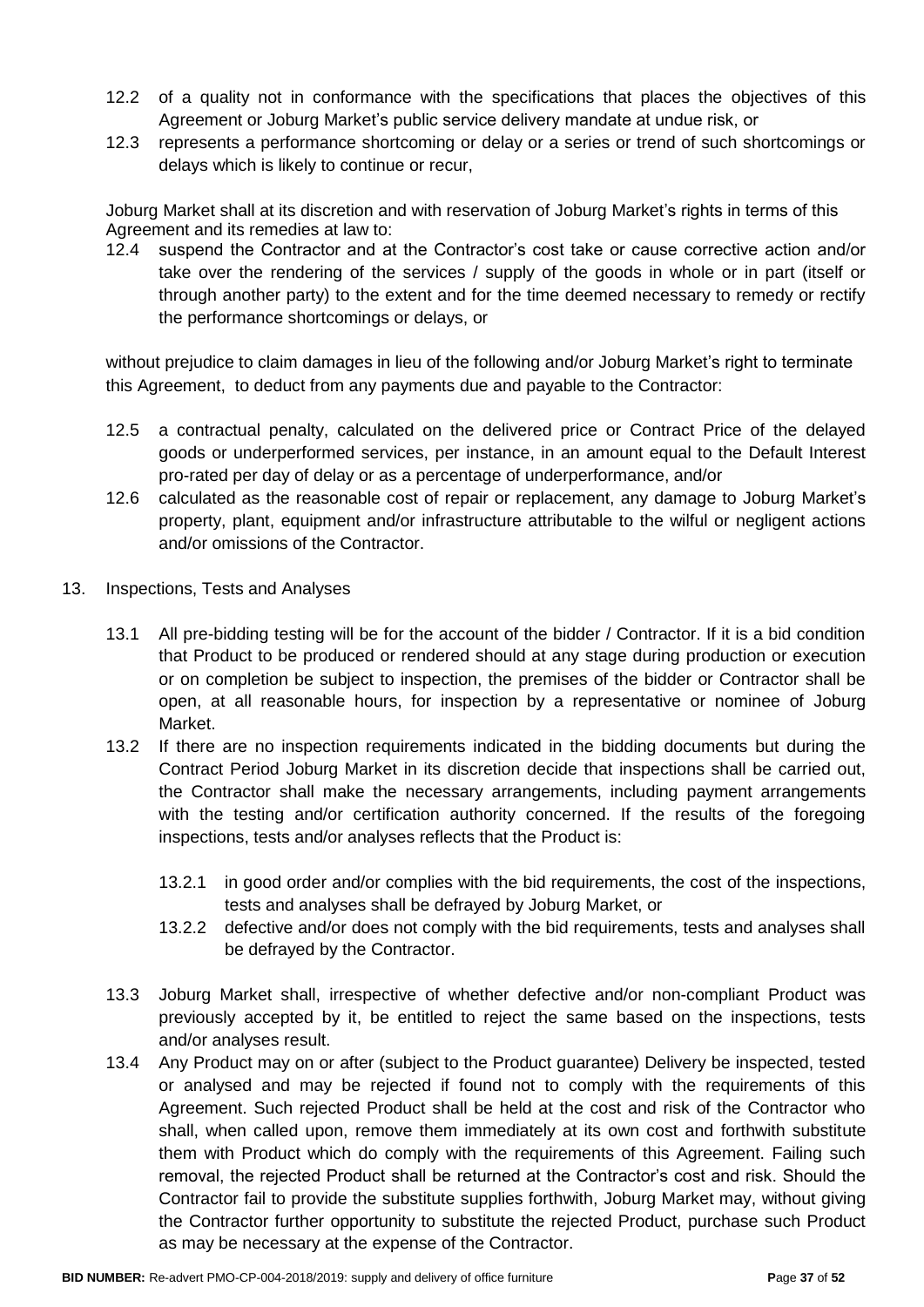13.5 Joburg Market's right (whether personally or through a third party) to test, inspect, analyse or certify the Product and the remedies set out above, shall be without prejudice to Joburg Market's right to terminate this Agreement for breach, impose contractual penalties or to claim damages in lieu of the penalty.

# 14. Limited Exclusivity

The appointment of the Contractor by Joburg Market is on an exclusive basis and Joburg Market shall for the duration of this Agreement obtain all of the Product listed in the scope of work from the Contractor, subject thereto that:

- 14.1 the Contractor is not in default of its obligations in terms of this Agreement, failing which the exclusivity afforded to the Contractor shall end and Joburg Market shall be free to conclude contractual arrangements with third parties.
- 14.2 no provision in this Agreement shall prohibit the procurement of similar Product from a national department, provincial department, or a local authority; or, outside of this Agreement in small quantities or to have minor essential Product executed if an emergency arises which in Joburg Market sole discretion cannot timeously be delivered / rendered by the Contractor.
- 15. Intellectual and Property Rights
	- 15.1 In respect of the Product any of the same that are either transferred or rendered to Joburg Market under this Agreement, including without limitation the items listed in the scope of work (if any) or any part of them, the Contractor warrants, to the best of its knowledge, that it has full clear and unencumbered title to all such items, and that at the date of delivery of such items to Joburg Market it will have full and unrestricted rights to sell and transfer the Product. For the avoidance of doubt, it is recorded that any Intellectual Property Rights created prior to the Commencement Date or the Signature Date (whichever is the earlier), shall vest exclusively with the Party who created same and this Agreement does not transfer to the receiving Party title to any Intellectual Property Rights so vested.
	- 15.2 The Contractor hereby indemnifies Joburg Market against losses arising directly out of any claim brought by a third party that operation, possession or use of the Product in accordance with the terms of this Agreement infringes an RSA patent or copyright or is subject to claims of misappropriation of trade secrets protected by RSA law. Where any Product become the subject of any such claims, the Contractor may, in consultation with Joburg Market, choose to either at the Contractor's cost to:
		- 15.2.1 obtain the right of use of the Product if commercially practicable, or
		- 15.2.2 replace or modify the Product to avoid the claim of infringement, or
		- 15.2.3 require that Joburg Market cease use of the item of Product and return it to the Contractor / supplier, in which case the Contractor shall refund Joburg Market the consideration paid by Joburg Market for that item of Product and any additional costs incurred by Joburg Market in relation to such return including the costs of obtaining reasonably similar replacement Product.
	- 15.3 This indemnity shall not apply if such claim is made by a parent, subsidiary or affiliate of Joburg Market or Joburg Market's holding company, or results from any modification, alteration, repair or addition made by Joburg Market to the Product to the extent that if it were removed, the infringement or violation would cease, or arises out of the use by Joburg Market of the Product in combination with any other product, service or materials.
- 16. Confidentiality, Non-Disclosure and Use of Contract Documents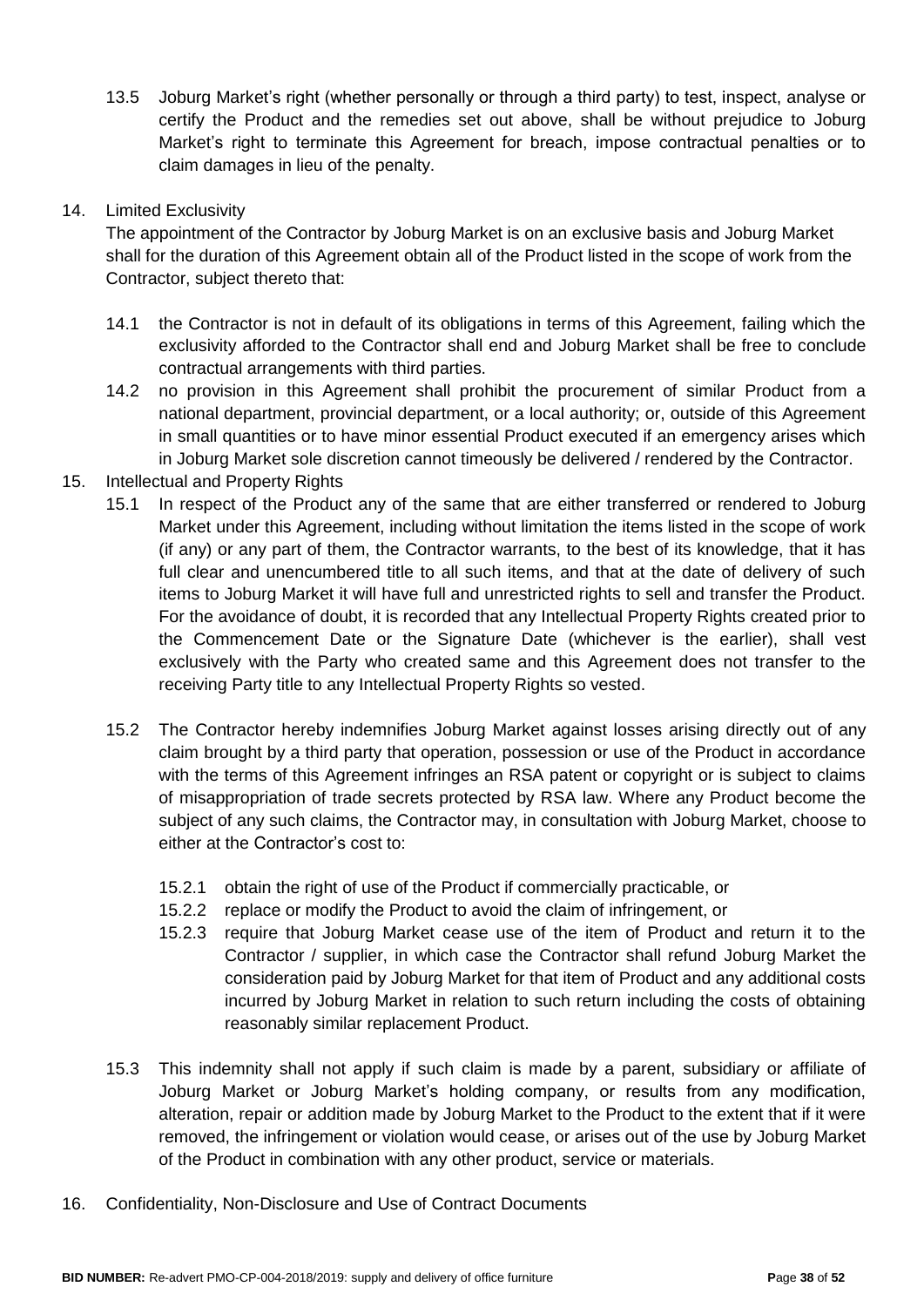- 16.1 All of Joburg Market's Confidential Information, Intellectual Property and know-how received by or exchanged with the Contractor, shall be kept confidential and not disclosed by the Contractor to any person other than a person employed by the Contractor in the performance of this Agreement. Disclosure to employed persons shall be made in confidence and shall extend only as far as may be necessary for purposes of such performance and the Contractor shall take all reasonable steps to minimise the risk of disclosure.
- 16.2 Notwithstanding the foregoing, the Contractor may disclose Confidential Information to its own professional advisers and, if required to do so by law or any applicable regulatory requirement or requested to do so by any regulatory body to whose jurisdiction the Contractor is subject or with whose instruction it is customary to comply.
- 16.3 All documents produced in the course of this Agreement or in relation thereto, shall remain or become, as the case may be, the property of Joburg Market and Joburg Market shall be entitled to require the return (all copies) to Joburg Market on completion of the Contractor's performance
- 16.4 The Contractor's confidentiality and non-disclosure obligations shall endure indefinitely beyond the termination of this Agreement until such Confidential Information enters the public domain.

# 17. Restraint

- 17.1 The Contractor undertakes in favour of Joburg Market that it shall not during the currency of this Agreement nor for a period of one year after its termination (for whatsoever reason) in any manner entice away, offer employment to or employ whether directly or indirectly, alone or jointly any of Joburg Market's employees in any capacity including that of advisor, agent, consultant, director, employee, financier, manager, member of a close corporation, member of a voluntary association, partner, proprietor, or trustee unless the express, prior written consent of Joburg Market is obtained thereto.
- 18. Cession and Assignment
	- 18.1 The Contractor shall not without Joburg Market's prior written consent being obtained, which consent shall not unreasonably be withheld, be entitled to cede, assign, transfer, make over or otherwise part with or encumber its rights and/or obligations under this Agreement. When requesting such consent, or at any time thereafter, the Contractor shall notify Joburg Market in writing of all subcontracts awarded under this Agreement. Such notification shall not relieve the Contractor from its liability or obligation under this Agreement.
- 19. National Industrial Participation (NIP) Programme
	- 19.1 The NIP Programme administered by the Department of Trade and Industry shall be applicable to all contracts that are subject to the NIP obligation.
- 20. Indemnity and Insurance
	- 20.1 The Contractor hereby indemnifies Joburg Market and agrees to keep it indemnified and hold it harmless against any loss or claim, including claims for damage to equipment or property or, personal injury resultant disability or, loss of profit, income or opportunity, howsoever caused and whether general or special, direct or consequential (collectively "any loss"), either on or about the premises of Joburg Market, including by or in relation to third parties arising out of this Agreement or the Product delivered, rendered or manufactured pursuant thereto.
	- 20.2 The Contractor shall maintain a paid up policy of public liability insurance suited to the risks inherent to its business and the possible exposures it may encounter in the execution of this Agreement. The Contractor shall be obliged to notify Joburg Market of any claims made against the said policy.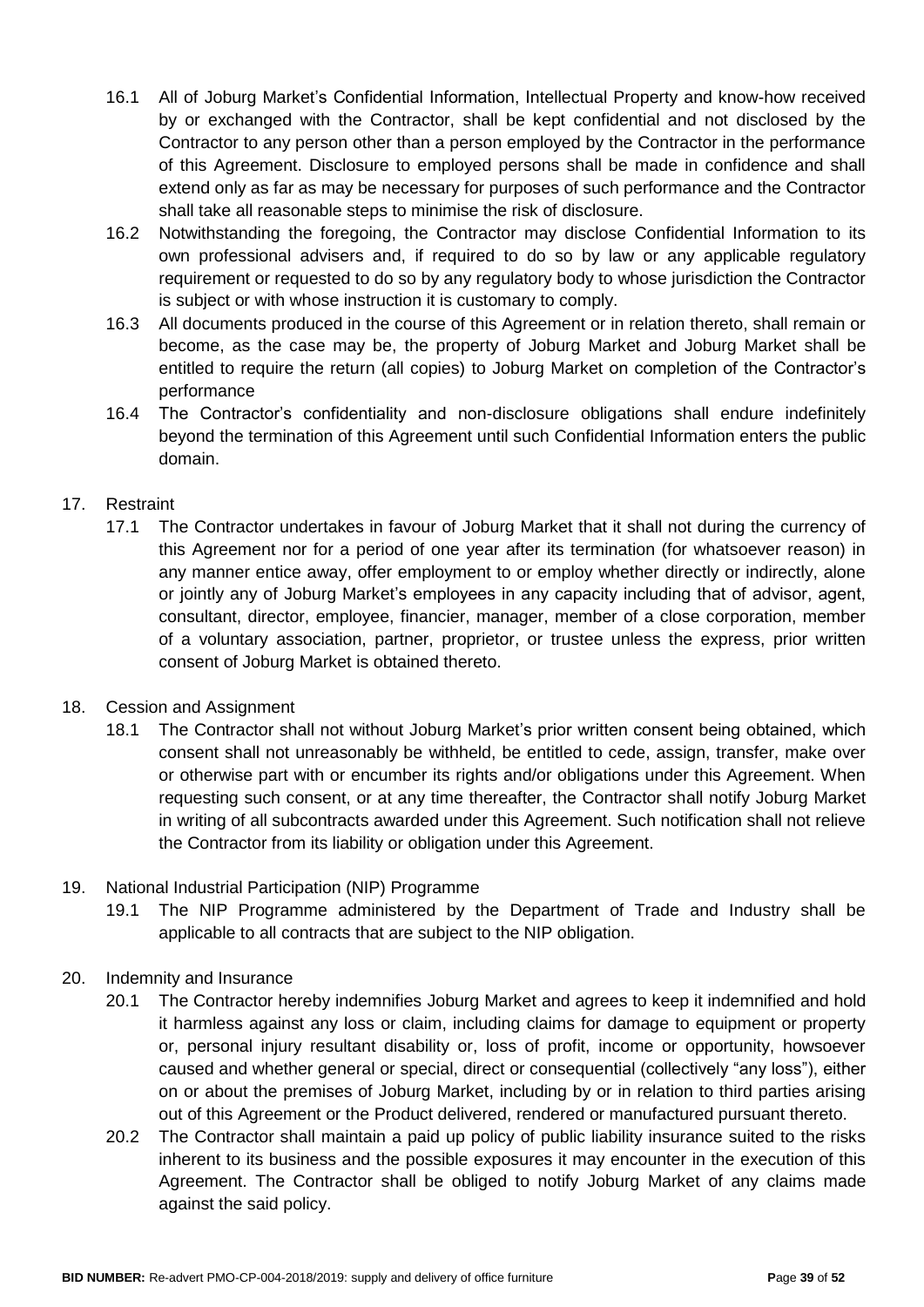- 21. Impossibility of Performance
	- 21.1 No Party shall be responsible to the other for its failure to perform or any delay in performing any obligation under this Agreement in the event and to the extent that such failure or delay is caused by impossibility of performance ("Force Majeure"). For the purposes of this Agreement, Force Majeure shall mean any circumstance which is beyond the reasonable control of the Party giving notice of Force Majeure ("the affected Party"), which may include but will not be limited to war (whether declared or not), revolution, invasion, insurrection, riot, civil commotion, mob violence, sabotage, blockage, embargo, boycott, the exercise of military or usurped power, fire, explosion, theft, storm, flood, drought, wind, lightening or other adverse weather condition, epidemic, quarantine, accident, acts or restraints of government imposition, or restriction of or embargoes in imports or exports.
	- 21.2 Notwithstanding the foregoing, the following shall in no circumstances be treated as an event of Force Majeure:
		- 21.2.1 a labour dispute, strike or lockout that could have been averted had the Contractor reasonably acceded to the demands made of it.
		- 21.2.2 economic distress and/or inability to meet a payment because of a lack of funds or exchange rate fluctuation.
		- 21.2.3 breakdown or damage to Contractor equipment and/or other machinery.
	- 21.3 The affected Party shall give notice to the Party not so affected ("the other Party") immediately upon the occurrence of an event of Force Majeure. If the event that the Force Majeure is of such a nature that it will:
		- 21.3.1 result in impossibility of performance of an obligation going to the root of the agreement, the other Party shall be entitled on receipt of notice of the Force Majeure event to terminate this Agreement upon notice to the Affected Party but shall not be entitled to recover any damages, which it may suffer as a result of premature termination.
		- 21.3.2 not result in impossibility of performance of the obligation in question but will delay its performance, the affected Party shall be entitled to such extension of time in which to perform that obligation as may be reasonable in the circumstances, taking into account the interests of both Parties, provided that if any Force Majeure event persists for a period in excess of three Months the other Party shall be entitled to terminate this Agreement forthwith but shall not be entitled to recover any damages which it may suffer as a result of such premature termination.
- 22. Breach and Early Termination
	- 22.1 Should a Party breach any of its obligations in terms of this Agreement and fail to remedy such breach within ten (10) days from receipt of a written notification calling upon such Party to do so, the aggrieved Party shall, without prejudice to any other right or remedies which it may have, be entitled to cancel this Agreement without further notice being required.
	- 22.2 Notwithstanding the foregoing and in addition to any other recourse Joburg Market may have, Joburg Market shall be entitled (without prior notice to remedy any particular breach having been given or being required) to cancel this Agreement forthwith on written notice should any of the following events occur:
		- 22.2.1 The Contractor and/or its officials, employees and/or representatives commit any crime of which dishonesty is an element against Joburg Market or maliciously destroys the property of Joburg Market or take any violent, abusive, coercive or threatening action against any person whilst on the Property or in relation to customers, Contractors or suppliers of Joburg Market or collude in such conduct.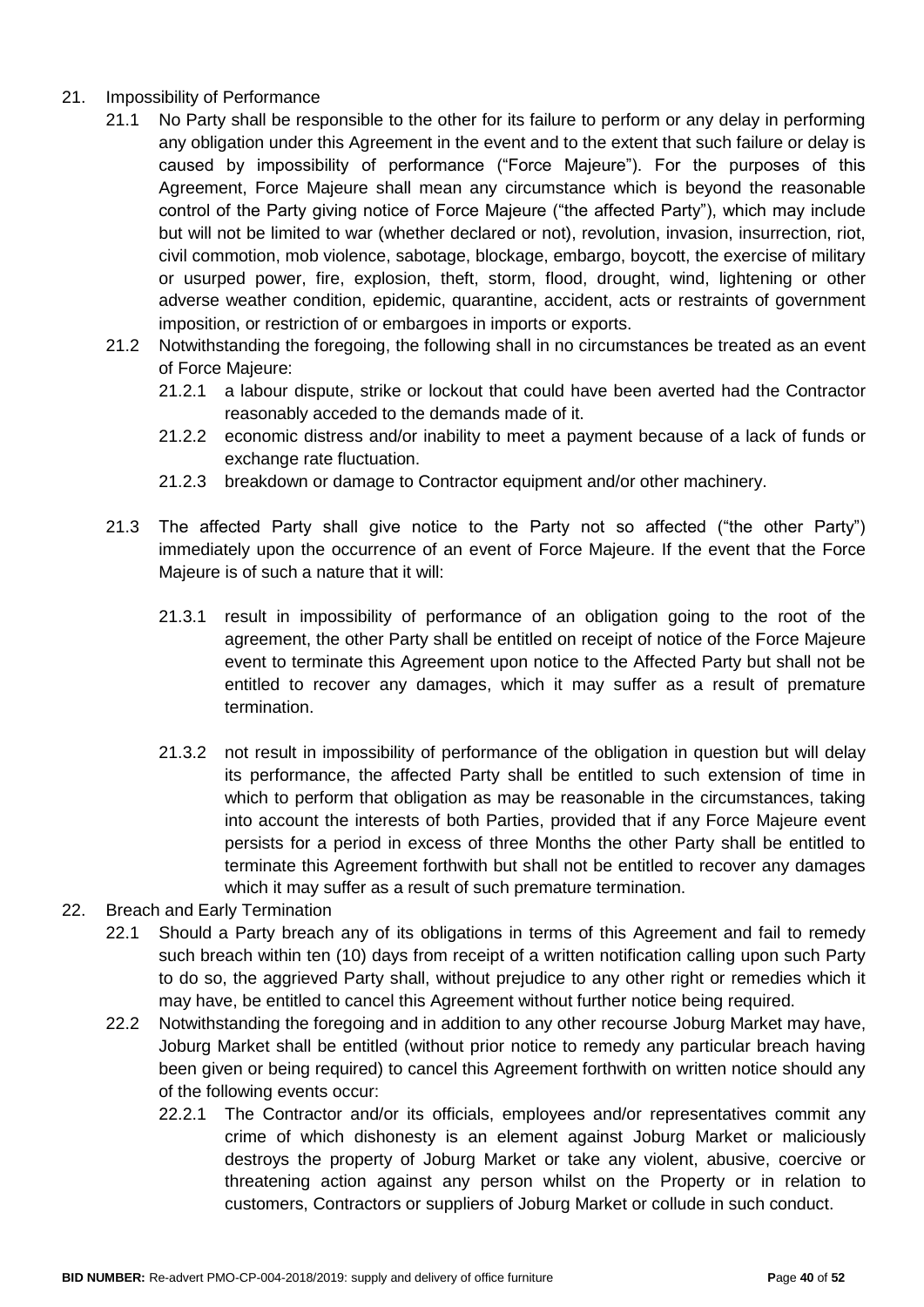- 22.2.2 The Contractor repudiates this Agreement by acting, or omitting to act, in a manner that reasonably demonstrates to Joburg Market the Contractor's intention not to be bound by this Agreement.
- 22.2.3 Any composition, compromise or arrangement with the creditors of the Contractor and/or procedure taken in relation to the suspension of payments, moratorium of any indebtedness, winding-up, dissolution, administration or re-organisation by way of arrangement or otherwise of the Contractor including the appointment of a liquidator, administrator, judicial manager other than where such action is dismissed, withdrawn or discharged within ten (10) days of being brought or, if demonstrated to the satisfaction of Joburg Market, within that ten-day period, that such action is frivolous or vexatious and is being contested by the Contractor.
- 22.2.4 The Contractor suspends or ceases to carry on, or threatens to suspend or cease to carry on, all or a material part of its business activities or, whether or not it has acted as aforesaid, abandons any works at Joburg Market's premises or the particular site of work.

# 23. Dispute Resolution

Save in respect of those provisions of this Agreement which provide for their own remedies or disputes which would be incompatible with arbitration, any dispute which arises and cannot be resolved by the operational personnel of the Parties shall be resolved through a process of alternative dispute resolution in accordance with the procedure set out below:

# Mediation

23.1 In the event that the operational personnel of the Parties, acting within the scope of their (delegated) authority, are unable to resolve a dispute, that dispute shall be referred to a joint committee comprising of the Chief Executive Officer of each of the Parties (or their suitably authorised alternate or nominee) who will use their reasonable commercial endeavours to resolve the dispute within twenty (20) days of the dispute having been referred to them; however, should the joint committee be unable to resolve a dispute within that time period, any Party shall have the right to demand that the dispute be referred for determination by an arbitrator agreed on by the Parties.

# **Prescription**

23.2 The Parties agree that upon the failure to reach a mediated resolution that a written demand given by either Party to submit such a dispute in terms of this clause to arbitration is to be deemed a legal process for interrupting extinctive prescription in terms of the Prescription Act (68 of 1969).

# Arbitrator

- 23.3 The arbitrator shall be, if the matter in dispute is principally:
	- 23.3.1 an accounting matter independent auditors agreed between the Parties or, failing such agreement within five (5) business days after the arbitration has been demanded, at the request of either of the Parties shall be nominated by the president for the time being of the South African Institute of Chartered Accountants (or its successor body), whereupon the Parties shall forthwith appoint such person as the arbitrator,
		- 23.3.2 any other matter an impartial attorney or advocate of not less than ten (10) years' standing agreed between the Parties or, failing such agreement within five (5) business days after the arbitration has been demanded, at the request of either of the Parties shall be nominated by the president for the time being of the Law Society of the Northern Provinces (or its successor body), whereupon the Parties shall forthwith appoint such person as the arbitrator,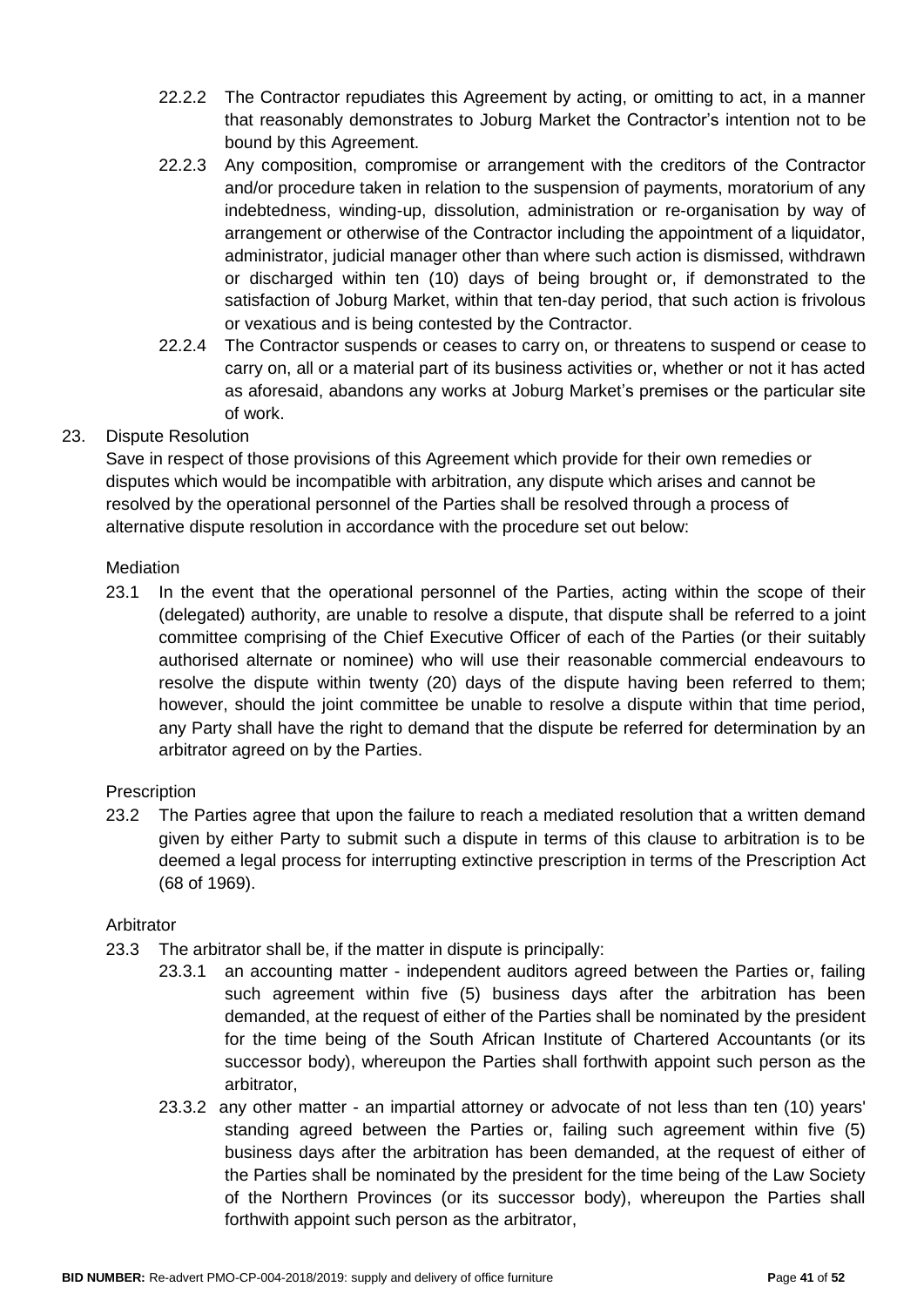- 23.4 Should the Parties to the dispute fail to agree whether the dispute is principally an accounting or any other matter within five (5) business days after the arbitration was demanded, the matter shall be deemed to be any other matter and the provisions in relation to "any other matter" shall apply.
- 23.5 Should any person appointed to do so fail or refuse to nominate an arbitrator, either Party may approach any court having jurisdiction to make such appointment and, to the extent necessary, such court is expressly empowered to do so.
- 23.6 The arbitrator shall:
	- 23.6.1 have power to open up, and review any certificate, opinion, decision, requisition or notice relating to all matters in dispute submitted to him and to determine all such matters in the same manner as if no such certificate, opinion, decision or notice had been issued.
	- 23.6.2 be obliged to give his award in writing fully supported by reasons and shall have the power to give default judgment if any Party fails to make submissions on due date and/or fails to appear at the arbitration.

Arbitration

- 23.7 The arbitration shall be conducted in accordance with, save as set out herein, the Commercial Rules of the Arbitration Foundation of Southern Africa:
	- 23.7.1 held with only the Parties and their representatives present thereat at Johannesburg unless mutual agreement on an alternative place is reached between the Parties; and
	- 23.7.2 where possible, be concluded in twenty (20) days after it has been demanded and the Parties shall use their reasonable commercial endeavours to procure the expeditious completion of the arbitration.
- 23.8 The evidence, representations, transcript and information generally made available during the course of the arbitration and/or arbitrator's award constitute Confidential Information and shall be treated as such.
- 23.9 The costs of the arbitrator and the incidental costs of the arbitration shall be borne equally by the Parties to the dispute subject thereto that the arbitrator shall be competent to make any interim and/or final order as to the costs, or parts thereof, as he deems appropriate.
- 23.10 The award of the arbitrator shall be final and binding on the Parties and any Party shall be entitled to apply to a competent court to have the award made an order of court.
- 23.11 Nothing under this heading shall prevent any Party from seeking urgent relief in the High Court of South Africa.
- 24. Notices and Domicilia
	- 24.1 Any notice or communication required or permitted to be given in terms of this Agreement shall be valid and effective only if in writing. The addresses of the Parties set out in the Contract Schedule shall be the Parties' chosen as its *domicilium citandi et executandi.*
	- 24.2 A Party may by notice to the other Party change the physical address chosen as its *domicilium citandi et executandi* to another physical address provided that the change shall become effective on the tenth day from the deemed receipt of the notice by the other Party.
	- 24.3 Any notice to a Party, and it shall be competent to give notice by fax and email, unless the contrary is proved, deemed to have been received if delivered by:
		- 24.3.1 registered post to the Party's postal address, on the tenth (10th) Day after posting;
		- 24.3.2 hand to a responsible person during ordinary business hours at the Party's physical address, on the date of delivery; or
		- 24.3.3 fax to its usual fax number, on the date of dispatch.
		- 24.3.4 email to its usual email address, on the date of dispatch.
	- 24.4 Notwithstanding anything to the contrary herein contained a written notice or communication actually received by a Party shall be an adequate written notice or communication to it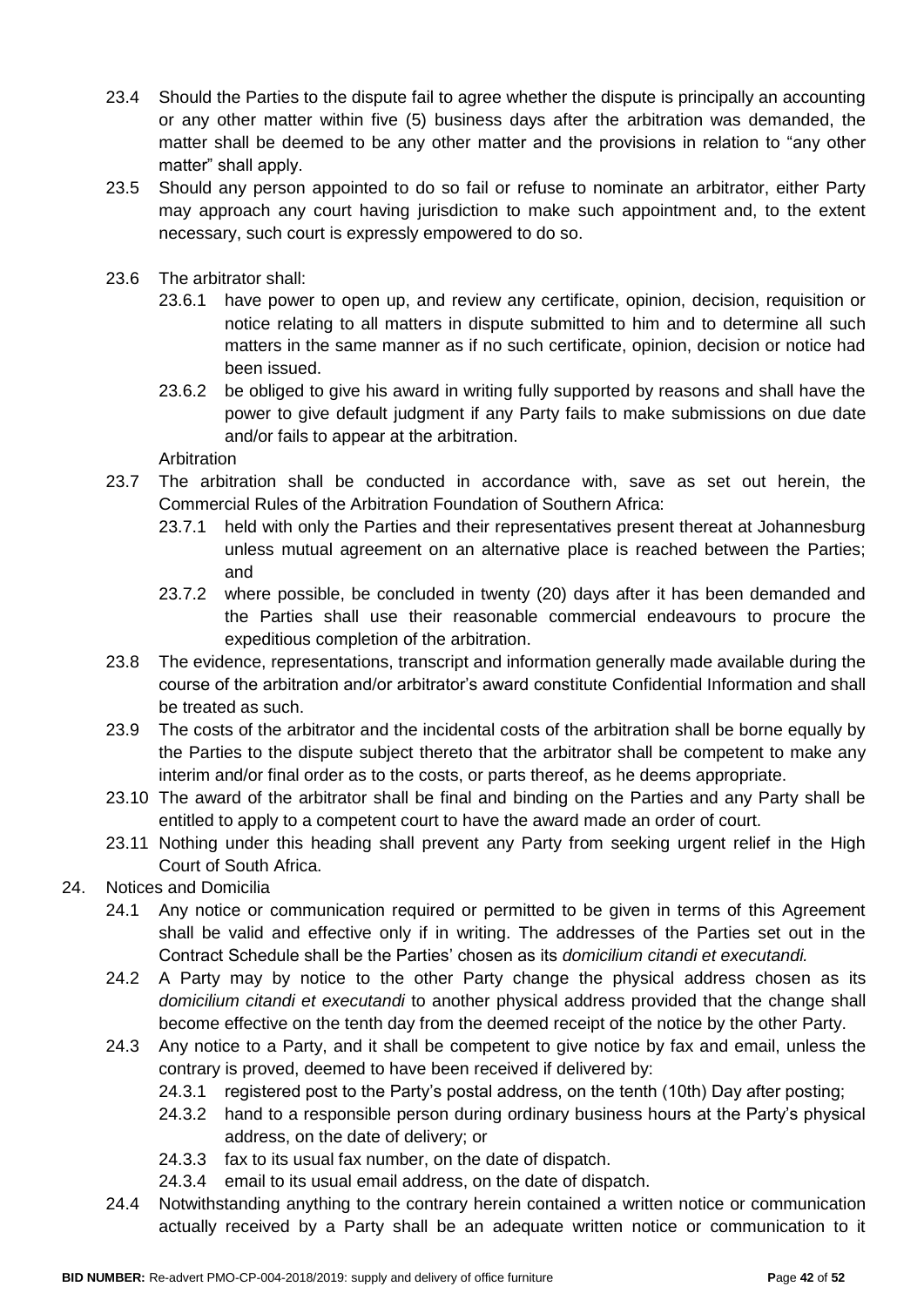notwithstanding that it was not sent to or delivered at its chosen *domicilium citandi et executandi* or its usual fax number or email address.

# 25. Counterparts

25.1 This Agreement may be executed in one or more counterparts, each of which shall be deemed an original, and all of which together shall constitute the same agreement as at the Signature Date of the Party last signing one of the counterparts.

# 26. Legal Advice and Costs

- 26.1 The Parties acknowledge that the provisions of this Agreement are fair and reasonable in the circumstances and in accordance with the Party's intentions and they had been free to secure legal and professional advice as to the nature and effect of the provisions of this Agreement and that it had either taken such advice or dispensed with the necessity of doing so and, each Party will bear its own costs incidental to the negotiation and preparation of this Agreement
- 26.2 In the event of a dispute arising between the Parties, the guilty Party shall be liable to the innocent Party for any costs, including attorney and client costs, the cost of expert witnesses, advocates costs as on brief and any other professional costs incurred by a Party arising out of the breach by a guilty Party of any of the provisions of this Agreement.

## 27. General

- 27.1 This Agreement constitutes the whole agreement between the Parties and supersedes any other discussions, agreements and/or understandings regarding the subject matter hereof. To the extent permissible by law no Party shall be bound by any express or implied term, representation, warranty, promise or the like not recorded herein, whether it induced the contract and/or whether it was negligent or not.
- 27.2 No amendment or consensual cancellation of this Agreement or any provision or term hereof or of any agreement or other document executed pursuant to or in terms of this Agreement and no settlement of any disputes arising under this Agreement and no extension of time, waiver or relaxation or suspension of or agreement not to enforce or to suspend or postpone the enforcement of any of the provisions or terms of this Agreement or of any agreement or other document issued pursuant to or in terms of this Agreement shall be binding unless recorded in a written document signed by the Parties.
- 27.3 No extension of time or waiver or relaxation of any of the provisions or terms of this Agreement or any agreement or other document issued or executed pursuant to or in terms of this Agreement, shall operate as an estoppel against any Party in respect of its rights under this Agreement, nor shall it operate so as to preclude such Party thereafter from exercising its rights strictly in accordance with this Agreement.
- 27.4 The Parties are in express agreement that it is not the intention of any Party to violate any public policy, statutory or common law, and that if any sentence, paragraph, clause or combination of the same is in violation of the law of the RSA, such sentence, paragraph, clause or combination of the same alone shall be void in the jurisdiction where it is unlawful, and the remainder of such clause and this Agreement shall remain binding upon the Parties hereto.

I \_\_\_\_\_\_\_\_\_\_\_\_\_\_\_\_\_\_\_\_\_\_\_\_\_\_\_\_\_\_\_\_ (full name) the undersigned hereby certify that I've read the content of the general conditions of contract and accept the conditions herein.

\_\_\_\_\_\_\_\_\_\_\_\_\_\_\_\_\_\_\_\_\_\_\_\_\_\_\_\_\_\_\_\_\_\_\_\_\_\_\_ \_\_\_\_\_\_\_\_\_\_\_\_\_\_\_\_\_\_\_\_\_\_\_

\_\_\_\_\_\_\_\_\_\_\_\_\_\_\_\_\_\_\_\_\_\_\_\_\_\_\_\_\_\_\_\_\_\_\_\_\_\_\_ \_\_\_\_\_\_\_\_\_\_\_\_\_\_\_\_\_\_\_\_\_\_\_

**Signature Date**

**Position Name of Bidder**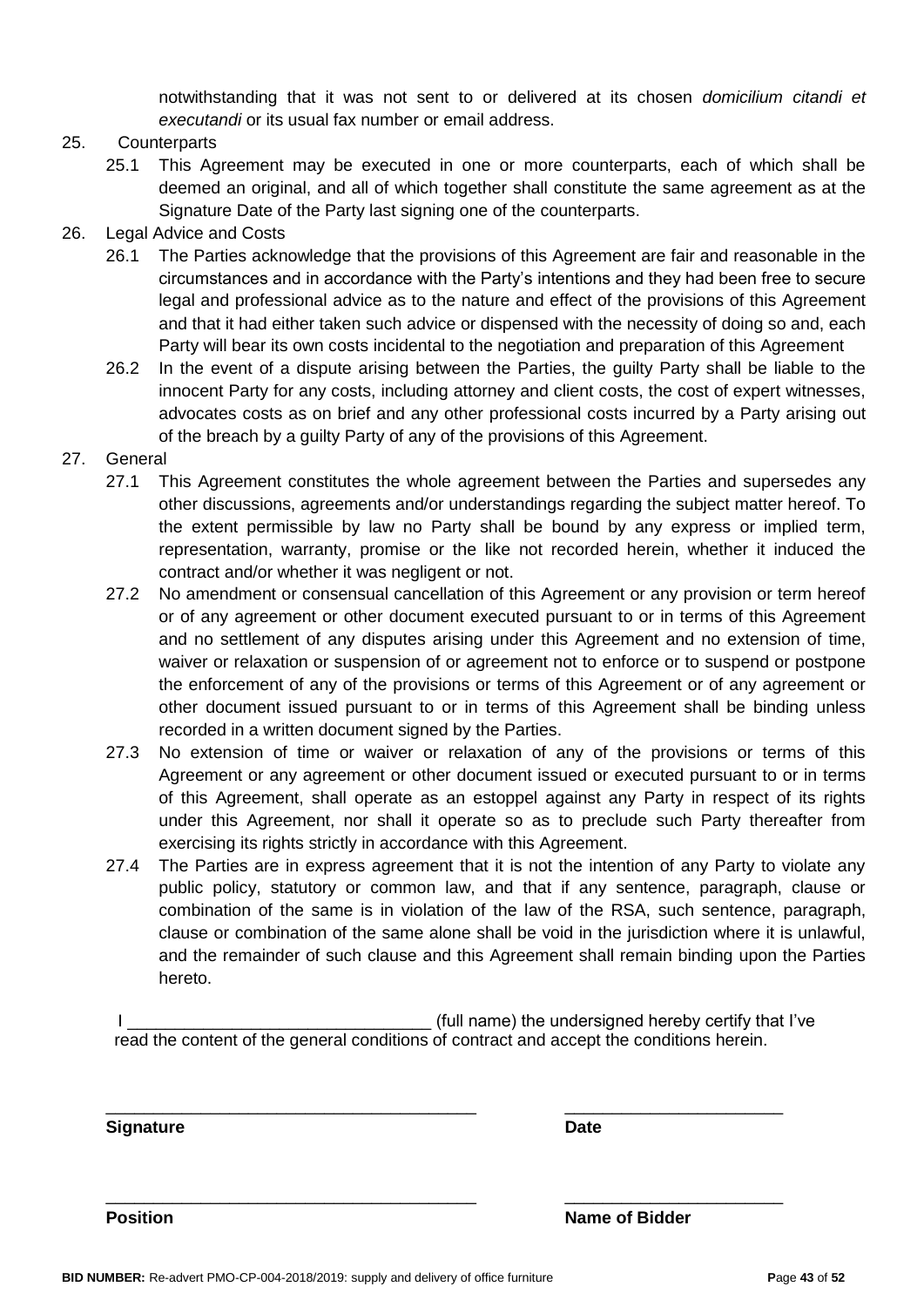# **TERMS OF REFERENCE**

# **1. BACKGROUND**

The working environment needs to be designed in such a way that it supports productivity and comfort for its employees. The selection of suitable furniture plays a crucial role in increasing productivity and ensuring compliance to the Occupational Health and Safety Act, 1993 (Act No. 85 of 1993).

The upgrade of new furniture will reflect positively on the image of Joburg Market as external stakeholders visit these areas on a daily basis. The acquisition of new furniture will ensure that Consignment Control department, the Food bank, Cashiering department and Trading halls will be will be furnished in an ergonomically, aesthetically acceptable manner to promote operational efficiency for each department.

# **2. SPECIFICATION**

| <b>Furniture type</b>                                                                                                                                                                                                                                                                                                | Quantity        | <b>Picture</b> |
|----------------------------------------------------------------------------------------------------------------------------------------------------------------------------------------------------------------------------------------------------------------------------------------------------------------------|-----------------|----------------|
| <b>Chairs</b>                                                                                                                                                                                                                                                                                                        |                 |                |
| High back chairs heavy duty 4 x 4, 125kg<br>(Offices)<br>• High back, black bonded leather<br>chairs with back support<br>-KneeTilt mech<br>-gas-height adjustment<br>-black nylon arms, black nylon<br>base                                                                                                         | 200             |                |
| black<br>bonded<br>Mid/low<br>back,<br>$\bullet$<br>leather chairs (Offices)<br>-Black Nylon arms<br>-Black sleigh frame                                                                                                                                                                                             | 100             |                |
| High back chairs heavy duty 4 x 4<br>$\bullet$<br>bonded leather black high back<br>chair<br>-Swivel & Tilt Tension<br>$\bullet$<br>-gas-height adjustment<br>$\bullet$<br>-black nylon arms, black nylon<br>base<br>+150kgs capacity load<br>Please allow for us to pick from 3<br><b>Samples</b><br>to be supplied | $\overline{3}$  |                |
| <b>Furniture type</b>                                                                                                                                                                                                                                                                                                | Quantity        | <b>Picture</b> |
| <b>Cabinets</b>                                                                                                                                                                                                                                                                                                      |                 |                |
| 1800x900x450(mm) swing door<br>$\bullet$<br>system, cabinet with 4 shelves,<br>(maple melamine)                                                                                                                                                                                                                      | $\overline{12}$ |                |
| <b>Furniture type</b>                                                                                                                                                                                                                                                                                                | Quantity        | <b>Picture</b> |
| <b>Tables</b>                                                                                                                                                                                                                                                                                                        |                 |                |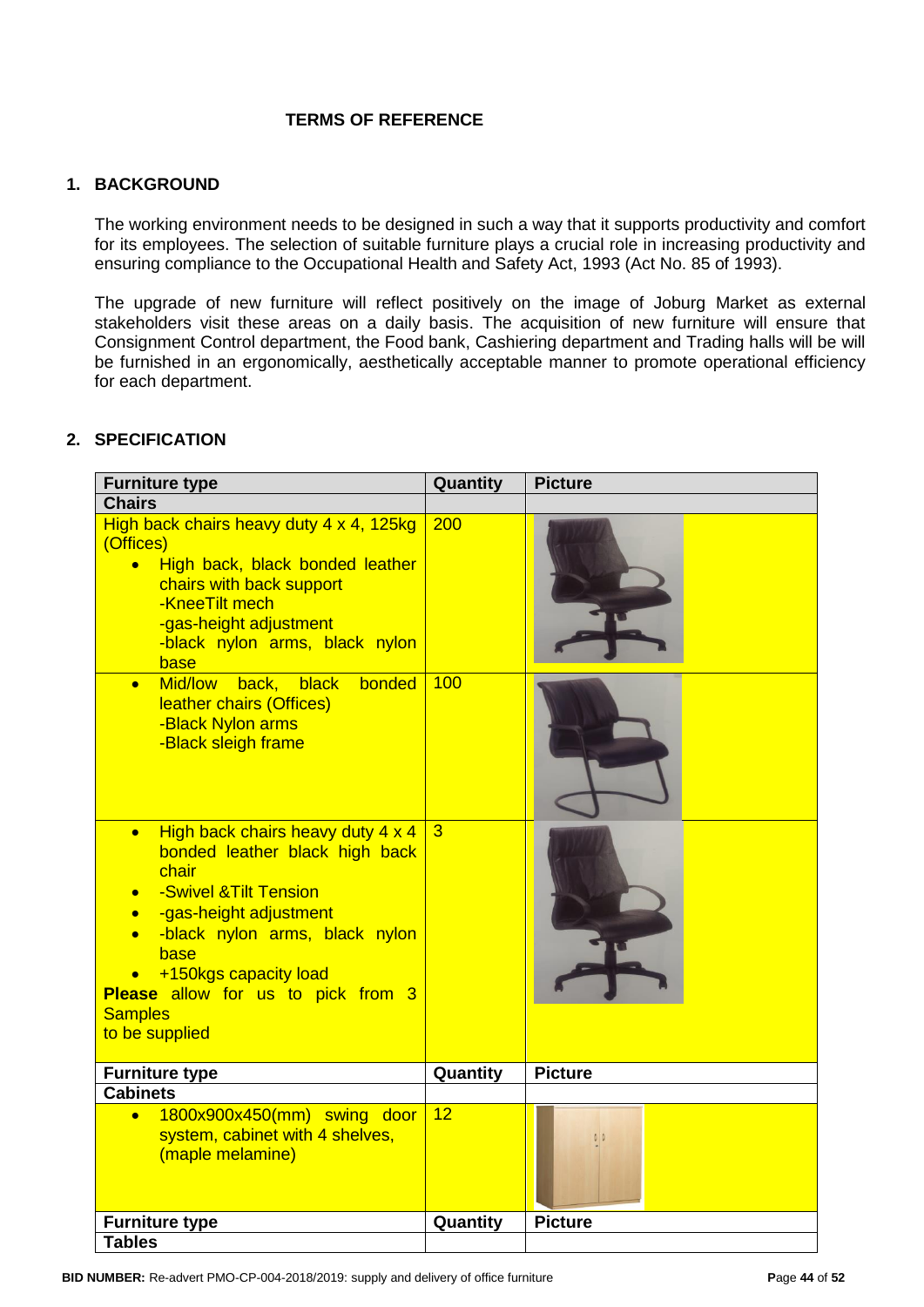| $\bullet$              | 1800x1200 rectangular tables,<br>(Maple Melamine)                                                                                                                                                                                     | $\overline{3}$ |                |
|------------------------|---------------------------------------------------------------------------------------------------------------------------------------------------------------------------------------------------------------------------------------|----------------|----------------|
| $\bullet$              | Round meeting table 1200 (Maple<br>Melamine)                                                                                                                                                                                          | $\overline{4}$ |                |
| $\bullet$              | Round 4 seater meeting table<br>1200 (Maple veneer) 60mm x 20<br>mm solid top<br><b>Round base slats</b>                                                                                                                              | $\overline{2}$ |                |
|                        | <b>Furniture type</b>                                                                                                                                                                                                                 | Quantity       | <b>Picture</b> |
|                        | <b>Desks &amp; Pedestal</b>                                                                                                                                                                                                           |                |                |
| $\bullet$              | 1800mmx1200mm single<br>core<br>desk<br>-600mmx450mm pedestal top<br>with 4 drawer desk height<br>pedestal with P/Pencil tray and<br>central locking<br>-Steel perforated modesty panel<br>-Sliding door credenza (Maple<br>Melamine) | 10             |                |
| $\bullet$<br>$\bullet$ | Office desk 2500mm x 1200mm<br>in maple veneer Top 60mm<br>thickness with a 20mm solid<br>edging<br>With half round leg slats                                                                                                         | $\overline{2}$ |                |
| $\bullet$              | Extension 1200mm x 600mm side<br>extension in Maple Veneer Top<br>60mm thickness with a 20mm<br>solid edging                                                                                                                          | $\overline{2}$ |                |
|                        | Office mobile 4 draw + pen &<br>pencil tray + central locking<br><b>Maple Veneer</b>                                                                                                                                                  | $\overline{2}$ |                |
| $\bullet$              | 1200mm x 600mm roller door<br>pedenzer Maple veneer<br>Top 60mm thickness with a<br>20mm solid edging                                                                                                                                 | $\overline{2}$ |                |
| $\bullet$              | Office Pedestal Width 410mm x<br>Depth 600mm x Height 555mm, in<br><b>Maple Melamine</b>                                                                                                                                              | $\overline{4}$ |                |
| $\bullet$              | 10 side by side unit with 32mm<br>tops x 1400mm x 700mm<br>10x free standing pedestals<br>10 x credenzas to sit on top of<br>pedestal<br>10 x 76mm diameter silver pole<br><b>legs</b>                                                | $\overline{1}$ |                |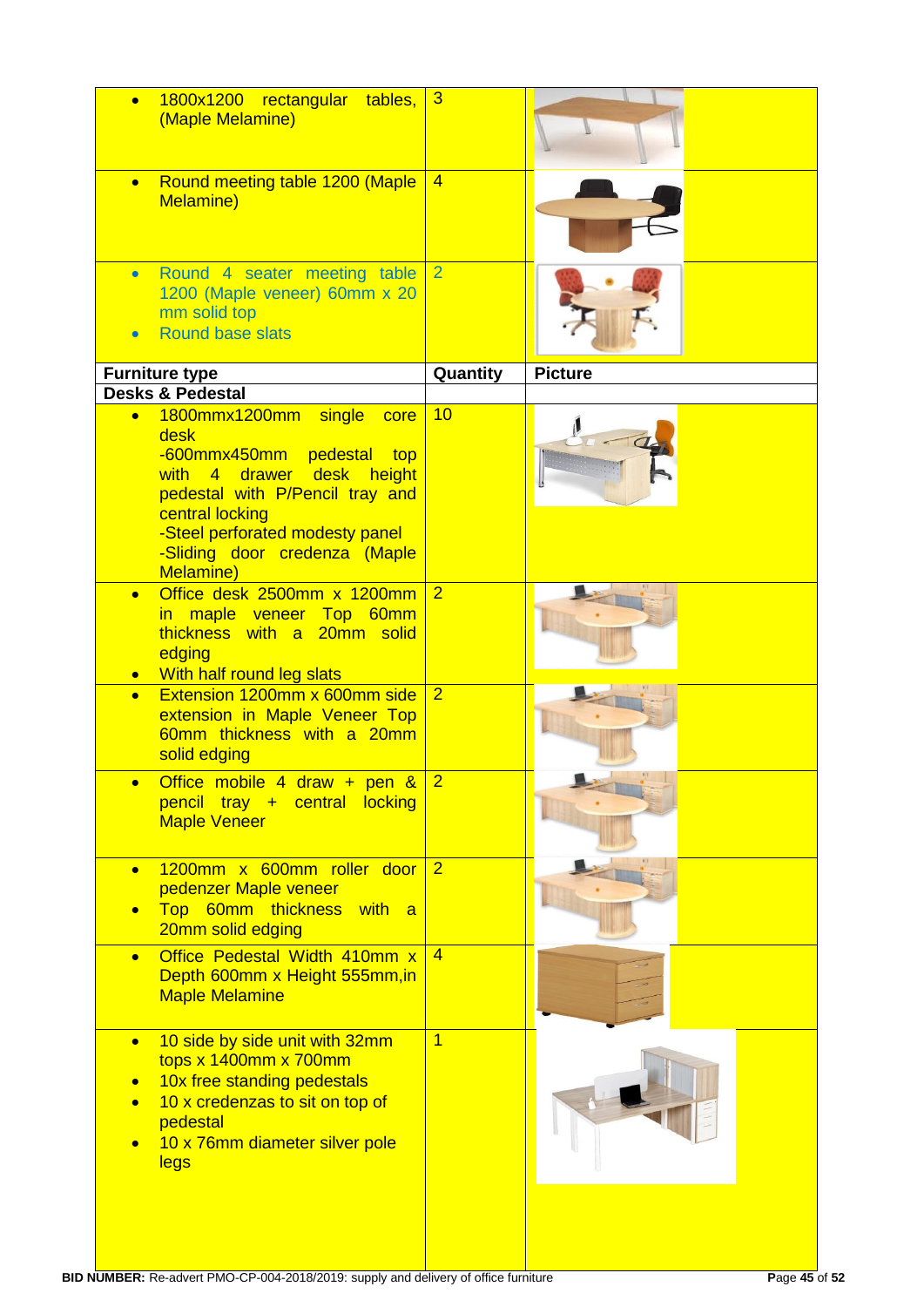| Each table with a bonded leather<br>Stayput pad 950 x 450                                                                                                                                                                                                                | 10             |  |
|--------------------------------------------------------------------------------------------------------------------------------------------------------------------------------------------------------------------------------------------------------------------------|----------------|--|
| <b>Furniture type</b><br>Boardroom Table, Chairs, Reception<br><b>Desk</b>                                                                                                                                                                                               | Quantity       |  |
| 10 seater boardroom table maple veneer<br>to accommodate 2 X drop in power sets<br>comprising of (1 x Switch, 2 x Std 3 Pin<br>Sockets, 2 x 2 Pin Sockets, 2 x USB<br>Charging, 1 x 5 meter Input Supply<br>Cable, 1 x 2 meter Interconnecting cable,<br>10 Cable Clips) | $\overline{1}$ |  |
| 20 Seater executive boardroom table-<br>red<br>mahogany veneer<br>reticulation access for power and<br>presentation requirements<br>wire management under table top)                                                                                                     | $\overline{1}$ |  |
| High Back heavy duty (big guys) swivel<br>and tilt, gas height adjustment, base and<br>padded arms, maximum weight 150kg,<br>(Black genuine leather)<br><b>Please allow for us to pick from 3</b><br>$\bullet$<br>samples to be supplied                                 | $\overline{1}$ |  |
| Sever Unit, 1600 x 700, 4 door with glass<br>framed doors in red mahogany veneer                                                                                                                                                                                         | $\mathbf{1}$   |  |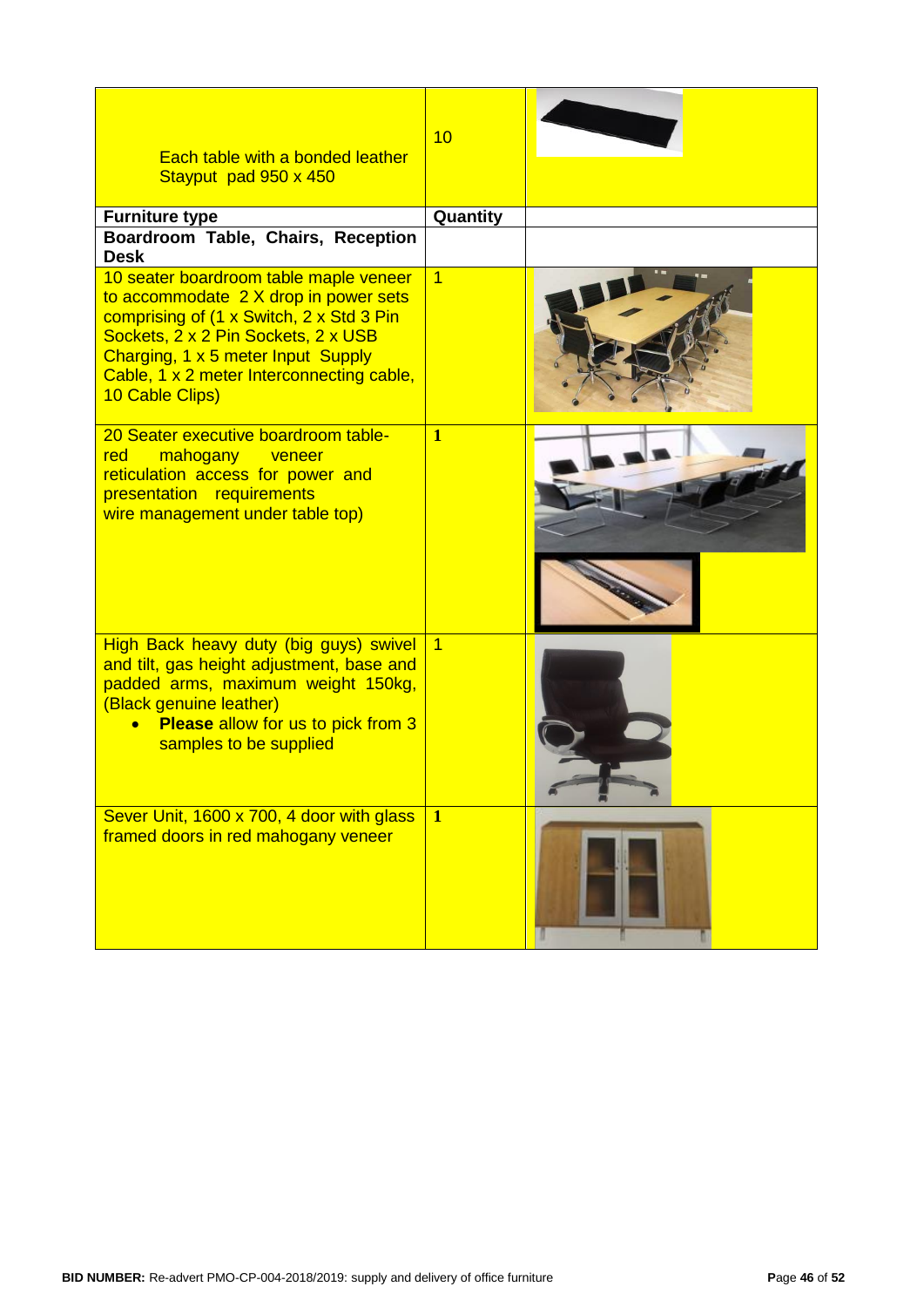# **3. MINIMUM REQUIREMENTS**

## **3.1 Mandatory Requirements**

Please note that failure to meet the requirements or to lodge the following documentation and/or proof thereof will lead to an immediate disqualification:

a) Registration on the National Treasury Central Database illustrating required compliance 1,2 and 3 below

Or

- 1. Submissions of a valid Tax Clearance Certificate, Master Registration Number or alternatively supply the unique pin number to access the Tax compliance status
- 2. Proof of company registration documents.
- 3. Certified I.D. copies for directors/shareholders, certification not older than three months

## **Including the following**

- b) Completed and signed MBD 1,4,6.1,6.2, 8 and 9
- c) Completed and signed MBD 6.2 must be submitted together with supporting local content Annexure C with the minimum threshold is 85% for local content
- d) General Condition of Contract (GCC) must be signed
- e) Initial / sign for ALL alterations in the tender document, failure to do so **may** lead to a disqualification
- f) Signed JV agreement for Joint Venture companies

## **Note: Joint Ventures must submit a consolidated B-BBEE certificate**

## **3.2 Additional Requirements**

#### **These documents may be submitted with the bid but will be required prior to award**

- a) Rates and taxes account not older than three months or signed lease agreement
- b) Proof of JV bank account
- c) Copy of Share certificates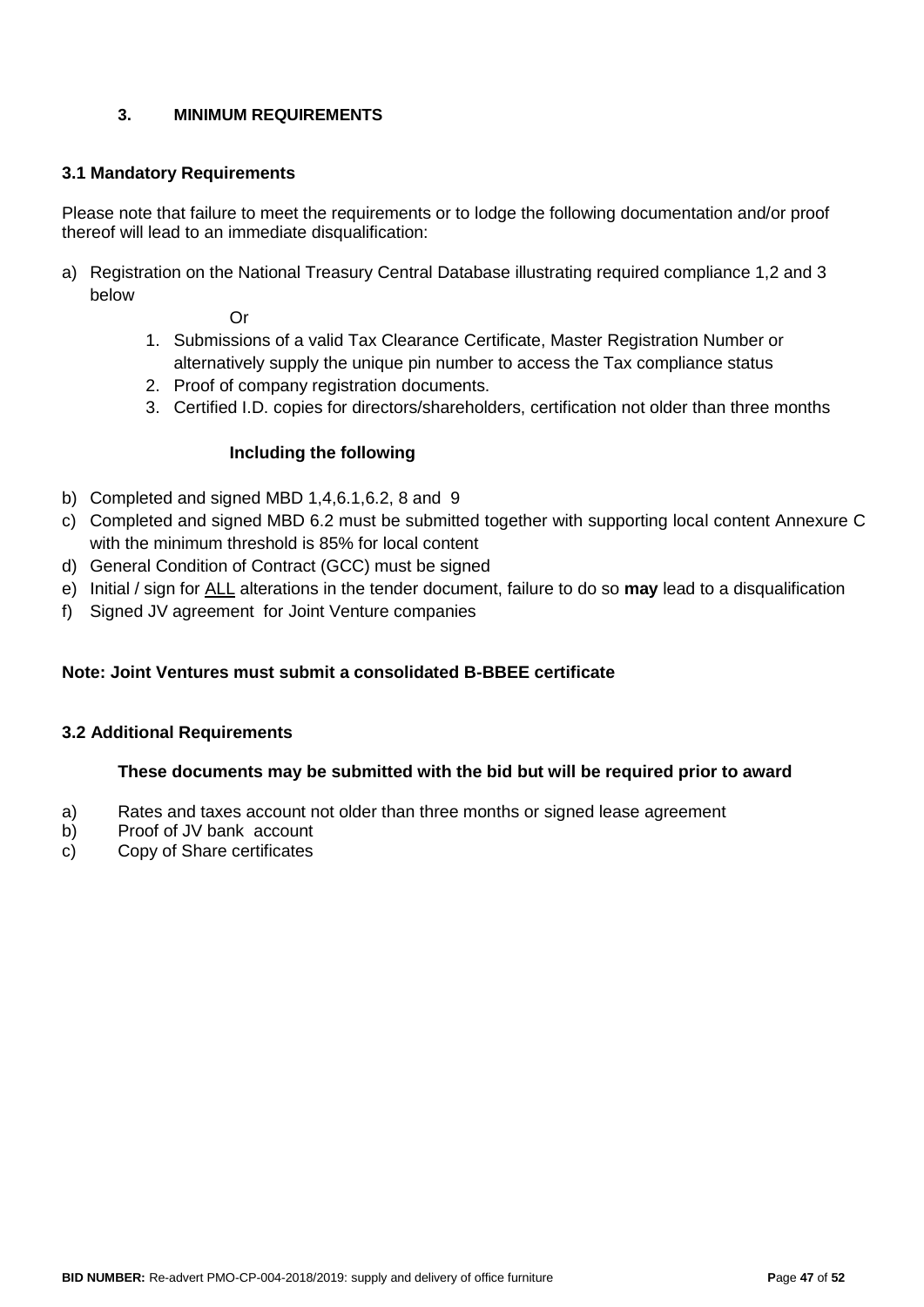# **4. FUNCTIONALITY CRITERIA**

Minimum Required Score for functionality is: 80 **points out of 100 points and any bidder scoring less than 80 points will not be considered for further evaluation.**

| <b>CRITERION</b>                                                                                                                                                                                                             | <b>WEIGHTING</b> |
|------------------------------------------------------------------------------------------------------------------------------------------------------------------------------------------------------------------------------|------------------|
| Past Relevant Experience (Attach a list of <b>contactable</b> references /<br>Attach signed and dated letters from contactable references on<br>Client's letterhead for the supply and delivery of furniture.                | 50               |
| The references must contain the following information<br>• Name of the organisation and contact person<br>• Description of the services provided<br>• Telephone number and email address<br>(Suppliers to allow site visits) |                  |
| Manufacturer's warranty – minimum of 12 months                                                                                                                                                                               | 25               |
| Delivery time frames (Attach or indicate below)                                                                                                                                                                              | 25               |
| TOTAL                                                                                                                                                                                                                        | 100              |

# **Service Providers will be evaluated in terms of functionality as part of the minimum requirements**

| Past Relevant Experience INDICATING SERVICES PROVIDED<br>(Suppliers to allow site visits) Attach signed and dated letters of | Total - 50 points  |
|------------------------------------------------------------------------------------------------------------------------------|--------------------|
| reference for the supply and delivery of furniture.                                                                          |                    |
| • Four (4) and more contactable references                                                                                   | 50 points          |
| • Three (3) contactable references                                                                                           | 40 points          |
| • Two (2) contactable references                                                                                             | 30 points          |
| • One (1) contactable reference                                                                                              | 20 points          |
| • No list of references / No experience                                                                                      | 0 points           |
| Manufacturer's warranty - minimum of 12 months                                                                               | Total $-25$ points |
| Manufacturer's warranty attached                                                                                             | 25 points          |
| Not attached                                                                                                                 | 0 points           |
| <b>Delivery time frames</b>                                                                                                  | Total - 25 points  |
| Within 4 weeks from confirmation of order<br>$\bullet$                                                                       | 25 points          |
| Within 6 weeks from confirmation of order<br>$\bullet$                                                                       | 10 points          |
| Within 8 weeks from confirmation of order<br>$\bullet$                                                                       | 5 points           |
| Anything above 8 weeks<br>$\bullet$                                                                                          | 0 points           |

## **Attach or Indicate delivery period \_\_\_\_\_\_\_\_\_\_\_\_\_\_\_\_\_\_\_\_\_\_\_\_\_\_\_\_\_\_\_\_\_\_\_\_\_\_\_\_\_\_\_\_\_\_\_\_\_\_\_**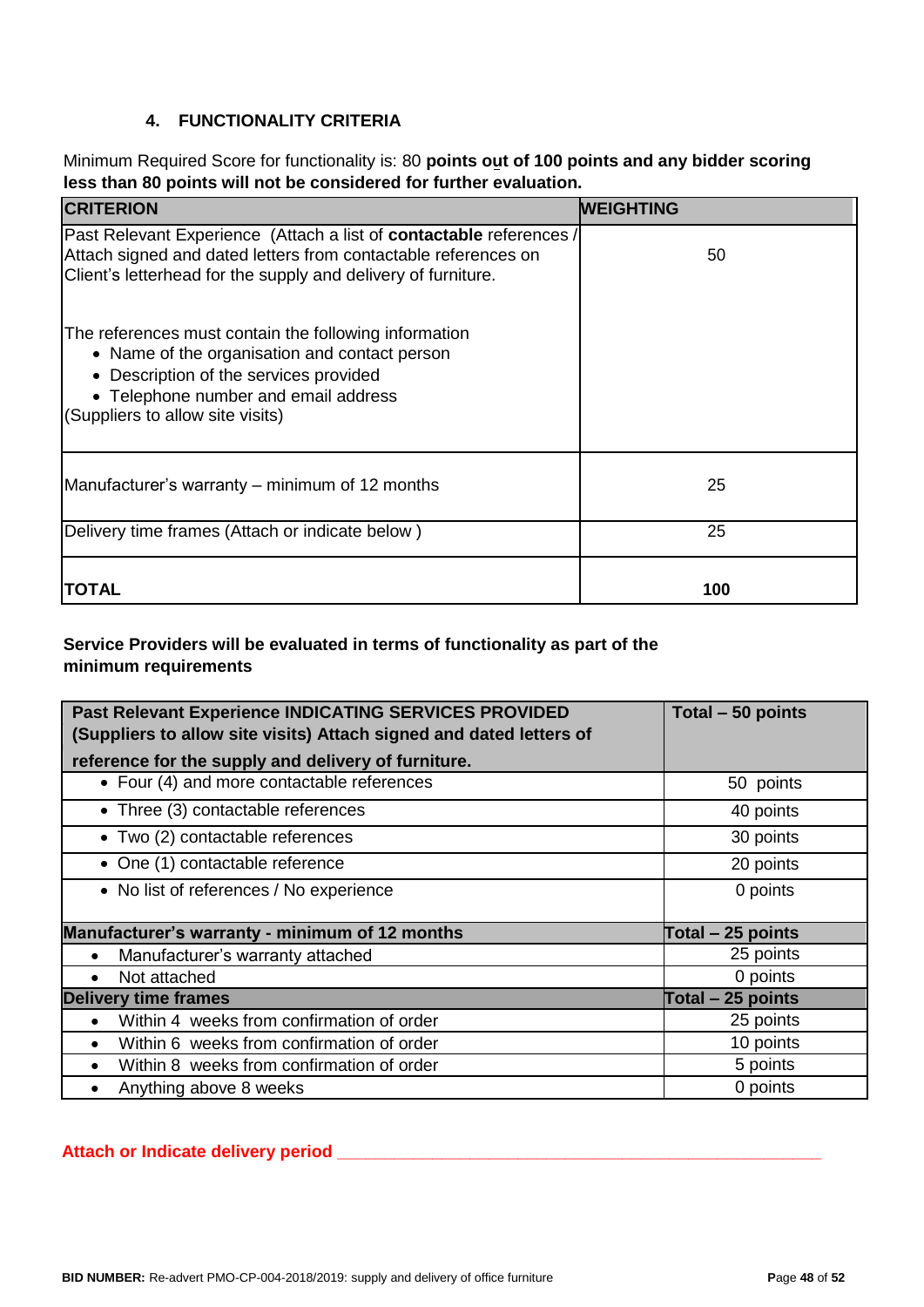



#### Joburg Market (SOC) Ltd

Heidelberg Road City Deep Johannesburg 2049

PO Box 86007 City Deep, Johannesburg South Africa 2049

Tel +27(0) 11 992 8000 Fax +27(0) 11 613 7381 E-mail: info@joburgmarket.co.za

www.joburgmarket.co.za www.joburg.org.za

A bidder/s that scores less than 80 points in respect of functionality, or submits solutions that are not according to requirements will be regarded as submitting a non-responsive bid and will be disqualified. Bidder/s that meets the minimum required percentage or minimum points will be subject price and preference points evaluation as per the PPPFA Act, No.5 of 2000 amended and its associated Regulations,2017 issued by the National Treasury.

**P.S. How many jobs will be created as a result of your company being awarded a bid by the Joburg Market. However failure to create job/s will not be used against any prospective supplier. Number of job/s to be created \_\_\_\_\_\_\_\_\_**

# **5. PRICING SCHEDULE**

The project cost must be inclusive of all chargeable costs to Joburg Market. **Joburg Market will not pay any amount outside the quoted amount.** 

## Please note ALL ITEMS have to be quoted for in order for the bid to be responsive.

| <b>Furniture type</b>                                                                                                                                                                                                                                         | Quantity | <b>Unit</b><br>price | <b>Total Price</b> |
|---------------------------------------------------------------------------------------------------------------------------------------------------------------------------------------------------------------------------------------------------------------|----------|----------------------|--------------------|
| <b>Chairs</b>                                                                                                                                                                                                                                                 |          |                      |                    |
| High back chairs heavy duty 4 x 4, 125kg (Offices)<br>-high back, black bonded leather chairs with back support<br>-knee tilt mech<br>-gas-height adjustment<br>-black nylon arms, black nylon base                                                           | 200      |                      |                    |
| Mid/low back, black bonded leather chairs (Offices)<br>-Black Nylon arms<br>-Black sleigh frame                                                                                                                                                               | 100      |                      |                    |
| High back chairs heavy duty 4 x 4 bonded leather black<br>high back chair<br>-Swivel & Tilt Tension<br>-gas-height adjustment<br>-black nylon arms, black nylon base<br>+150kgs capacity load<br>Please allow for us to pick from 3 Samples<br>to be supplied | 3        |                      |                    |
|                                                                                                                                                                                                                                                               |          | <b>Subtotal</b>      |                    |
| <b>Cabinets</b>                                                                                                                                                                                                                                               |          |                      |                    |
| 1800x900x450(mm) swing door system, cabinet with 4<br>shelves, (maple melamine)                                                                                                                                                                               | 12       |                      |                    |
|                                                                                                                                                                                                                                                               |          | <b>Subtotal</b>      |                    |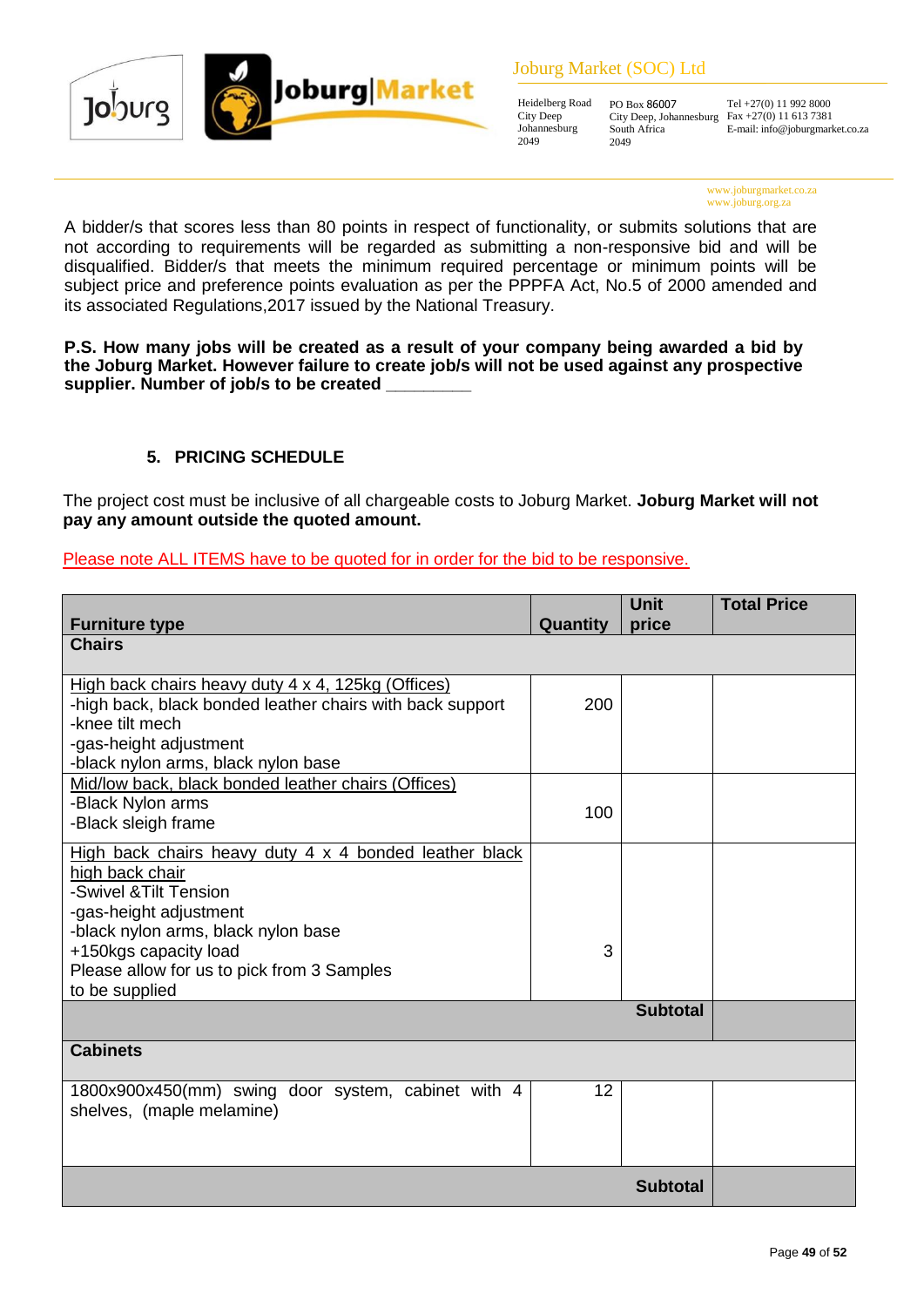| <b>Tables</b>                                                                               |                |                 |  |
|---------------------------------------------------------------------------------------------|----------------|-----------------|--|
| 1800x1200 rectangular tables, (Maple Melamine)                                              | 3              |                 |  |
|                                                                                             |                |                 |  |
| Round meeting table 1200 (Maple Melamine)                                                   | 4              |                 |  |
| Round 4 seater meeting table 1200 (Maple veneer) 60mm x                                     |                |                 |  |
| 20 mm solid top<br>Round base slats                                                         |                |                 |  |
|                                                                                             | $\overline{2}$ | <b>Subtotal</b> |  |
|                                                                                             |                |                 |  |
| <b>Desks &amp; Pedestal</b>                                                                 |                |                 |  |
|                                                                                             |                |                 |  |
| 1800mmx1200mm single core desk                                                              |                |                 |  |
| -600mmx450mm pedestal top with 4 drawer desk height                                         |                |                 |  |
| pedestal with P/Pencil tray and central locking<br>-Steel perforated modesty panel          | 10             |                 |  |
| -Sliding door credenza (Maple Melamine)                                                     |                |                 |  |
| Office desk 2500mm x 1200mm in maple veneer Top                                             |                |                 |  |
| 60mm thickness with a 20mm solid edging                                                     |                |                 |  |
| With half round leg slats                                                                   | $\overline{2}$ |                 |  |
| Extension 1200mm x 600mm side extension in Maple                                            |                |                 |  |
| Veneer Top 60mm thickness with a 20mm solid edging                                          | $\overline{2}$ |                 |  |
| Office mobile 4 draw + pen & pencil tray + central locking                                  |                |                 |  |
| Maple Veneer                                                                                | $\overline{2}$ |                 |  |
| 1200mm x 600mm roller door pedenzer Maple veneer                                            |                |                 |  |
| Top 60mm thickness with a 20mm solid edging                                                 | $\overline{2}$ |                 |  |
| Office Pedestal Width 410mm x Depth 600mm x Height                                          |                |                 |  |
| 555mm, in Maple Melamine                                                                    | 4              |                 |  |
| 10 side by side unit with 32mm tops x 1400mm x 700mm                                        |                |                 |  |
| 10x free standing pedestals                                                                 |                |                 |  |
| 10 x credenzas to sit on top of pedestal                                                    |                |                 |  |
| 10 x 76mm diameter silver pole legs                                                         |                |                 |  |
| Each table with a bonded leather                                                            |                |                 |  |
| Stayput pad 950 x 450                                                                       | 10             |                 |  |
|                                                                                             |                |                 |  |
|                                                                                             |                |                 |  |
|                                                                                             |                | <b>Subtotal</b> |  |
| <b>Boardroom Table, Chairs, Reception Desk</b>                                              |                |                 |  |
| 10 seater boardroom table maple veneer                                                      |                |                 |  |
| to accommodate $2 X$ drop in power sets comprising of (1 x                                  |                |                 |  |
| Switch, 2 x Std 3 Pin Sockets, 2 x 2 Pin Sockets, 2 x USB                                   |                |                 |  |
| Charging, 1 x 5 meter Input Supply Cable, 1 x 2 meter                                       |                |                 |  |
| Interconnecting cable, 10 Cable Clips)                                                      | 1              |                 |  |
| High Back heavy duty (big guys) swivel and tilt, gas height                                 |                |                 |  |
| adjustment, base and padded arms, maximum weight                                            |                |                 |  |
| 150kg, (Black genuine leather)<br>Please allow for us to pick from 3 samples to be supplied | 1              |                 |  |
| 20 Seater executive boardroom table-                                                        |                |                 |  |
| red<br>mahogany<br>veneer                                                                   |                |                 |  |
| reticulation access for power and                                                           |                |                 |  |
| presentation requirements                                                                   |                |                 |  |
| wire management under table top)                                                            | 1              |                 |  |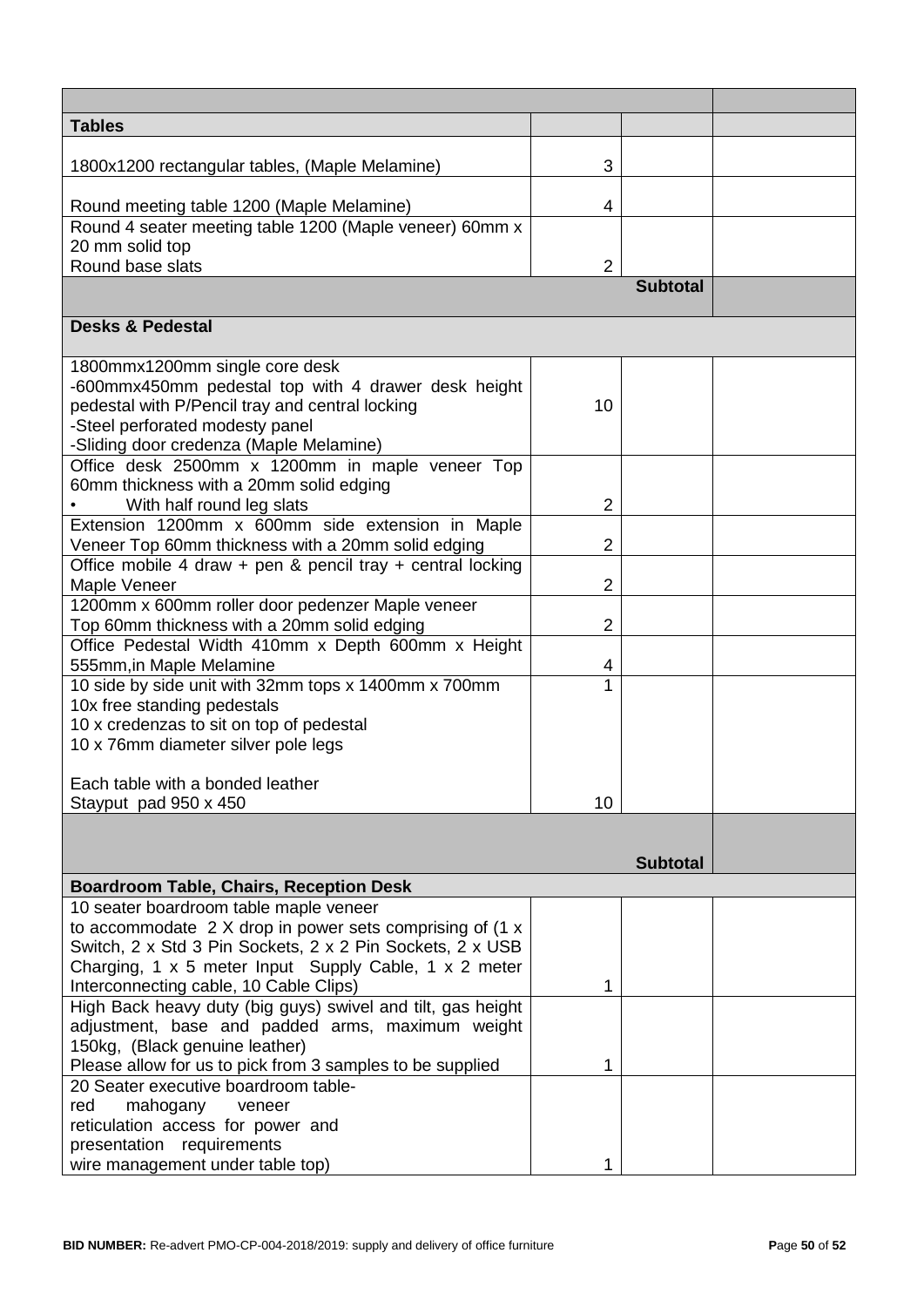| Sever Unit, 1600 x 700, 4 door with glass<br>framed doors in red mahogany veneer |                           |  |
|----------------------------------------------------------------------------------|---------------------------|--|
|                                                                                  | <b>Subtotal</b>           |  |
|                                                                                  | <b>Grand Total Ex VAT</b> |  |
|                                                                                  |                           |  |
|                                                                                  | VAT 15 %                  |  |
|                                                                                  |                           |  |
|                                                                                  | Total tender price        |  |
| Total tender price to be indicated on MBD 1                                      |                           |  |